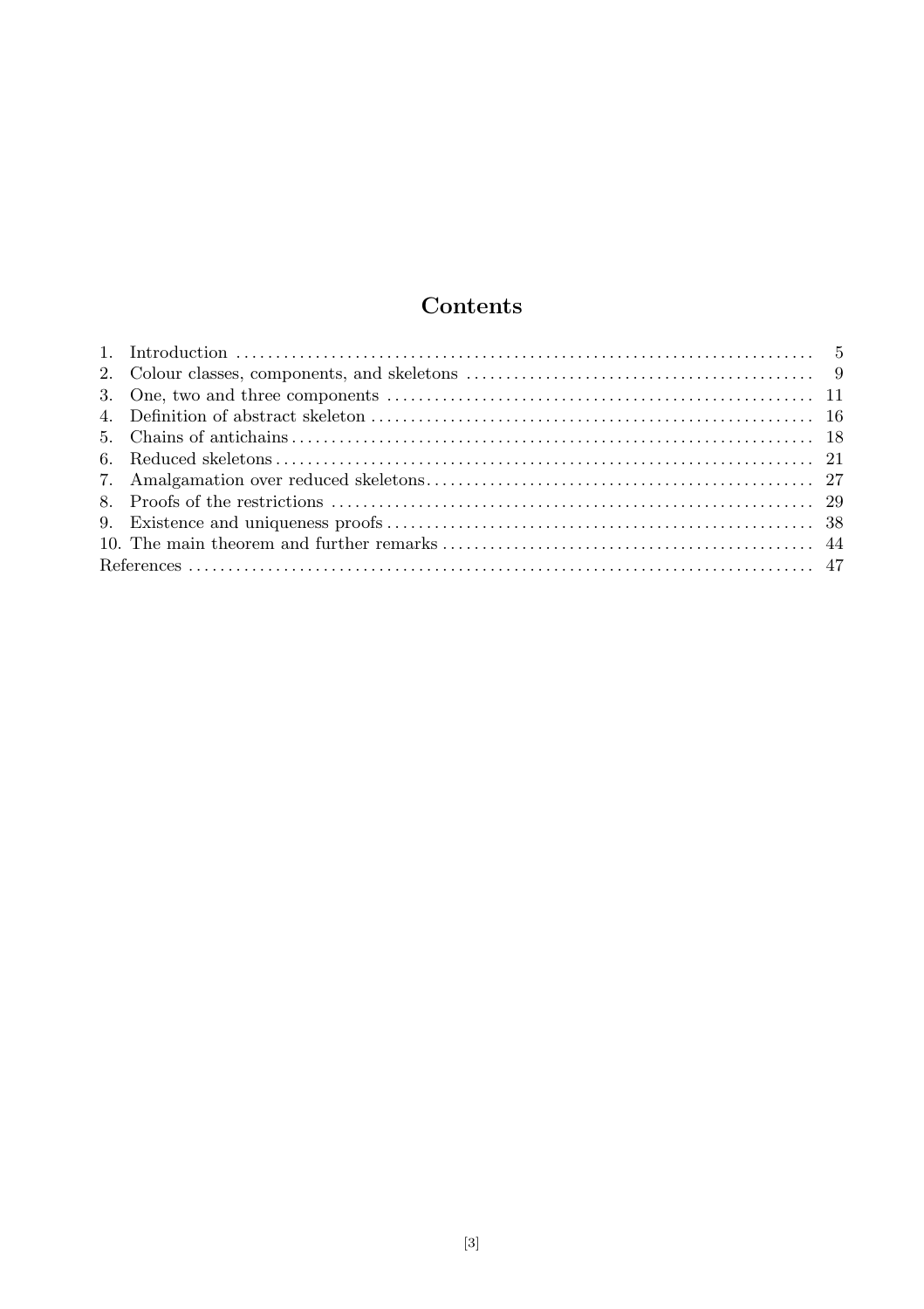## Abstract

We give a classification of all the countable homogeneous coloured partial orders. This generalizes the similar result in the monochromatic case given by Schmerl.

Acknowledgements. This work is based on the first author's PhD thesis at the University of Leeds, supported by the scholarship from the Fundação para a Ciência e a Tecnologia of the Portuguese Ministério da Ciência e do Ensino Superior. We thank the referee for his exceptionally careful reading, and many valuable comments, which have resulted in a considerably improved presentation.

2000 Mathematics Subject Classification: Primary 06F99. Key words and phrases: partial order, colour, homogeneous, classification. Received 12.2.2007; revised version 24.4.2008.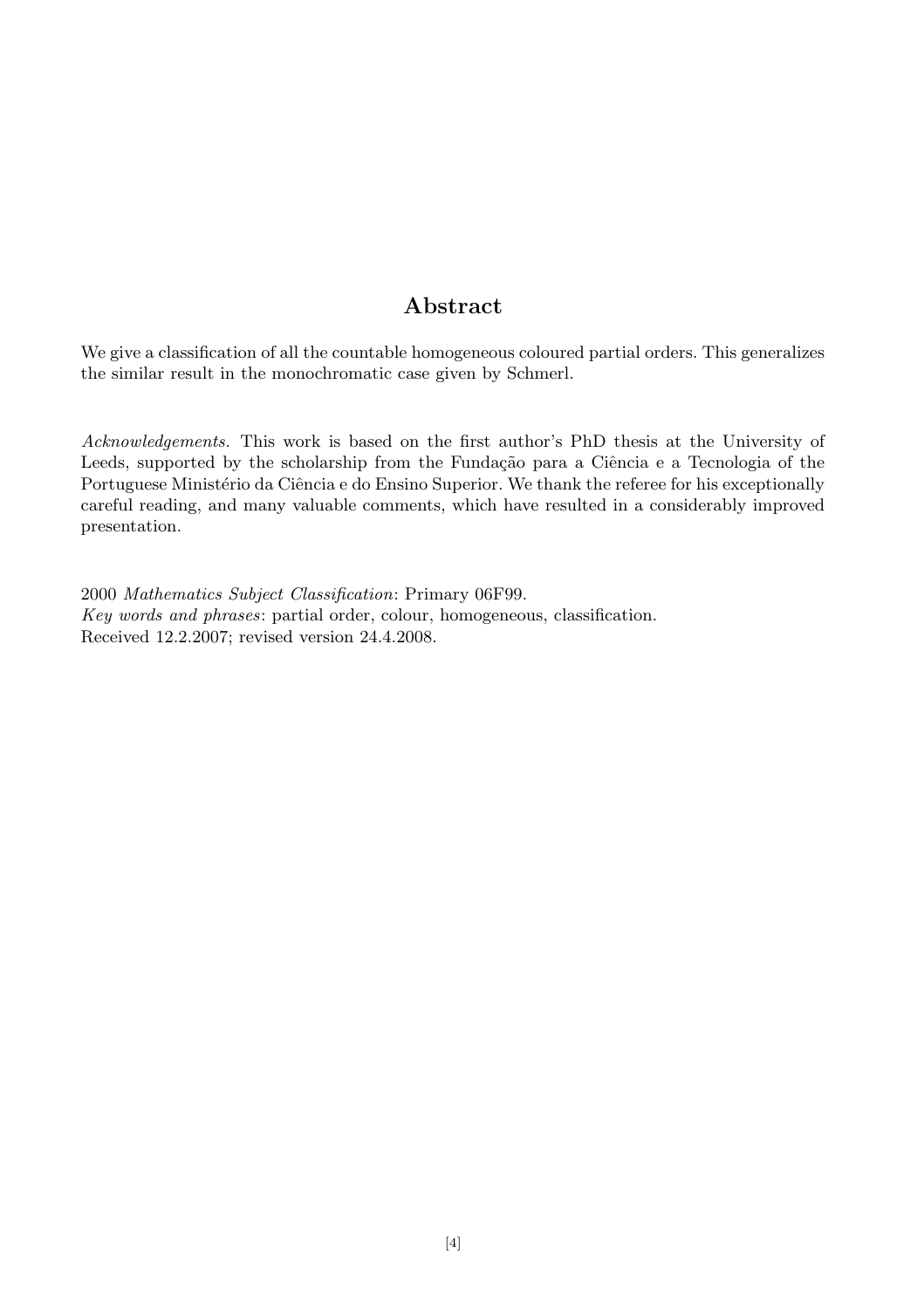## 1. Introduction

Classifying all the structures in a given class is usually an infeasible task, particularly where these are infinite, and when they have unstable theory. To cut down the class of structures under consideration, one often restricts attention to those which are 'sufficiently symmetrical'. This is partly to enable any sort of 'classification' at all to be carried out, and also because the symmetrical structures are likely to be the most interesting ones anyway. They will have rich automorphism groups, which can repay study in their own right, for instance from the point of view of reconstruction results (the problem of recognizing a structure, given what its automorphism group is).

In common with some of the existing classifications  $[10, 9, 8, 4]$ , the restrictions which we adopt are those of countability and 'homogeneity' (also called 'ultrahomogeneity'), which says that any isomorphism between finite substructures extends to an automorphism.

In [10], Schmerl gave a classification of all the countable homogeneous partial orders, which we now state without proof, and introduce some notation. He showed that a countable partial order is homogeneous if and only if it is (isomorphic to) one of the following:

- a finite or countably infinite antichain,
- a finite or countably infinite union of copies of the ordered rationals Q, elements in distinct copies being incomparable, and we refer to this as an *antichain of chains*,
- a union indexed by  $\mathbb Q$  of antichains  $A_q$  all of the same (finite or countably infinite) size, and ordered by  $x < y$  if and only if for some  $q < r$ ,  $x \in A_q$  and  $y \in A_r$ , and we refer to this as a chain of antichains,
- the generic partial order.

We carry out here a similar classification, but this time for the class of all countable homogeneous coloured partial orders, where a coloured partial order  $(P, \leq, F)$  is a partial order  $(P, \leq)$  together with a function F from P to a set C of 'colours' (and it is understood that automorphisms must preserve colours, as well as the ordering relation). Unless stated otherwise we always write  $F$  for the colouring function,  $C$  for the colour set, and assume that all members of  $C$  actually occur (so that  $F$  is onto).

As in the directed graph case [4], there will be  $2^{\aleph_0}$  such structures of size  $\aleph_0$ . Hence a classification may consist for instance of a suitable description of such structures in terms of a real number parameter. The classification this time is however rather more explicit in the following sense. There is a notion of (interdense) 'component', and any of our structures may be written as a union of (convex) components. Furthermore, there is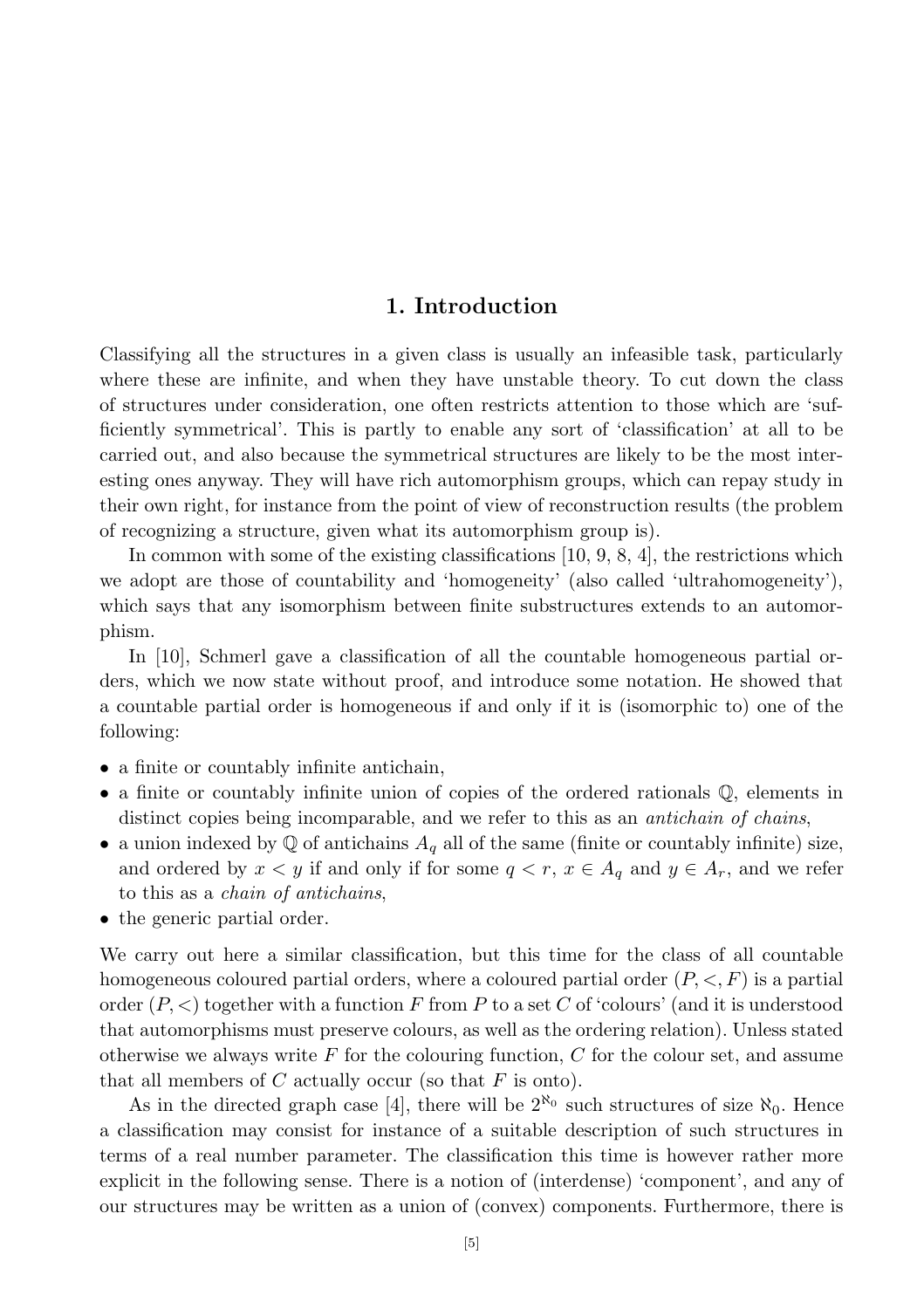only a limited number of possibilities for components, and a general countable coloured partial order is homogeneous if and only if all finite unions of its components are. Thus, structures in our classification are determined by those in an easily described family.

In Section 2, we start our analysis of countable homogeneous coloured partial orders  $(P, \langle F, F \rangle)$  by describing a natural way to obtain the components. These are convex subsets any two of which are coloured by disjoint subsets of  $C$ , and for any such component, coloured by  $C' \subseteq C$  say, for each element c of  $C'$  and  $x < y$  in the component, there is a point in between x and y coloured by c. The components will be identified as the equivalence classes under a suitable quasi-order on  $P$ . Thus the task of classifying all the countable homogeneous coloured partial orders is reduced to classifying all possible components, and how they can fit together.

Now there may be infinitely many components (though only if  $C$  is itself infinite). As a trivial example we could take infinitely many copies of the rationals with each copy coloured by a distinct colour, and with the copies ordered (for instance linearly) in any fashion. This clearly gives rise to  $2^{\kappa_0}$  cases of the classification. However, there is the 'compactness principle' mentioned above, which says that a partial order built up in this way is homogeneous if and only if every finite union of components is homogeneous, so the possibility of infinitely many components is not a real issue. (See Lemma 2.2 for the precise statement.) What is much more interesting is that the whole structure is controlled by the substructures which are unions of at most three components. This means that the main body of our work is an analysis of the possible configurations of one, two, or three components. We also have to establish that the general case reduces to these ones.

In Section 3 we give the description of all the possibilities for up to three components. For one component the classification is based on Schmerl's list, and indeed we can derive our result fairly directly from his. There are essentially three types, chains of antichains, antichains of (trivial or non-trivial) chains, and generic as before, except that the presence of colours makes their description rather more involved. For two components  $P_1$  and  $P_2$ , there are always 'trivial cases', namely empty and complete, meaning that either all points of  $P_1$  are incomparable with all points of  $P_2$  (empty), or all points of  $P_1$  are below all points of  $P_2$  (complete), or the other way round. Apart from these, there are a number of 'generic' cases, which are obtained by a suitable Fraïssé amalgamation. There are a few others, which we may describe as 'strongly non-orthogonal' relations. A typical example is a perfect matching (bijection) between two distinctly coloured antichains. This is really just a disguised version of a single antichain, and while in the full classification this case has of course to be included, it can still be encoded in a relatively simple way. The complement of this relation is also possible, and is the 'complement of a perfect matching'. Another in this category can be referred to as 'shuffling', which applies specifically to comparable chains of antichains. For three components, the essential cases are '3-chain lemmas' describing the possible configurations of three components which form a chain, and 'V-shape lemmas' where one of the three components is below the other two, and the top two are incomparable. (The duals of V-shape lemmas are 'Λ-shape lemmas'; and in the other cases, one of the components is incomparable with both the others, so it reduces to the case of two components.) For each of these we have in principle to consider what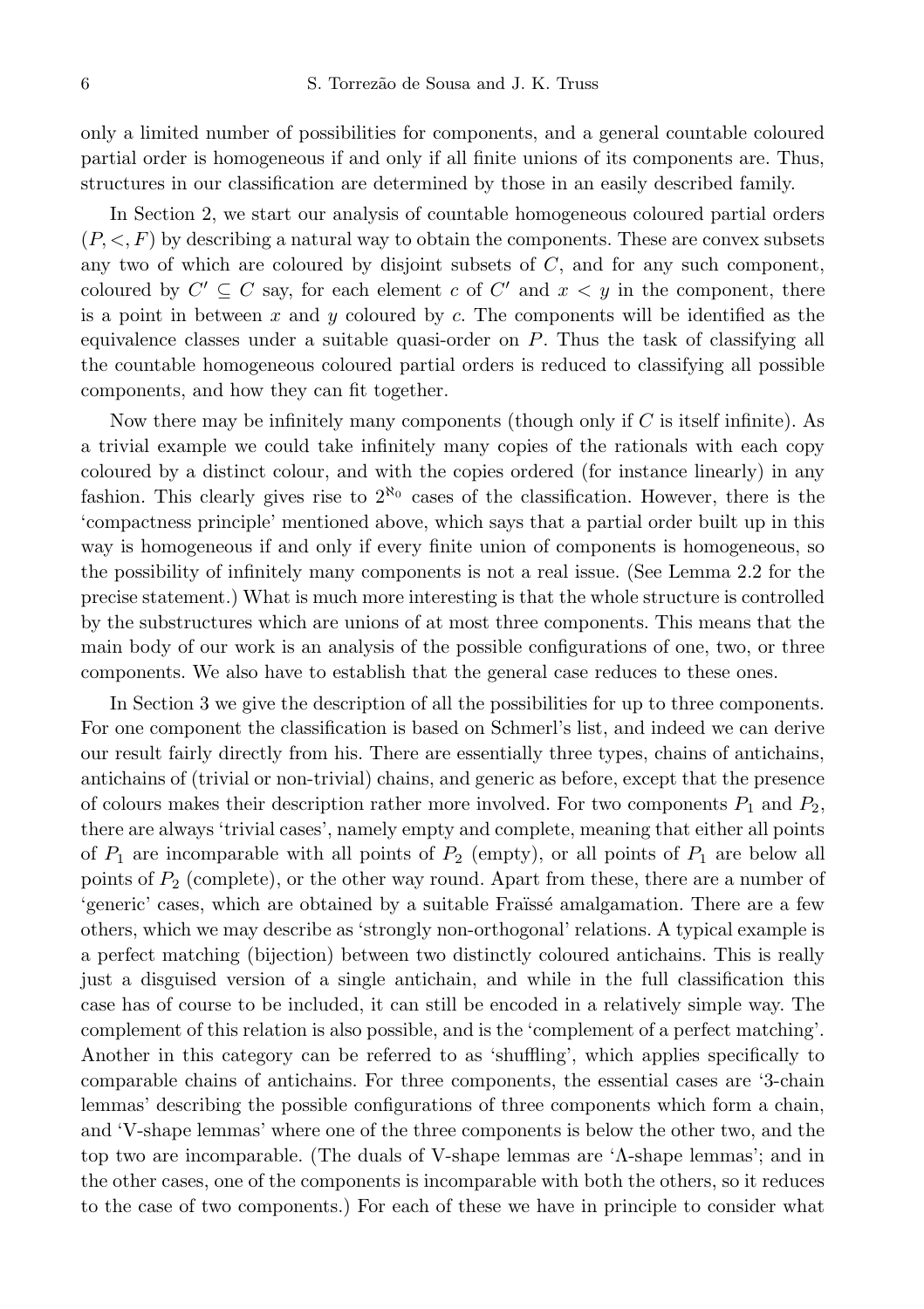the possibilities are for the two-component substructures, and then see in what ways all three can fit together. There are quite a number of cases, but they can be described reasonably systematically.

'Officially' the classification we give is done by means of structures that we call 'skeletons'. The idea is that a skeleton will be a simplified structure, which encodes in a clear manner which of the structures in the list we are referring to. We shall first introduce what is meant by the *skeleton of* a countable homogeneous coloured partial order. This will be taken to be the set of components labelled by their isomorphism types, and with comparable pairs labelled by the isomorphism type of the corresponding 2-component restriction. This makes more sense once we know what the possibilities are for the 1- and 2-component structures. One can then consider a notion of 'abstract skeleton', which will be a (countable) partial order labelled by possible labels as just mentioned on points and comparable pairs. Not all such labelled partially ordered sets will actually be realized as the skeletons of countable homogeneous coloured partial orders, so we must impose some additional conditions. It turns out that to be so realized it is necessary and sufficient that all 3-element substructures should be realized, and we can give explicit conditions for when this occurs, so as to provide a complete and correct definition of abstract skeleton.

In practice we may represent skeletons by using suggestive symbols instead for the isomorphism types of 1- and 2-component structures in a natural way. Thus the components may be labelled first of all as CA (for chain of antichains) with further information termed its 'colour structure partition' describing how it is built up from coloured antichains,  $A$  (for antichain) with its cardinality and colour,  $AC$  (for antichain of chains) with number of antichains and the colour set, or  $Ge$  (for generic) with colour set. Given this it suffices to label the 2-component structures where the two are comparable, by  $C$ , SH, PM, CPM, G (for complete, shuffled chains of antichains, perfect matching or its complement, or generic, respectively).

In terms of skeletons, we may now state the main result (see Theorem 10.2):

THEOREM. Associated with any countable homogeneous coloured partial order  $\mathcal P$  is a skeleton  $Q$ . Conversely, given any abstract skeleton  $Q$ , there is a countable homogeneous coloured partial order  $\mathcal P$  having  $\mathcal Q$  as its skeleton, and  $\mathcal P$  is uniquely determined up to isomorphism.

Thus the family of skeletons provides a classification of all the structures in our class.

Now describing the countable homogeneous structures of a particular relational similarity type is equivalent to determining all the amalgamation classes of finite structures in that class, as was shown by Fraïssé. Specifically, if  $A$  is a countable homogeneous structure in a countable relational language, then the *age* of  $A$ , which is defined to be the class of all structures isomorphic to finite substructures of  $A$ , has the following properties: it is closed under isomorphisms and substructures, it has at most countably many members up to isomorphism, and it has the joint embedding and amalgamation properties. Conversely, for any class of finite structures fulfilling these properties (an amalgamation class), there is a countable homogeneous structure unique up to isomorphism, whose age is the class that we started with. See [7] for instance. Often the homogeneous structure arising from a given amalgamation class in this way is referred to as the corresponding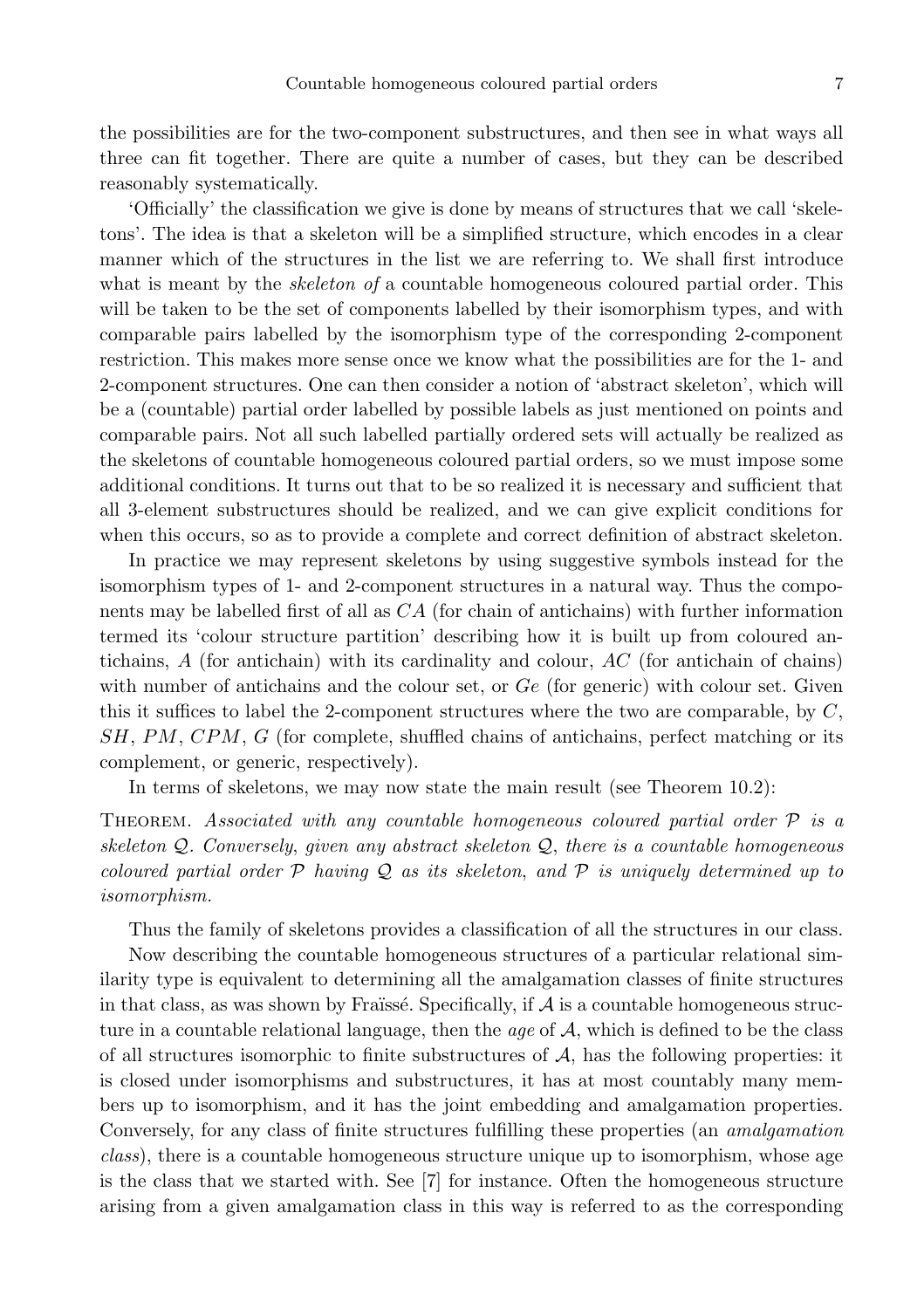Fraïssé generic or Fraïssé limit. So classifying a class of countable homogeneous structures is equivalent to classifying the corresponding amalgamation classes, and we shall pass freely between the two as the occasion arises.

A Fraïssé generic structure which will feature frequently in the paper is the  $C$ -coloured version of the rationals'  $\mathbb{Q}_C$  where C is a finite non-empty or countable set. This has domain (isomorphic to) Q, and is 'interdense', meaning that between any two points, there are points of all possible colours. It exists and is unique up to isomorphism, and it arises as the Fraïssé limit of the class of all finite  $C$ -coloured linear orders, so is homogeneous.

Let us further illustrate these ideas by demonstrating the existence of a 'generic coloured partial order'  $P_C$  for any non-empty finite or countable colour set C. This will be extensively needed throughout, and directly generalizes one of Schmerl's partial orders (his is the case where C has size 1, which gives the 'generic' or 'countable universalhomogeneous' partial order).

By Fraüssé's Theorem, provided we can show that the class of all finite  $C$ -coloured partial orders is an amalgamation class, then there is a corresponding homogeneous structure. The only clause causing any difficulty is amalgamation, which says that for any structures  $\mathcal{A}_0$ ,  $\mathcal{A}_1$ , and  $\mathcal{A}_2$  in the class, and embeddings of  $\mathcal{A}_0$  into each of  $\mathcal{A}_1$  and  $\mathcal{A}_2$ , there is a structure B in the class, and embeddings of  $A_1$  and  $A_2$  into B such that the 'diagram' commutes', that is, the compositions of the maps from  $A_0$  to B via  $A_1$  and  $A_2$  are equal. In practice by taking suitable copies we may take the embeddings from  $\mathcal{A}_0$  into  $\mathcal{A}_1$  and  $A_2$  to be inclusions, and if necessary also assume that  $A_0$  actually equals the intersection of  $A_1$  and  $A_2$ .

In the present case, suppose therefore that  $(A_i, \leq_i, F_i)$  are finite C-coloured partial orders such that  $A_0 = A_1 \cap A_2$ . Let  $B = A_1 \cup A_2$  be coloured by  $F = F_1 \cup F_2$ , and be partially ordered by the transitive closure  $\lt$  of  $\lt_1 \cup \lt_2$ . This is transitive by definition. To show that  $\lt$  is irreflexive, suppose otherwise, so that  $x \lt x$  for some x. This must mean that there is a finite sequence  $x = x_0R_0x_1R_1x_2...R_{n-1}x_n = x$  where each  $R_i$ is either  $\lt_1$  or  $\lt_2$ , and  $n \geq 1$ . Suppose such a sequence is chosen with n minimal. Then by transitivity, and minimality of n, no two consecutive  $R_i$ s are equal, so they must alternate between  $\lt_1$  and  $\lt_2$ . But if  $x_{i-1} \lt_1 x_i \lt_2 x_{i+1}$  it follows that  $x_i \in A_1 \cap A_2 = A_0$ . Therefore every  $x_i$  lies in  $A_0$ , and so actually  $x = x_0 <_0 x_1 <_0 \cdots <_0 x_n = x$ , which leads to  $x \leq_0 x$ , contradiction.

Finally we have to see that  $(A_1, \langle 1, F_1 \rangle)$  and  $(A_2, \langle 2, F_2 \rangle)$  embed in  $(B, \langle F \rangle)$ . Supposing for instance that  $x < y$  where  $x, y \in A_1$ , then again there is a sequence of minimal length establishing this. As before  $\leq_1$  and  $\leq_2$  must alternate, and all intermediate entries must lie in  $A_0$ , so actually the whole sequence lies in  $A_1$ , and  $x \leq_1 y$  follows by transitivity of  $\lt_1$ .

The paper is organized as follows.

In Section 2 we define 'colour class components', 'components' for short, and define 'skeleton of a structure'.

In Section 3 we list all the structures in our classification having at most three components.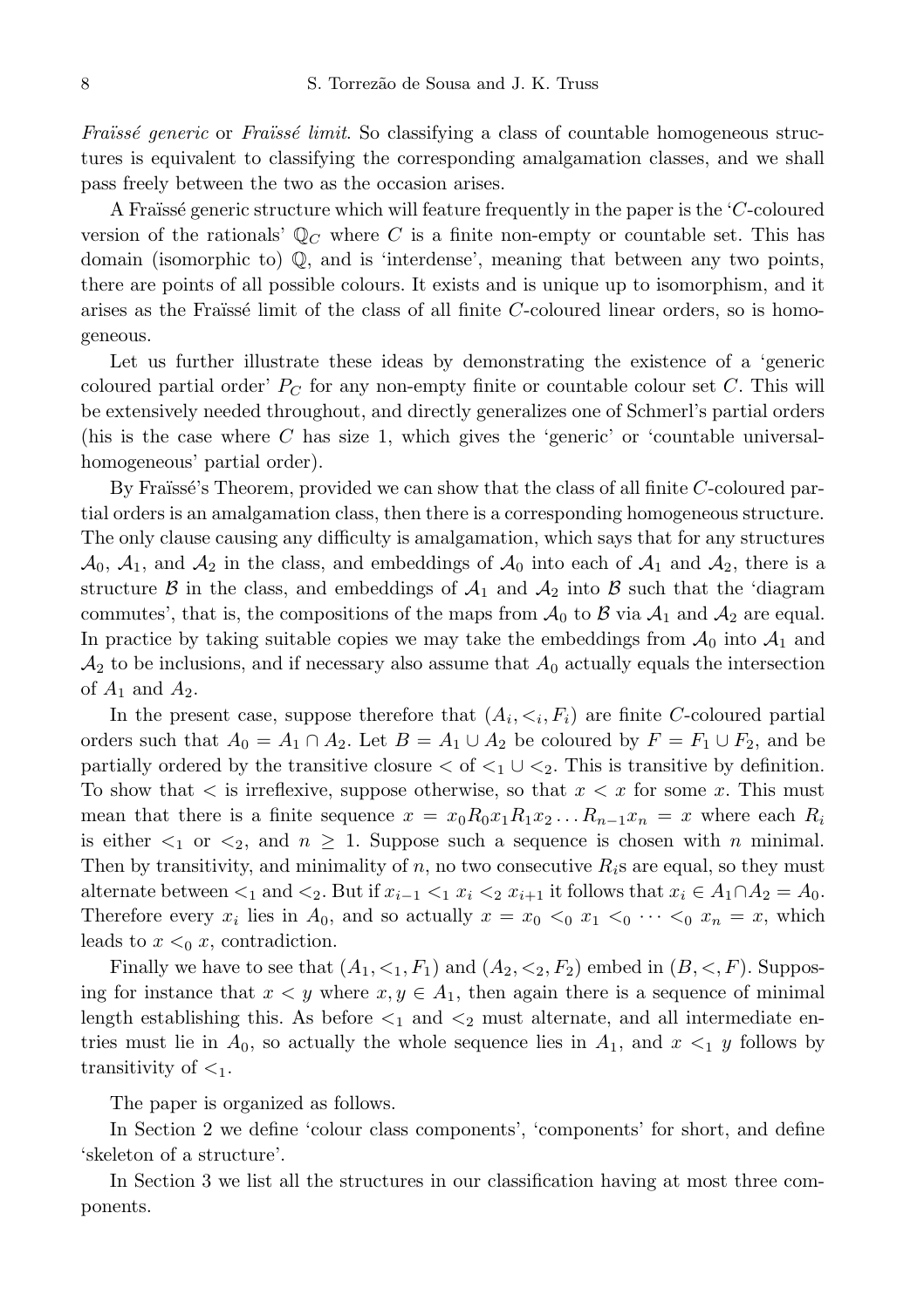In Section 4 we define (abstract) skeleton, in two versions as mentioned above, i.e. via isomorphism types or conventional labels.

Section 5 gives a complete and direct description of all structures in the classification whose components are all chains of antichains and whose comparabilities are all  $SH$ (shuffled version of  $\lt$ ).

In Section 6 we define 'reduced skeleton' and show how the main result can be deduced from the special case in which the skeleton is reduced.

In Section 7 we show that the natural class of finite structures corresponding to any reduced skeleton is an amalgamation class. This gives existence in all cases by Fraïssé's Theorem.

In Sections 8 and 9 we give detailed proofs, in Section 8 justifying the restrictions earlier stated on which configurations can arise for up the three components, and in Section 9 demonstrating uniqueness.

Finally in Section 10 we complete the proof of the main theorem, and make a few other remarks.

We conclude the introduction by mentioning further definitions and notation we shall use throughout. As above, we usually take a partial order as being given by a 'strict' relation, that is,  $\lt$  rather than  $\leq$ , though occasionally we may use  $\leq$ . We write  $\parallel$  for the relation of incomparability on members of a partial order. We may use set notation such as  $A \lt c B$  (for A is 'completely below' B) or A || B to mean that every element of A is less than (incomparable with respectively) every member of  $B$ . A *chain* is a linearly ordered set (or a subset of a partially ordered set which is linearly ordered by the induced relation). An *antichain* is a partially ordered set in which every two distinct elements are incomparable. A 3-element partial order  $\{x, y, z\}$  with  $x > y, z$  and  $y \parallel z$  is referred to as a  $\Lambda$ -shape (with colouring unspecified) and a 3-element partial order  $\{x, y, z\}$  with  $x < y, z$  and y || z is referred to as a V-shape. As usual we write  $[x, y] = \{z : x \le z \le y\}$ and  $(x, y) = \{z : x < z < y\}$  and also  $[x, y]$  and  $(x, y]$ . Note that these are not necessarily linearly ordered sets, but since we are only dealing with partial orders, there is no danger of confusion. We often distinguish a structure, and its domain, by using a script letter such as P or Q for the former, and the corresponding plain letter,  $P$ ,  $Q$ , for the latter.

### 2. Colour classes, components, and skeletons

Our initial goal here is to describe a natural way of dividing a countable homogeneous coloured partial order  $(P, \leq, F)$  into pieces, called 'components'. The classification will be given in terms of what these components can be, and how they 'fit together'. We think of the components  $P'$  as being 'interdense' with respect to the set  $C'$  of colours of points of P', where a set is said to be *interdense* if between any two comparable members  $x < y$ of  $P'$ , points of all possible colours in  $C'$  occur. The route taken to describe these subsets is as follows.

Let  $(P, \leq, F)$  be a countable homogeneous coloured partial order with colour set C. We define the relation  $\preceq$  on C by  $c_1 \preceq c_2$  if there are  $x_1 \leq x_2$  in P coloured by  $c_1$  and  $c_2$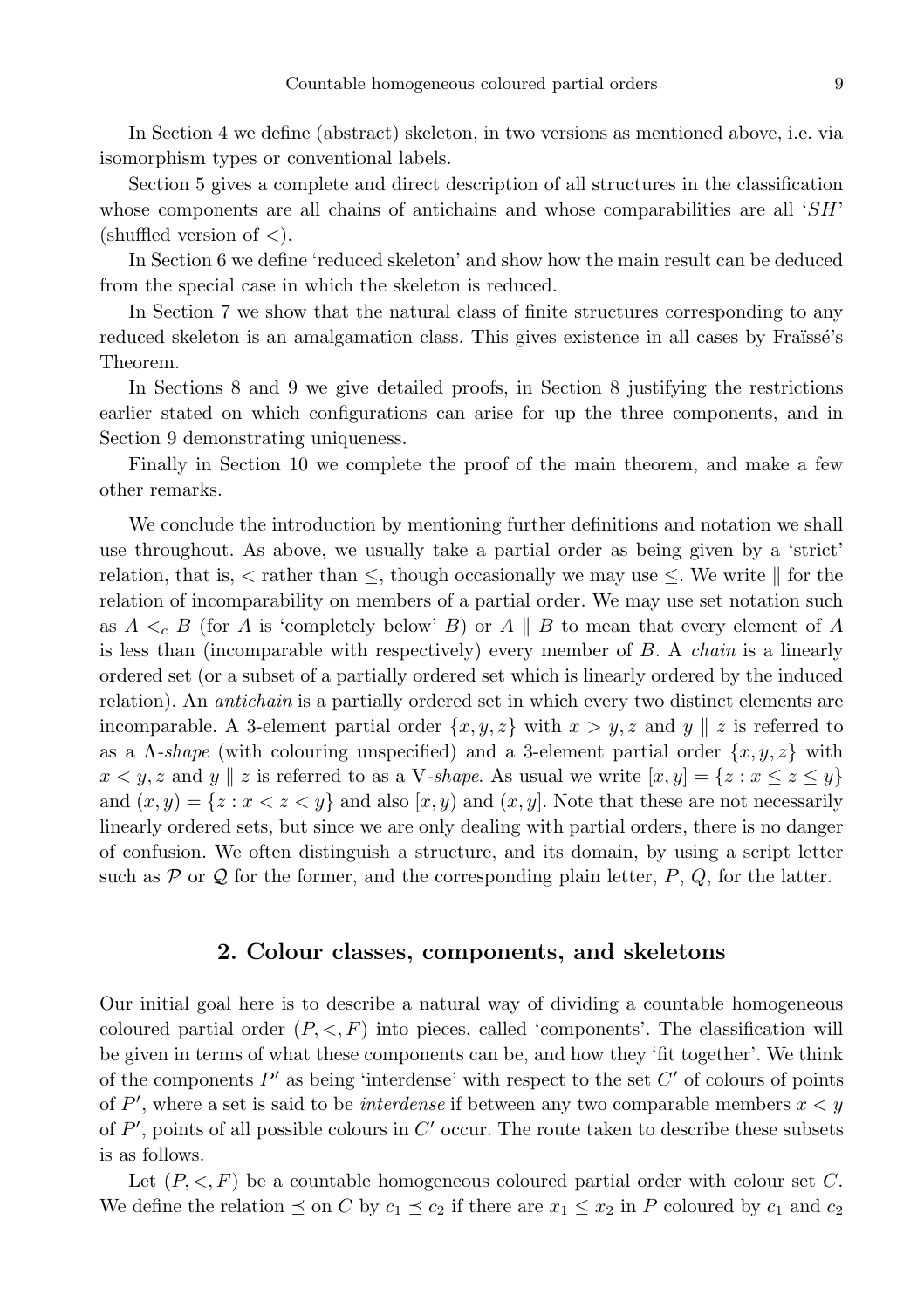respectively. This is a quasi-order (reflexive and transitive). Reflexivity is trivial. To see that it is transitive, let  $c_1 \preceq c_2 \preceq c_3$ , and choose  $x_1 \leq x_2, y_2 \leq y_3$  such that  $F(x_1) = c_1$ ,  $F(x_2) = F(y_2) = c_2$  and  $F(y_3) = c_3$ . By homogeneity there is an automorphism  $\theta$  taking  $y_2$  to  $x_2$ , and then  $x_1 \leq \theta(y_3)$  and as  $F(x_1) = c_1$  and  $F(\theta(y_3)) = c_3$  we find that  $c_1 \preceq c_3$ . (Note that 1-transitivity is enough for this part of the argument.)

The equivalence classes of  $C$  determined by this quasi-order, under the relation given by  $c_1 \approx c_2$  if  $c_1 \preceq c_2 \preceq c_1$ , are called *colour classes*. For any colour class C' we call the subset  $\{x \in P : F(x) \in C'\}$  of P the corresponding *colour class component*, or 'component' for short. It is clear that if P has just one colour class component then it is interdense. Conversely, if  $P$  is interdense and is not an antichain, then it has just one component. Note that we shall occasionally refer to 'connected components' of a partial order. For these we shall always use the whole expression 'connected components', and they should not be confused with colour class components.

Associated with  $(P, \langle, F \rangle)$  are thus two partial orders. One is the family of colour classes under the partial ordering induced from  $\preceq$ , and the other is the corresponding family of colour class components. We shall see that where one component  $P_1$  is below another  $P_2$  under this partial ordering, this may arise in more than one way; for instance it is at least possible for *every* element of  $P_1$  to be below every element of  $P_2$ , and for this not to be the case (and the second case may further subdivide). If we write  $P_1 < P_2$ to mean that some element of  $P_1$  is below some element of  $P_2$ , then we need a separate notation to distinguish the different ways that this can happen. We shall write  $P_1 \lt_c P_2$ to mean that every element of  $P_1$  is below every element of  $P_2$  (signifying that the relation is 'complete'). If  $P_1 \nvert P_2$  but not  $P_1 \nvert P_2$ , then we say that  $P_1$  is partially below  $P_2$ .

The classification will be given in terms of the partial ordering of components under the relation < just mentioned. This will not however on its own be sufficient. For instance, it will at the very least be necessary to say which component occurs at each point of the partial order. So for this, there will be a 'label' on each vertex, giving this information. In addition, as just hinted, we also need to label comparable pairs to tell us what sort of relation applies between them, since there may be more than one, possibly several, which can arise.

More precisely, the *skeleton of* a countable homogeneous coloured partial order  $\mathcal{P} =$  $(P, \leq, F)$  is the partial order consisting of its family of colour class components, with each point labelled by the isomorphism type of the component it represents, and each comparable pair  $P_1 < P_2$  labelled by the isomorphism type of the 2-component structure  $(P_1 \cup P_2, \langle F \rangle)$ . The key point then is that a structure in the classification is uniquely determined by its skeleton. Furthermore, we can characterize abstractly which possible skeletons can arise. So there will be a classification of the possible interdense countable homogeneous coloured partial orders (the possible components), and the possible relations between pairs. This gives rise to a notion of 'abstract skeleton', which is a partial ordering labelled by the labels arising from some countable homogeneous coloured partial order. A consequence of the main result is then that a labelled partial order is the skeleton of a countable homogeneous coloured partial order if and only if all its ≤3-element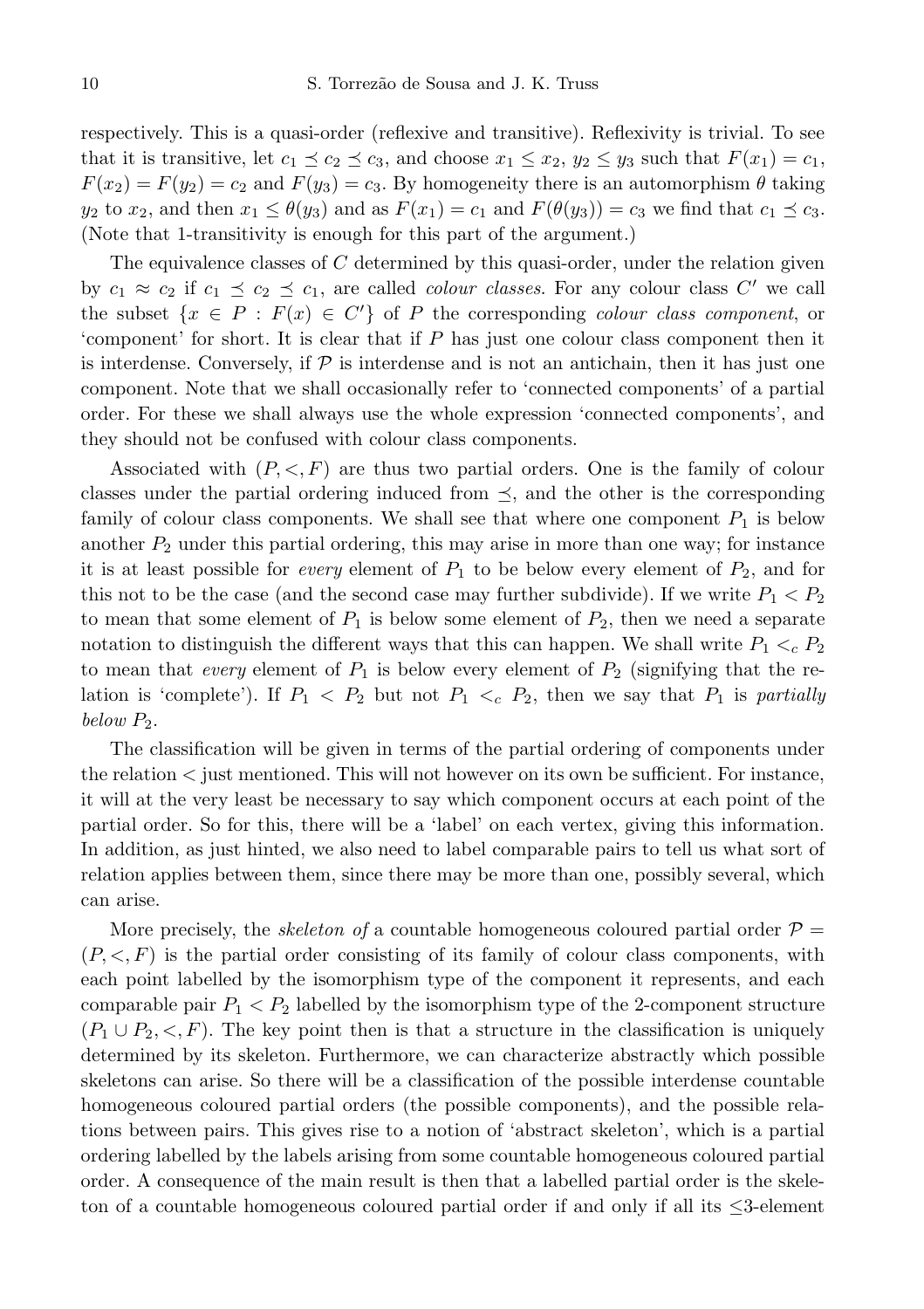substructures are (and we can spell out explicitly in the definition of 'abstract skeleton' precisely which ones arise in this way).

The following lemma will be quite useful in various places. For instance, it will help to give an efficient derivation of the classification of the countable homogeneous interdensely coloured partial orders from the monochromatic ones.

LEMMA 2.1. Let  $\mathcal P$  be a homogeneous coloured partial order with colour set  $C$ , and let  $C'$  be a non-empty subset of  $C$ . Then the restriction  $\mathcal{P}'$  of  $\mathcal{P}$  to  $C'$  is also homogeneous. Furthermore, the skeleton of  $\mathcal{P}'$  is the corresponding restriction of the skeleton of  $\mathcal{P}$ .

*Proof.* Any finite partial automorphism of  $\mathcal{P}'$  is also a partial automorphism of  $\mathcal{P}$ , so extends to an automorphism of  $P$  whose restriction to  $C'$  is the desired automorphism of  $\mathcal{P}'$ .

The following remark is the 'compactness principle' referred to in the introduction.

LEMMA 2.2. Let  $P$  be a countable coloured partial order which is expressible as a union of a family  $\mathcal F$  of convex subsets which are coloured by pairwise disjoint colour sets and are each interdensely coloured. Then  $P$  is homogeneous if and only if the union of every finite subfamily of  $\mathcal F$  is homogeneous.

We would like to say that  $P$  is homogeneous if and only if every finite union of components is homogeneous, but we cannot because the justification that components exist required homogeneity, so we have to refer to the components indirectly.

*Proof.* By Lemma 2.1, if  $P$  is homogeneous, the union of any finite subfamily of  $\mathcal F$  is homogeneous.

Conversely, we use a back-and-forth argument. Let  $p$  be a finite partial automorphism of P and  $x \in P$ . We shall show that p can be extended to a finite partial automorphism q having x in its domain. Since p is finite, there is a union Q of a finite subfamily of  $\mathcal F$ such that p is a partial automorphism of Q. Since Q is homogeneous, we can extend p to an automorphism f of Q, and then  $q = p \cup \{(x, f(x))\}$  is the desired finite partial automorphism of  $P$ . This shows that any finite partial automorphism can be extended to include any specified element of  $\mathcal P$  in its domain. A similar argument applies to the range. Since  $P$  is assumed countable, it follows by back-and-forth that  $P$  is homogeneous.

#### 3. One, two and three components

In this section we describe what the possibilities are for countable homogeneous coloured partial orders having up to three colour class components. The proofs that configurations of up to three components not in our list are impossible is given in Section 8, and the proof that the classification is as we assert is completed in Section 9.

**One component.** Saying that  $(P, \langle, F \rangle)$  has just one component is almost the same as saying that it is interdense. The only difference is in the case of antichains, where according to the definition of interdensity, any antichain, however coloured, is interdense, whereas an antichain component is necessarily monochromatic. This is a trivial difference,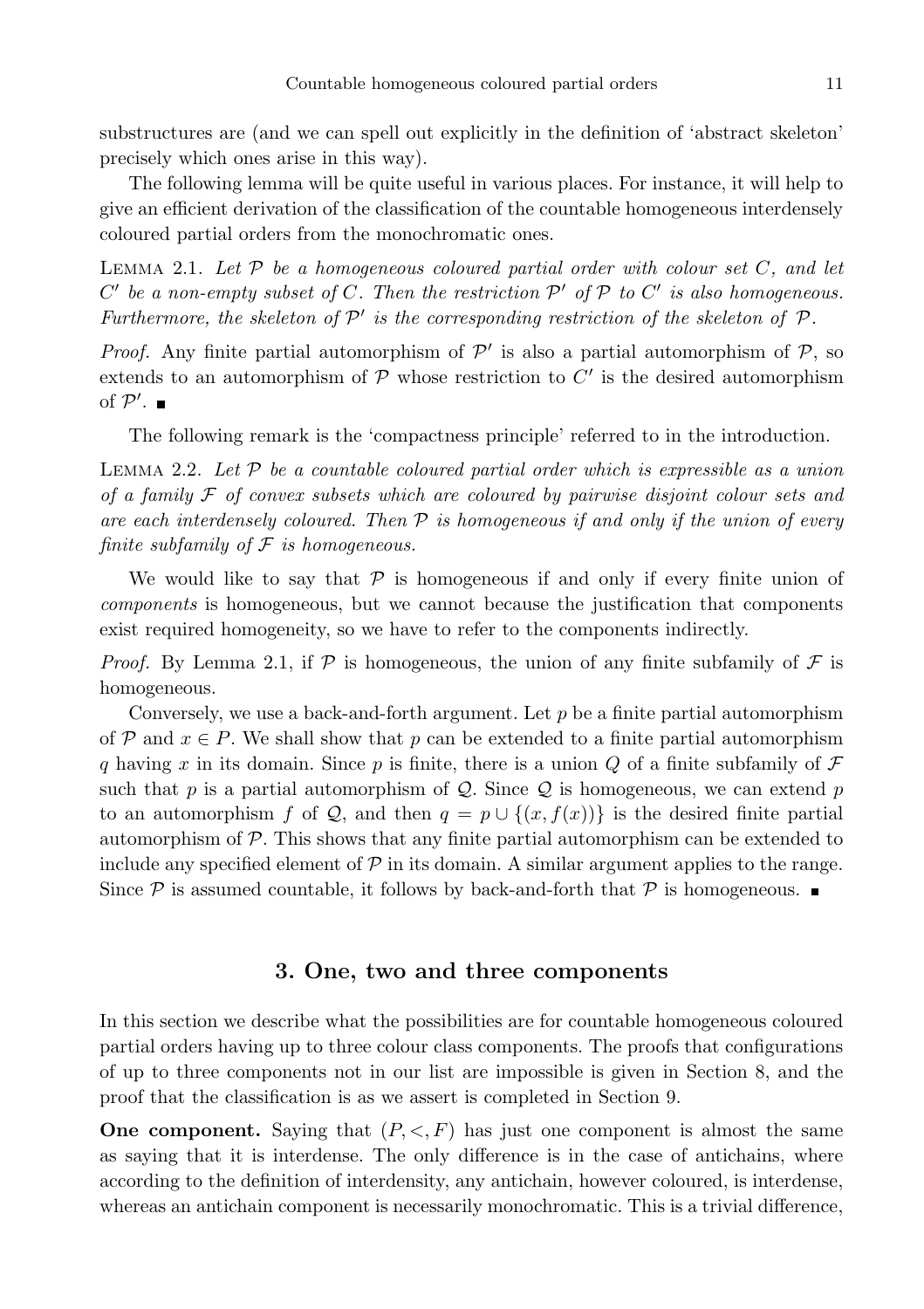but the classification works more smoothly if we insist that the antichain components are monochromatic, so the definition from components is to be preferred. The classification for single components is a suitable modification of the monochromatic case treated in [10]. To help us describe the structures, we need to recall the situation for coloured linear orders. The following is given in [2], and is also implicit in [4].

Lemma 3.1. A countable coloured linear order is homogeneous if and only if it may be written as the disjoint union of convex subsets, each either a singleton, or isomorphic to some  $\mathbb{Q}_C$  where the colour sets for different convex pieces are pairwise disjoint.

In terms of  $P_{C}$  and  $\mathbb{Q}_{C}$  we can now list the following partial orders, which are all easily seen to be countable homogeneous interdensely coloured partial orders, and will form the members of our classification in the interdense case.

Any antichain of cardinality n, where  $1 \le n \le \aleph_0$ .

Each  $\mathbb{Q}_C$  is interdense and homogeneous, and any countable homogeneous interdense chain having more than one point is of this form.

Building on these two cases, we have an *antichain of chains*, which is a union of a finite or countable set of copies of some  $\mathbb{Q}_C$ , with elements in distinct copies incomparable, and we also have a *chain of antichains*, which is obtained from some  $\mathbb{Q}_C$  by replacing all points coloured by the same colour by a finite or countable coloured antichain, where points of the same colour must be replaced by isomorphic antichains, and the colour sets of antichains replacing differently coloured points of  $\mathbb{Q}_C$  must be disjoint. The ordering is given by  $x < y$  if for some  $q < r$  in  $\mathbb{Q}_C$ , x and y lie in the antichains replacing q and r respectively.

Finally we have the generics  $P_C$ .

It is easy to see that each of these structures is homogeneous. For  $P_C$  this follows from its description as a Fraïssé limit. For the others, homogeneity can be checked directly, though they too can be construed as Fraïssé limits of suitable amalgamation classes. Better, for antichains of chains and chains of antichains, is to view them as 'compositions' of simpler cases, known to be homogeneous, and this eases verification of homogeneity; see below. Finally, interdensity for all of these cases is clear. We shall give proofs of this classification in Sections 8 and 9.

Note that for a full description of a chain of antichains, it is not enough to give the colour sets  $D<sub>c</sub>$  of the antichains replacing c-coloured points; we also have to specify for each c, how many elements of the antichain are coloured by each element of  $D<sub>c</sub>$ . The fact that this is the same for each point corresponding to c is ensured by requiring that they are isomorphic. Once this choice has been made, then this description does uniquely determine  $P$  up to isomorphism. We call a partition  $\{D_c : c \in C'\}$  of the colour set C of a chain of antichains  $P$ , together with multiplicities between 1 and  $\aleph_0$  of all members of C, its colour-structure partition.

Following on from this remark, we note that we can regard a chain of antichains (and also an antichain of non-trivial chains) as having been formed by composition. If H is a C'-coloured partial order, and for each  $c \in C'$ ,  $K_c$  is a  $D_c$ -coloured partial order, where the  $D_c$  are pairwise disjoint colour sets, then we may form a composite C-coloured partial order, written  $H[\{K_c : c \in C'\}]$ , where  $C = \bigcup_{c \in C'} D_c$  by replacing each point of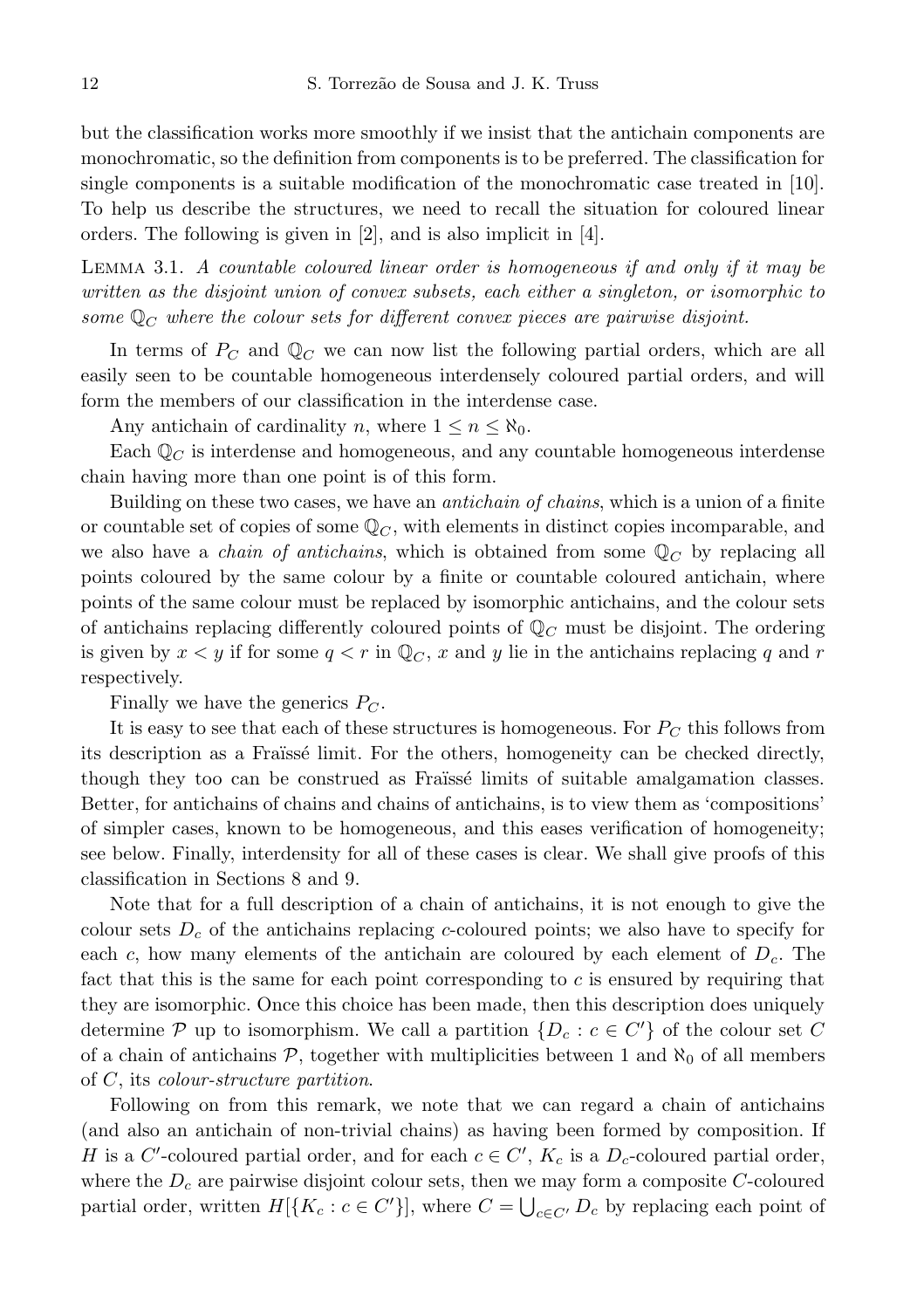H coloured c by a copy of  $K_c$ . The colouring on this by colours in C is automatically given, and it is partially ordered by letting  $K_1 \lt c_K K_2$ ,  $K_2 \lt c_K K_1$ , or  $K_1 \parallel K_2$  where  $K_1$ and  $K_2$  are the structures replacing distinct  $x, y \in H$  if  $x < y, y < x, x \parallel y$  respectively.

Another remark is that in degenerate cases there is some ambiguity. For instance, a single dense chain (Q) can be viewed as either a chain of (trivial) antichains, or a (trivial) antichain of chains. To make the final list tidier, we shall adopt the following conventions. The cases of a dense chain of antichains at least one of which has size at least 2, an antichain of at least 2 dense chains, and a generic, are unambiguous. A singleton is viewed as an antichain (rather than a chain, or a chain of antichains), and a non-trivial chain is viewed as a chain of (trivial) antichains (rather than an antichain of chains). In other words, chains of antichains are assumed to contain infinitely many antichains, and antichains of non-trivial chains are assumed to have at least 2 maximal chains, though antichains may have any number of points, possibly just one.

For the sake of clarity, we summarize what the possible components can be, including the restrictions we shall make:

- Antichain of cardinality n, where  $1 \leq n \leq \aleph_0$ , all points coloured c.
- Antichain of n chains, all isomorphic to  $\mathbb{Q}_C$ , where  $2 \leq n \leq \aleph_0$ . This may also be regarded as the composite of an *n*-element antichain with  $\mathbb{Q}_C$ .
- Chain of antichains given by a colour structure partition  $\{D_c : c \in C'\}$ , where  $D_c$ are disjoint colour sets, including multiplicities, whose union is C. This may also be regarded as the composite of  $\mathbb{Q}_{C'}$  with the family of antichains given by the colourstructure partition.
- The Fraïssé-generic  $C$ -coloured partial order.

We remark in the style of  $|4|$  that of these, antichains and dense chains are 'deficient' (lacking a 2-type,  $x < y$  or x || y respectively), non-trivial antichains of dense chains and dense chains of antichains, not all singletons, are imprimitive (admitting a non-trivial equivalence relation preserved by the automorphism group), and generic is primitive and realizing both 2-types.

Since each component is homogeneous, it is isomorphic to one of the structures described above. To describe the general case completely, we need to see how the different components can be 'fitted together'. In the later sections we carry out a systematic analysis of the different possible cases.

In the remainder of this section we consider structures in our list having two or three components. We shall see that these cases are sufficient to describe the whole picture.

**Two components.** Let  $P$  be a countable homogeneous coloured partial order having two components  $P_1$  and  $P_2$ . If  $P_1 \parallel P_2$  then there is no interaction between  $P_1$  and  $P_2$ , and each of them can be any of the one-component coloured partial orders just listed, independently. So we may assume that some point of  $P_1$  or  $P_2$  is below some point of the other, in the notation introduced above,  $P_1 < P_2$  (or the other way round). The definition of  $\preceq$  on P ensures that if  $P_1 < P_2$  then no point of  $P_1$  can be greater than any member of  $P_2$ , though there may be incomparable  $x \in P_1$  and  $y \in P_2$  as we shall see. There is therefore the possibility that more than one relationship between  $P_1$  and  $P_2$  can arise.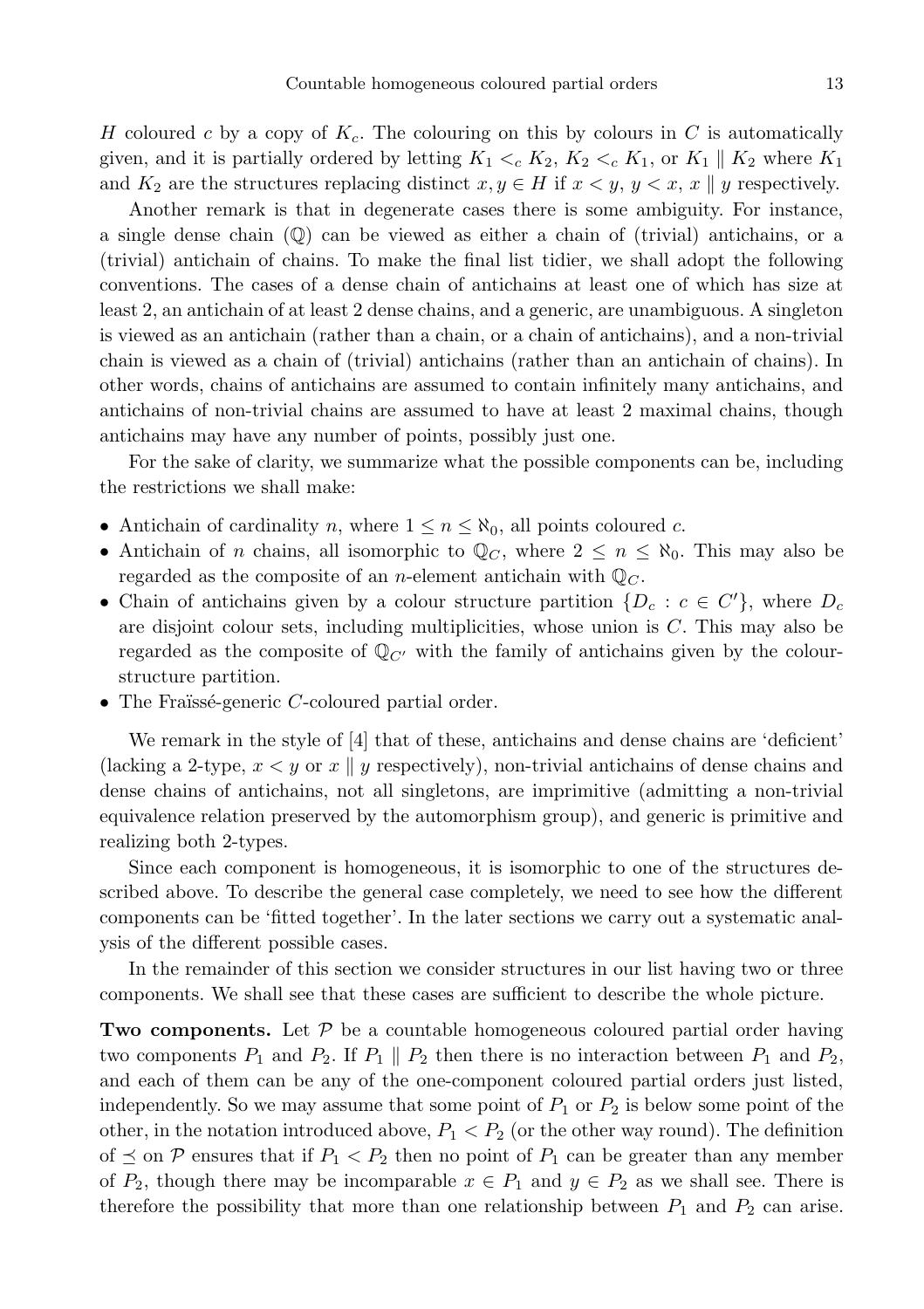How many depends on what type of component they are. We try to introduce a notation which reflects the nature of these relations. Several of them are of a 'generic' type, meaning that the 2-coloured structure  $P_1 \cup P_2$  may be formed by Fraüssé amalgamation from the class of all partial orderings on  $X \cup Y$ , where X and Y are finite substructures of  $P_1$  and  $P_2$  respectively with the induced orderings, and no point of  $X$  is greater than any point of Y. We therefore write any such relation as  $\lt_q$ .

Other specific types of relation which occur are 'perfect matchings'  $\lt_{pm}$  or their complements  $\lt_{cpm}$ , which may be viewed as 'linkings' between components. The easiest of these is a perfect matching (1-1 correspondence) between two antichain components, and a similar kind of relation can also arise between antichains of chains, where each maximal chain of each component is related in the same way to all elements in the other component, so that the structure amounts to a 'stretched' version of one between two antichains. In fact, in the classification of countable homogeneous bipartite graphs, which is essentially the same as that of the 2-component countable homogeneous coloured partial orders with two antichain components, there are just 5 cases, empty, complete, perfect matching and its complement, and generic (see [6] for instance). The last can only occur if both antichains are infinite. The other kind of relation that we mention here is 'shuffling' which arises specifically in the case of two chains of antichains components, and it is bidefinable with a chain of antichains on the union of the two colour sets. We write this one as  $\lt_{sh}$ .

In analyzing the possible configurations of two components, we subdivide into essentially three cases, chain of antichains, antichain of chains, and generic components, where, as they behave similarly, 'antichains' and 'antichains of chains' are often grouped together as just 'antichain of (possibly trivial) chains'. Following the conventions on degenerate cases mentioned above however, we officially consider four types of component: dense chains of antichains, antichains, antichains of (at least 2) dense chains, and generics.

Viewing antichains and antichains of non-trivial chains under the same heading, there are up to duality (that is, reversal of the ordering between the two components considered) just six cases we need to consider, and we first summarize what the possibilities are for each of these.

- $P_1$  and  $P_2$  are both chains of antichains, when the relation can be  $\lt_c$  or another one, written  $\lt_{sh}$  ('shuffle').
- $P_1$  is a chain of antichains, and  $P_2$  is an antichain of chains, in which case  $\lt_c$  is the only possibility.
- $P_1$  is a chain of antichains, and  $P_2$  is generic, when again we must have  $\lt_c$ .
- $P_1$  and  $P_2$  are both antichains of chains, and the relation between  $P_1$  and  $P_2$  is  $\lt_c$ ,  $\lt_{pm}$ ,  $\langle z_{cpm}$ , or  $\langle q \rangle$  (meaning respectively that the relation is complete, a perfect matching or its complement, or is generic).
- $P_1$  is an antichain of chains, and  $P_2$  is generic, in which case the only possibilities are  $\lt_c$  and another (generic) possibility, written  $\lt_g$ , and any two members of the same chain of  $P_1$  are related in the same way to each element of  $P_2$ .
- $P_1$  and  $P_2$  are both generic, in which case we can have  $\lt_c$  or a generic relation, written  $\lt_q$ .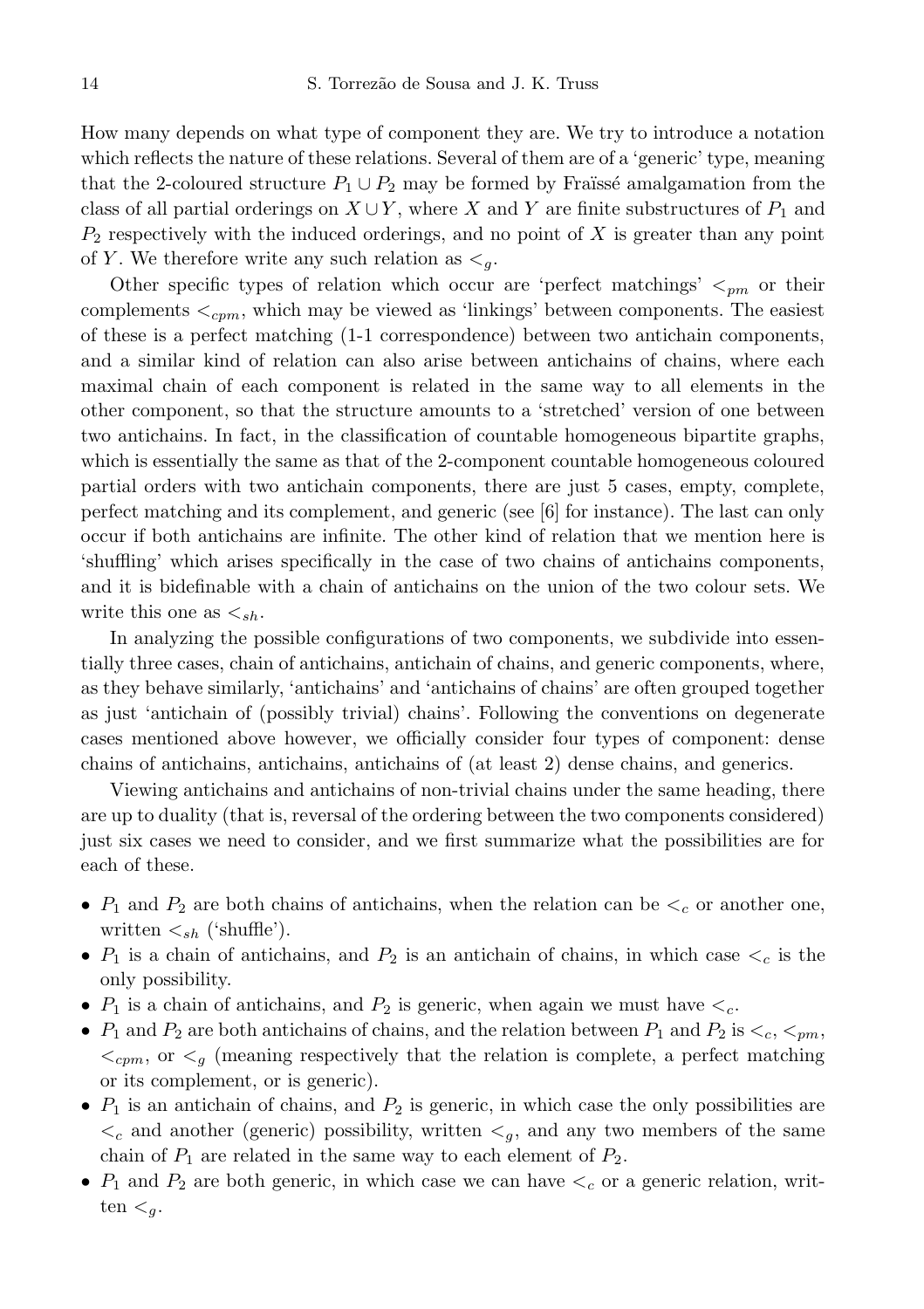Note that the cases involving one or more antichains of non-trivial chains may be viewed as a composition of the corresponding structure having antichain(s) in place of antichains of chains, with some  $\mathbb{Q}_{C}$ .

There is one case in which there is ambiguity of the labels  $\langle_{pm}, \langle_{cpm}, \rangle$  so to obtain uniqueness we make the following convention. If  $P_1$  and  $P_2$  are perfectly matched antichains of 2 chains, we write  $P_1 \leq_{pm} P_2$  rather than  $P_1 \leq_{cm} P_2$  (noting that in this case the complement of a perfect matching is the same as a perfect matching). There is no need to distinguish  $\lt_c$  and  $\lt_{pm}$  between antichains of a single chain, since by the earlier convention they are viewed as chains (of trivial antichains) rather than antichains of chains.

Three components; V-shape lemmas. We now move on to the case where there are three components  $P_1, P_2$  and  $P_3$ . If one of these is incomparable with the other two then the possibilities are completely controlled by how the other two components interact, so we read that off from the previous list. So we may assume that each of the three components is related to at least one of the others, and that gives us three possible configurations, which are that they form a chain, we may suppose  $P_1 < P_2 < P_3$ , that they form a V-shape, one is below the other two, which are incomparable, we may suppose  $P_1 < P_2, P_3$  and  $P_2 \parallel P_3$ , or the dual of this, called a 'Λ-shape', and which we may disregard at this stage, since all arguments for Λ-shapes are exactly as for V-shapes under the reversed ordering. We list the possibilities for V-shapes first, as there are fewer of these than 3-chains, in terms of their restrictions to two components.

In the first case, we have  $P_1 \lt_c P_2$  or  $P_1 \lt_c P_3$ , in which case the other pair  $(P_1, P_3)$ or  $P_1, P_2$  respectively) can be any of the possible 2-chains. From now on we suppose that this is not the case.

If one of  $P_1$ ,  $P_2$ ,  $P_3$  is a chain of antichains, then the other two must necessarily also be chains of antichains and  $P_1 \lt_{sh} P_2$  and  $P_1 \lt_{sh} P_3$ .

Otherwise, each of  $P_1$ ,  $P_2$ ,  $P_3$  is an antichain of chains or generic, and  $P_1 \lt q P_2$  and  $P_1 <_{q} P_3$ .

Three components; 3-chain lemmas. We give a list of all the possibilities for a countable homogeneous coloured partial order in which there are three components  $P_1$  <  $P_2 < P_3$ . We remark that it follows by homogeneity that the relation between  $P_1$  and  $P_3$ is the transitive closure of those between  $P_1$  and  $P_2$ , and  $P_3$ . See the beginning of the proof of Theorem 8.4 for the argument.

Each of the pairs  $P_1, P_2, P_1, P_3$ , and  $P_2, P_3$  must be one of the 2-chains given above, but not all possible combinations can arise. The complete list is as follows:

#### One complete relation between adjacent components

 $P_1 \lt_c P_2$  and  $P_1 \lt_c P_3$  and the relation between  $P_2$  and  $P_3$  is any allowed for 2-chains.  $P_1 \lt_c P_3$  and  $P_2 \lt_c P_3$  and the relation between  $P_1$  and  $P_2$  is any allowed for 2-chains.

#### All components of the same type

 $P_1$ ,  $P_2$ , and  $P_3$  are all chains of antichains, and  $P_1 \lt_{sh} P_2 \lt_{sh} P_3$  and  $P_1 \lt_{sh} P_3$ .  $P_1$ ,  $P_2$  and  $P_3$  are all antichains of chains and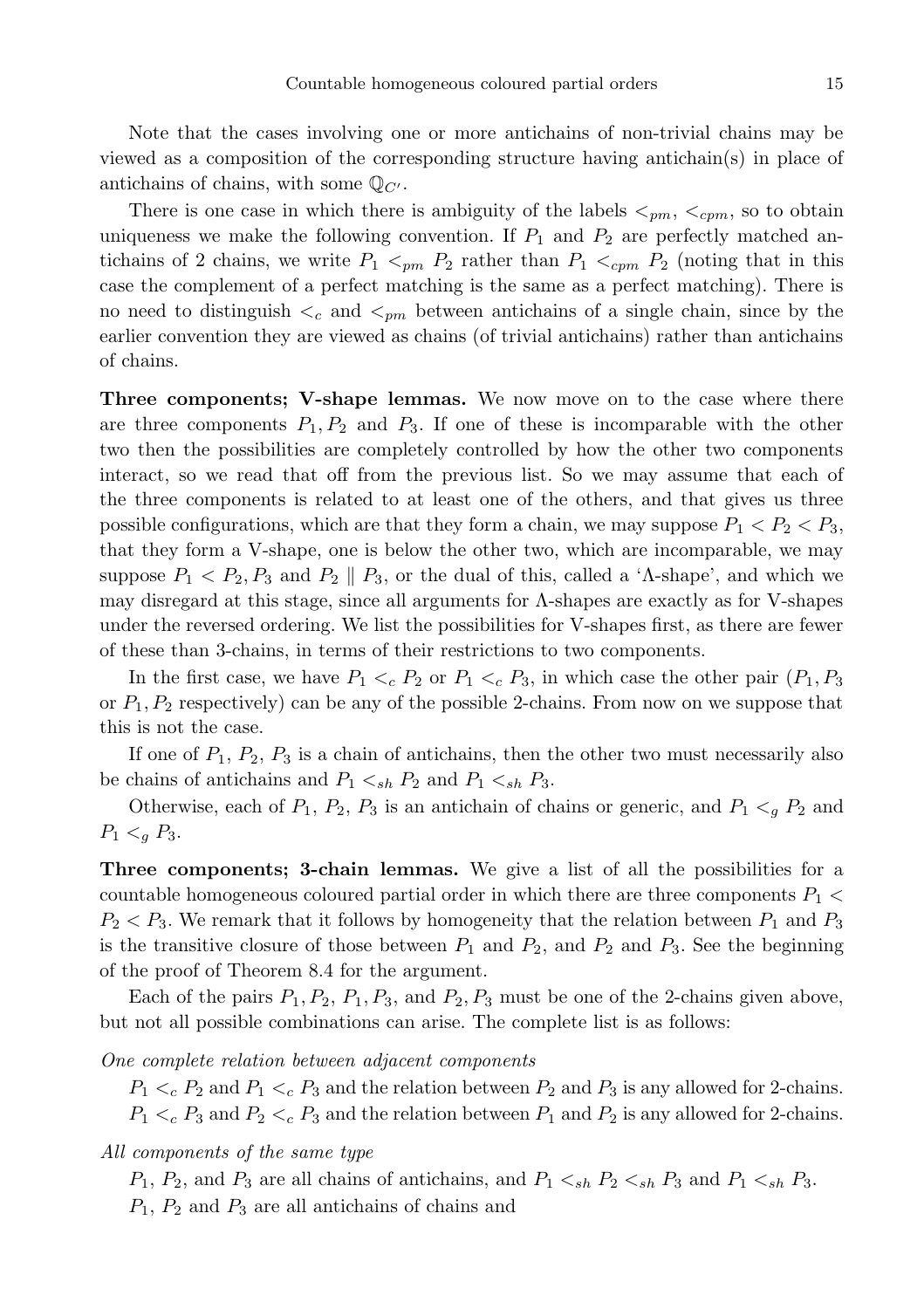- (i)  $P_1 \le_{pm} P_2$  and the relation between  $P_2$  and  $P_3$  is one of  $\le_{pm} \le_{cpm} \le_{g}$ , and the relation between  $P_1$  and  $P_3$  is the same as that between  $P_2$  and  $P_3$ , or
- (ii)  $P_2 \leq_{pm} P_3$  and the relation between  $P_1$  and  $P_2$  is one of  $\leq_{pm}$ ,  $\leq_{cpm}$ ,  $\leq_q$ , in which case the relation between  $P_1$  and  $P_3$  is the same as the one between  $P_1$  and  $P_2$ , or
- (iii)  $P_1 \lt q P_2$  and  $P_2 \lt q P_3$ , in which case the relation between  $P_1$  and  $P_3$  is  $\lt q$ ,  $\lt c_{cpm}$ or  $\lt_c$ .

 $P_1, P_2$  and  $P_3$  are all generics and  $P_1 \leq_q P_2$ ,  $P_2 \leq_q P_3$ , and either  $P_1 \leq_q P_3$  or  $P_1 <_c P_3$ .

Just two components are antichains of chains

- (i)  $P_1$  and  $P_3$  are antichains of chains,  $P_2$  is a generic,  $P_1 \lt q P_2 \lt q P_3$ , and the relation between  $P_1$  and  $P_3$  is  $\lt_{q}$ ,  $\lt_{cpm}$ , or  $\lt_{c}$ , or
- (ii)  $P_1$  and  $P_2$  are antichains of chains,  $P_3$  is a generic, and  $P_1 <_{pm} P_2$  and  $P_1, P_2 <_{q} P_3$ ; or  $P_1 \lt_{q} P_2 \lt_{q} P_3$  and  $P_1 \lt_{q} P_3$  or  $P_1 \lt_{q} P_3$ , or
- (iii)  $P_2$  and  $P_3$  are antichains of chains,  $P_1$  is a generic, and  $P_2 <_{pm} P_3$  and  $P_1 <_{q} P_2$ ,  $P_3$ ; or  $P_1 \lt_{q} P_2 \lt_{q} P_3$  and  $P_1 \lt_{q} P_3$  or  $P_1 \lt_{q} P_3$ .

Just two components are generics. Two of  $P_1$ ,  $P_2$ ,  $P_3$  are generics and the third is an antichain of chains,  $P_1 \lt_g P_2 \lt_g P_3$  and  $P_1 \lt_g P_3$  or  $P_1 \lt_c P_3$ ,

The fact that any 1-, 2- or 3-component structure in our list must be of one of these types will be proved in Section 8, and existence and uniqueness in Section 9.

## 4. Definition of abstract skeleton

Armed with the information given in the previous section, we can now give an abstract definition of 'skeleton', which captures the constraints implicit in the list given. These constraints only refer to up to three components, and one of the main things that we have to establish later is that this is sufficient information to give a complete description, for arbitrarily many components (even infinitely many).

An abstract skeleton is a finite or countable partially ordered set  $\mathcal{Q} = (Q, \prec)$  with labels on points and comparable pairs fulfilling the following conditions:

- (i) each vertex is labelled by (the isomorphism type of) a countable interdensely coloured partial order, which, if it is an antichain, is monochromatic,
- (ii) if  $q \prec r$  then  $(q, r)$  is labelled by (the isomorphism type of) one of the two-component countable homogeneous coloured partial orders given above, where the two structures are the ones labelling  $q$  and  $r$ ,
- (iii) if  $q \prec r$ , s and r || s then the isomorphism types labelling the pairs  $(q, r)$  and  $(q, s)$ are of one of the following forms:  $q <_{c} r$  or  $q <_{c} s$ ;  $q <_{sh} r$  and  $q <_{sh} s$ ;  $q <_{g} r$  and  $q \lt_q s$ ,
- (iv) if  $q, r \prec s$  and  $q \parallel r$  then the dual of one of the conditions under (iii) holds,
- (v) if  $q \prec r \prec s$ , then the isomorphism types labelling the pairs  $(q, r)$ ,  $(q, s)$ , and  $(r, s)$ are of one of the following forms:  $q <sub>c</sub> r$  and  $q <sub>c</sub> s$ ;  $q <sub>c</sub> s$  and  $r <sub>c</sub> s$ ;  $q <_{sh} r <_{sh} s$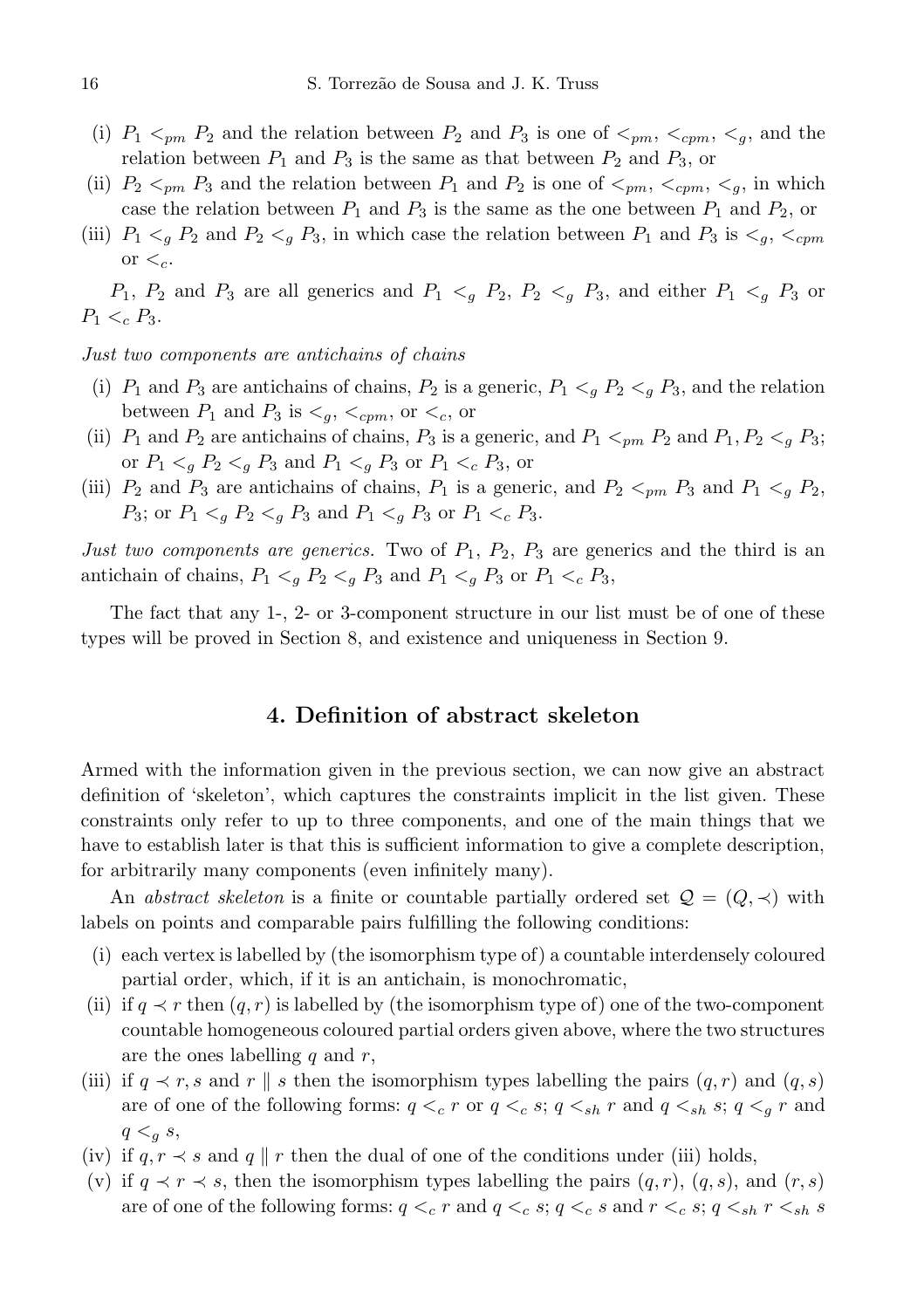and  $q \leq_{sh} s$ ;  $q \leq_{pm} r R s$  and  $q R s$  or  $q R r \leq_{pm} s$  and  $q R s$  where R is  $\leq_{pm}$ ,  $\leq_{cpm}$ , or  $\langle g; q \rangle_{q}$  r  $\langle g; g \rangle_{q}$  s and  $q \langle g; g \rangle_{q}$  s or  $q \langle g; g \rangle_{q}$ 

Here clause (ii) corresponds to 2-chain lemmas, clause (iii) to V-shape lemmas, clause (iv) to their dual ('Λ-shape lemmas'), and clause (v) to 3-chain lemmas.

If we wish to make the classification more explicit, then we may rephrase the definition in the following terms, where we number the clauses correspondingly.

An abstract skeleton is a finite or countable partially ordered set  $\mathcal{Q} = (Q, \prec)$  with labels on points and comparable pairs fulfilling the following conditions:

- (ia) each vertex q is labelled by  $CA, A, AC$ , or  $Ge$ , and also by a non-empty finite or countable set  $C_q$  (whose elements we think of as colours), so that  $q \neq r \Rightarrow C_q \cap C_r$  $= \emptyset$ ,
- (ib) if q is labelled  $CA$ , then it has an extra label which is a colour structure partition  $\{D_c : c \in C'\}$  where  $\bigcup C' = C_q$ ,
- (ic) if q is labelled A or AC then it is also labelled by  $N(q)$ , where  $1 \leq N(q) \leq \aleph_0$ , and if A, then  $|C_q| = 1$  (antichain components are monochromatic), and if AC then  $N(q) > 1$  (we count a single dense chain as a chain of antichains rather than an antichain of chains),
- (iia) if  $q \prec r$  then  $(q, r)$  is labelled by one of C, SH, PM, CPM, G (and if  $(q, r)$  is labelled R then we also write  $q R r$ ),
- (iib) if  $q SH r$  then q and r are labelled  $CA$ ,
- (iic) if q PM r or q CPM r then q and r are labelled A or AC and  $N(q) = N(r)$ , and if  $q PM r$  then  $N(q) = N(r) > 1$ , and if  $q CPM r$  then  $N(q) = N(r) > 2$ ,
- (iid) if  $q G r$  then one of the following holds:
	- q and r are labelled A or AC and  $N(q) = N(r) = \aleph_0$ ,
	- q is labelled A or AC and r is labelled Ge and  $N(q) = \aleph_0$ ,
	- q is labelled Ge and r is labelled A or AC and  $N(r) = \aleph_0$ ,
	- q and r are both labelled  $Ge$ ,
- (iiia) if  $q \prec r$ , s and r || s, then one of the following must hold:  $q C r$ ;  $q C s$ ;  $q S H r$  and  $q SH s; q G r$  and  $q G s$ ,
- (iva) if  $q, r \prec s$  and  $q \parallel r$  then the dual of one of the conditions under (iiia) must hold,
- (va) if  $q \prec r \prec s$ , then one of the following must hold:  $q C r$  and  $q C s$ ;  $q C s$  and  $r C s$ ;  $q SH r SH s$  and  $q SH s$ ;  $q PM r R s$  and  $q R s$  or  $q R r PM s$  and  $q R s$  where R is PM, CPM, or G;  $qG r G s$  and  $qG s$  or  $qC P M s$  or  $qC s$ .

We observe that by the results stated in Section 3, it is clear that any skeleton of a countable homogeneous coloured partial order satisfies all these conditions, at any rate in the first version, and also when one understands the 'coding', in the more explicit one. The point is to establish the converse. Often we abbreviate 'abstract skeleton' (in either sense) as just 'skeleton'.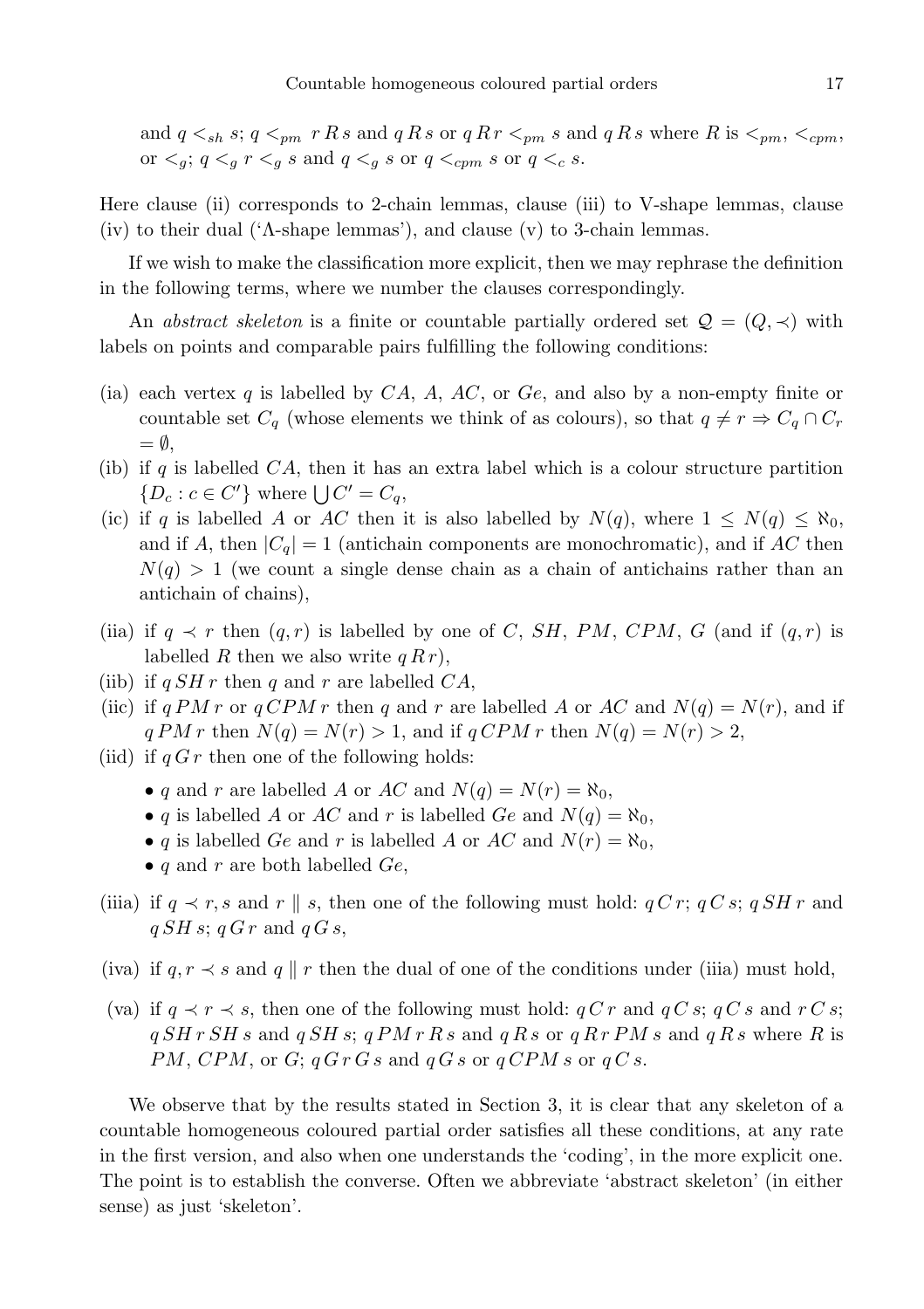## 5. Chains of antichains

The particular case of countable coloured partial orders all of whose components are chains of antichains can be handled directly, without using Fraïssé amalgamation explicitly. We present this material in this section, which will enable us to simplify the general case, assuming the results for a single such component, which are given in Sections 8 and 9. All structures may be found by redefining the ordering relation on a single component. First we deal with the most straightforward case, and then generalize. To begin with then we have two components  $P_1$  and  $P_2$ , both chains of antichains (on disjoint colour sets), with  $P_1$  partially below  $P_2$ . This structure is unique up to isomorphism, given  $P_1$  and  $P_2$ , as we now show, and we write  $P_1 \lt_{sh} P_2$ .

LEMMA 5.1. Let  $C_1$  and  $C_2$  be non-empty finite or countable disjoint colour sets, and for  $i = 1, 2$  let  $\{D_c : c \in C'_i\}$  be a colour-structure partition of  $C_i$ . Then there is a countable homogeneous coloured partial order P of the form  $P_1 \cup P_2$  where  $P_1$ ,  $P_2$  are (interdensely coloured) chains of antichains having colour-structure partitions  $\{D_c : c \in C_1'\}$  and  ${D<sub>c</sub> : c \in C'_2}$  respectively, and such that for each  $x \in P_1$ ,  $P_2$  may be written as the disjoint union of non-empty subsets S and L (for 'smaller' and 'larger') such that  $S \parallel x$ ,  $x < L$ ; and there is no  $y \in P_2$  such that  $y < x$ . Furthermore, if  $\mathcal{P}'$  is a countable homogeneous coloured partial order having components  $P_1'$  and  $P_2'$ , both chains of antichains with colour-structure partitions  $\{D_c : c \in C_i'\}$  for  $i = 1, 2$ , and such that there are  $x, x' \in P'_1$ ,  $y, y' \in P'_2$  with  $x < y$  and  $x' \parallel y'$ , then  $\mathcal{P}'$  is isomorphic to  $\mathcal{P}'$ .

*Proof.* We start with the composite structure  $\mathbb{Q}_{C_1' \cup C_2'}[\{D_c : c \in C_1' \cup C_2'\}]$  obtained from  $\mathbb{Q}_{C_1' \cup C_2'}$  by replacing each point coloured  $c \in C_i'$  by an antichain of points coloured by the members of  $D_c$  so that each member of  $D_c$  has the correct number of elements of that colour as given by its multiplicity. Let  $\lt$  be the resulting partial order. The desired structure P then has the same domain  $P = \mathbb{Q}_{C_1' \cup C_2'}[\{D_c : c \in C_1' \cup C_2'\}]$ , but it is ordered by a different partial ordering  $\lt'$ , defined from  $\lt$  as follows. Let  $P_1$  and  $P_2$  be the subsets coloured by  $C_1$  and  $C_2$  respectively, and let  $x < y$  if  $x < y$  and x and y lie in  $P_i$  and  $P_j$ respectively, where  $i \leq j$ . This is clearly irreflexive. To see that it is transitive, suppose that  $x <' y <' z$ . Then automatically  $x < y < z$ , so  $x < z$ . If we let  $x \in P_i$ ,  $y \in P_j$ ,  $z \in P_k$ , then  $i \leq j \leq k$ , so  $i \leq k$  and hence  $x \leq' z$ .

Next we observe that each  $P_i$  is convex in  $(P, \langle \cdot \rangle)$ , for if  $x \langle y \langle z \rangle$  where  $x, z \in P_i$ ,  $y \in P_j$ , then  $i \leq j \leq i$  so  $i = j$  and  $y \in P_i$ . Also, the orderings  $\lt$  and  $\lt'$  agree on  $P_i$ (the only change is between different  $P_i$ s), and  $P_1$  is partially below  $P_2$ . Since  $\mathbb{Q}_{C_1' \cup C_2'}$ is interdensely  $C_1' \cup C_2'$ -coloured, it is immediate that its restrictions to the colour sets  $C'_1$  and  $C'_2$  are isomorphic to  $\mathbb{Q}_{C'_1}$  and  $\mathbb{Q}_{C'_2}$  respectively. Consequently,  $P_1$  and  $P_2$  are interdensely coloured chains of antichains with the correct colour-structure partitions, and are the components of  $(P, \langle \rangle)$ . Next, given  $x \in P_1$ , let  $S = \{y \in P_2 : y < x\}$  and  $L = \{y \in P_2 : x < y\}.$  These are non-empty, and as required in the definition.

To verify the other properties, it is easiest to begin by noting that the ordering < on  $\mathbb{Q}_{C_1' \cup C_2'}[\{D_c : c \in C_1' \cup C_2'\}]$  can be recovered from  $\langle v \rangle$  since  $x \langle y \Leftrightarrow [(x \in P_1 \lor y \in P_2)]$  $\wedge x \leq y$   $\vee$   $[x \in P_2 \wedge y \in P_1 \wedge x \parallel y$  under  $\leq'$ . The fact that the two orderings are interdefinable (relative to the named subsets  $P_1$  and  $P_2$ ) means that the automorphism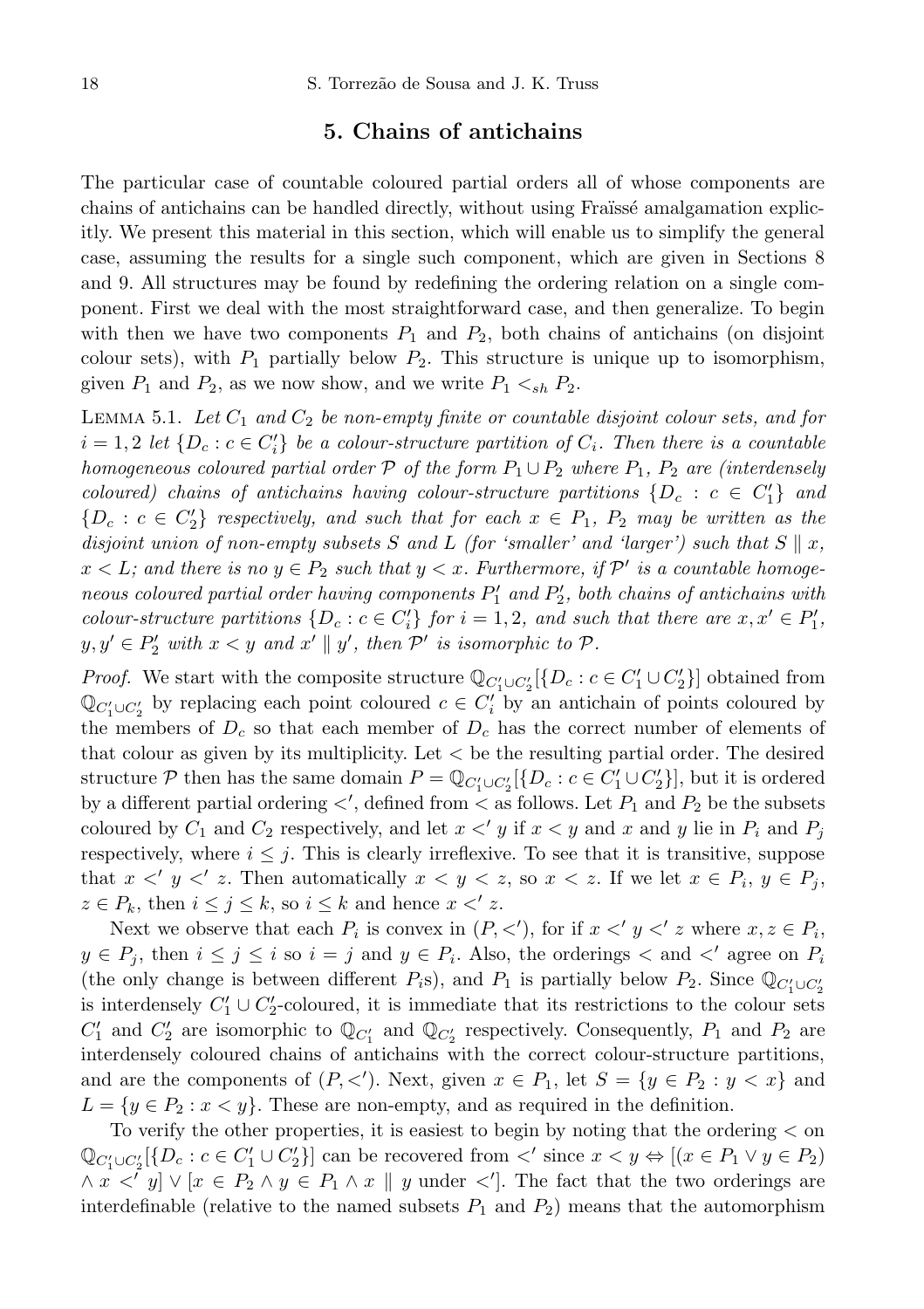groups are equal, and from this, homogeneity of  $(P, \lt')$  follows at once from homogeneity of  $(\mathbb{Q}_{C_1' \cup C_2'}[\{D_c : c \in C_1' \cup C_2'\}], \lt)$  (see the proof of Theorem 5.2 for the details; and the homogeneity of  $(\mathbb{Q}_{C_1' \cup C_2'}[\{D_c : c \in C_1' \cup C_2'\}],$  is shown in Theorem 9.1).

We may also deduce uniqueness using the same idea. Suppose that  $\mathcal{P}'$  is as stated, and write  $\lt'$  for its ordering. Then we can define  $\lt$  on  $P'_1 \cup P'_2$  to turn it into a chain of antichains having the colour-structure partition  $\{D_c : c \in C'_1 \cup C'_2\}$ , by using the above definition,  $x < y \Leftrightarrow [(x \in P'_1 \lor y \in P'_2) \land x <' y] \lor [x \in P'_2 \land y \in P'_1 \land x \parallel y \text{ under } \langle'.].$  We verify that  $(P'_1 \cup P'_2, \langle , F \rangle \cong \mathbb{Q}_{C'_1 \cup C'_2}[\{D_c : c \in C'_1 \cup C'_2\}],$  and by reversing the definition, we deduce that  $(P', \langle', F) \cong (P, \langle', F)$ .

First, for transitivity, suppose that  $x < y < z$ . If the first clause applies to both  $x < y$  and  $y < z$ , then  $x <' y <' z$  and  $(x \in P'_1 \lor y \in P'_2) \land (y \in P'_1 \lor z \in P'_2)$ , from which we deduce  $x \in P'_1 \vee z \in P'_2$  and so  $x < z$ . The second clause cannot apply to both  $x < y$  and  $y < z$ . Suppose without loss of generality that it applies just to  $x < y$ . Then  $x \in P'_1 \wedge y \in P'_1 \wedge x \parallel y \leq' z$ . If  $z \in P'_1$  then  $z \leq' x$  would give  $y \leq' x$ , contrary to supposition. Hence  $x \parallel z$  under  $\lt'$  and so  $x \lt z$ . If  $z \in P'_2$  and  $x \lt' z$  is false then  $z \leq' x$ or x, z lie in the same antichain of  $P'_2$ , from which  $y < x$  follows, contradiction. Hence  $x < z$  holds, which also gives  $x < z$ .

Next we see that any  $x \in P'_1$  and  $y \in P'_2$  are comparable under  $\lt$ . For if not, from the first clause and  $x \nless y$  it follows that  $x \parallel y$  under  $\lt'$ , and from the second that  $y \lt x$ .

To see that  $(P'_1 \cup P'_2, \langle F \rangle)$  is interdensely  $C_1 \cup C_2$ -coloured, let  $x \langle y \rangle$  and  $c \in C_1 \cup C_2$ be given. Suppose  $c \in C_1$ . If  $x, y \in P'_1$ , then the existence of z in between coloured c follows by interdensity there. Otherwise it suffices therefore to find two comparable points of  $P'_1$  between x and y. By assumption, and appealing to homogeneity, there are  $x_1 \in P'_1, y_1, y_2 \in P'_2$  such that  $x_1 \parallel y_1$  under  $\lt'$  and  $x_1 \lt' y_2$ . Thus  $y_1 \lt x_1 \lt y_2$ . Also we may suppose that  $y_1$  and  $y_2$  have the same colour. Applying homogeneity twice more we get  $y_1 < x_1 < y_2 < x_2 < y_3 < x_3 < y_4$  with  $x_i \in P'_1$ ,  $y_i \in P'_2$ . Hence (using homogeneity again), between any two members of  $P'_1 \cup P'_2$  not both in  $P'_1$  there are at least two members of  $P'_1$  (if both in  $P'_2$  use  $y_1$  and  $y_3$  and then  $x_1$  and  $x_2$  are in between, if  $x \in P'_1$  and  $y \in P'_2$  use  $x_1$  and  $y_4$  with  $x_2, x_3$  in between, and if  $x \in P'_2$  and  $y \in P'_1$  use  $y_1$  and  $x_3$  with  $x_1, x_2$  in between).

We remark that another method to prove this result is to show that  $P$  is the Fraüsse limit of the class of finite coloured partial orders  $X \cup Y$  such that  $X, Y$  are finite coloured chains of antichains such that, for each antichain of  $X, Y$ , its points are coloured compatibly with some  $D_c$  for  $c \in C'_1$ ,  $(c \in C'_2$  respectively) and  $(\forall x \in X)(\forall y \in Y)(x \not> y)$ , but the direct construction we have described is quicker in this case.

Now we can generalize this to an arbitrary skeleton. The lemma just given corresponded to a skeleton which is a 2-element chain with both points labelled by  $CA$  and the corresponding colour structure partitions, and the relation SH between the two points.

THEOREM 5.2. Let  $Q$  be any skeleton in which all points are labelled by CA. Then there is a countable homogeneous coloured partial order P having Q as skeleton, and any two countable coloured homogeneous partial orders with skeleton Q are isomorphic.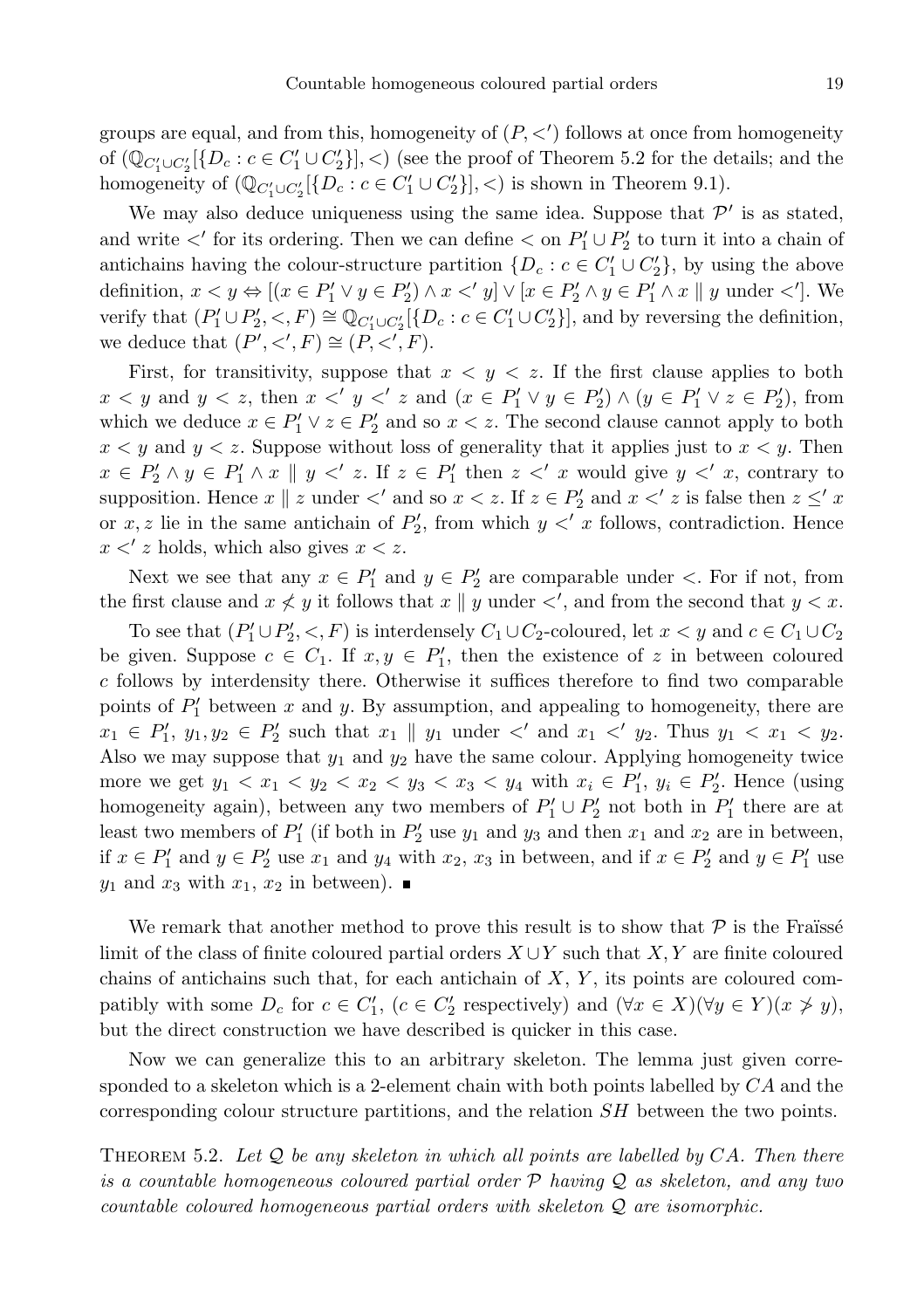*Proof.* Let C be the union of all the colour sets at vertices of  $Q$ . Then C is countable. We turn  $(\mathbb{Q}_{C'}[\{D_c : c \in C'\}], \lt),$  where  $\{D_c : c \in C'\}$  is the overall colour structure partition (the union of all the individual ones), into a countable coloured homogeneous partial ordering  $P$  having skeleton  $Q$  by redefining the ordering on it. Let  $x \leq y$  if  $x \in P_i = \mathbb{Q}_{C_i'}[\{D_c : c \in C_i'\}]$  and  $y \in P_j = \mathbb{Q}_{C_j'}[\{D_c : c \in C_j'\}]$  where  $C_i$  and  $C_j$  and the corresponding colour structure partitions are the labels on vertices  $q_i$  and  $q_j$  of Q such that  $q_i \preceq q_j$ , and either  $x < y$  or  $(q_i, q_j)$  is labelled C (or both).

We first show that this is a partial order. Irreflexivity is clear. For transitivity, suppose that  $x \leq' y \leq' z$  and let  $x \in P_i$ ,  $y \in P_j$ ,  $z \in P_k$ , where  $\mathbb{Q}_{C_i'}$ ,  $\mathbb{Q}_{C_j'}$ ,  $\mathbb{Q}_{C_k'}$  and the corresponding colour structure partitions are labels for  $q_i, q_j, q_k \in Q$  respectively. If  $(q_i, q_k)$  is labelled C then  $x < z$  is immediate. Otherwise, by definition of 'skeleton', neither  $(q_i, q_j)$ nor  $(q_i, q_k)$  is labelled C. Hence  $x < y < z$ , and so  $x < z$  by transitivity of the ordering on  $\mathbb{Q}_{C'}$ . Also,  $q_i \preceq q_j \preceq q_k$ , so  $q_i \preceq q_k$ , by transitivity of the ordering on  $\mathcal{Q}$ , which gives  $x < z$  as required.

Next we see that  $P_i$  is a convex subset of  $P$ . For if  $x \leq y \leq z$  with  $x, z \in P_i$  and  $y \in P_j$ , then  $q_i \preceq q_j \preceq q_i$  so  $i = j$ , and y also lies in  $P_i$ , establishing convexity. Since the orderings  $\lt$  and  $\lt'$  agree on  $P_i$ , and it is interdense, the components of  $P$  are precisely the  $P_i$  for  $q_i \in Q$ .

If  $q_i$  SH  $q_j$  in Q, then the definition of  $\langle$  restricted to  $P_i \cup P_j$  is just the same as in Lemma 5.1, and so the edge label is correctly interpreted. If  $q_i C q_j$  then  $P_i \lt_c P_j$ . If  $q_i \parallel q_j$  in Q, then the definition gives us that  $P_i$  and  $P_j$  are incomparable. Since SH and  $C$  are the only possible edge labels allowed between comparable points labelled  $CA$ , we deduce that  $Q$  is  $\mathcal{P}$ 's skeleton.

To demonstrate the homogeneity of  $P$ , it is easiest to work with suitable substructures of Q. Let  $SH^*$  be the symmetric and transitive closure of  $SH$  on Q, and we shall observe that the process of forming  $(\mathbb{Q}_{C'}[\{D_c : c \in C'\}], \lt')$  from  $(\mathbb{Q}_{C'}[\{D_c : c \in C'\}], \lt)$  is reversible on each  $SH^*$ -class of  $\mathcal Q$ . This is because the two structures are interdefinable. For we may define  $\lt$  from  $\lt'$  as in the proof of Lemma 5.1 by noting that  $\lt$  is the transitive closure of the relation given by  $x < y \Leftrightarrow [(x <' y \wedge (q_i = q_j \vee q_i SH q_j)) \vee (x \parallel y \wedge (q_j SH q_i))]$ where  $x \in P_i$  and  $y \in P_j$ . For if  $x < y$ , where  $x \in P_i$  and  $y \in P_j$ , and for example  $q_i \lt q_{i_1} \lt q_{i_2} \lt \cdots \lt q_{i_k} \lt q_j$  where all the relations are  $SH$ , then by density we can find  $x < x_1 < x_2 < \cdots < x_k < y$  where  $x_l \in P_{i_l}$ , and then we have  $x < x_1 \parallel x_2 < \cdots < y_j$ which gives  $x < y$  determined by the transitive closure as asserted.

Now we can see that  $P$  is homogeneous thus. Clearly it is homogeneous if and only if each SH<sup>∗</sup> -class is homogeneous (any automorphism must fix each component, since it respects the colouring, and automorphisms on different  $SH^*$ -classes can be patched to give an automorphism on their union, as the relation between components in distinct  $SH^*$ classes is  $\parallel$  or C), so we shall assume there is just one  $SH^*$ -class. Let p be a finite partial automorphism. Then as  $(\mathbb{Q}_{C'}[\{D_c : c \in C'\}], <)$  is definable from  $(\mathbb{Q}_{C'}[\{D_c : c \in C'\}], <')$ , p is also a finite partial automorphism of  $(\mathbb{Q}_{C'}[\{D_c : c \in C'\}], <)$ , so by homogeneity here, extends to an automorphism  $\theta$  of  $(\mathbb{Q}_{C'}[\{D_c : c \in C'\}], \leq)$ . Since  $(\mathbb{Q}_{C'}[\{D_c : c \in C'\}], \leq')$ is definable from  $(\mathbb{Q}_{C'}[\{D_c : c \in C'\}], \lt), \theta$  is also an automorphism of  $(\mathbb{Q}_{C'}, \lt') = \mathcal{P},$ extending p.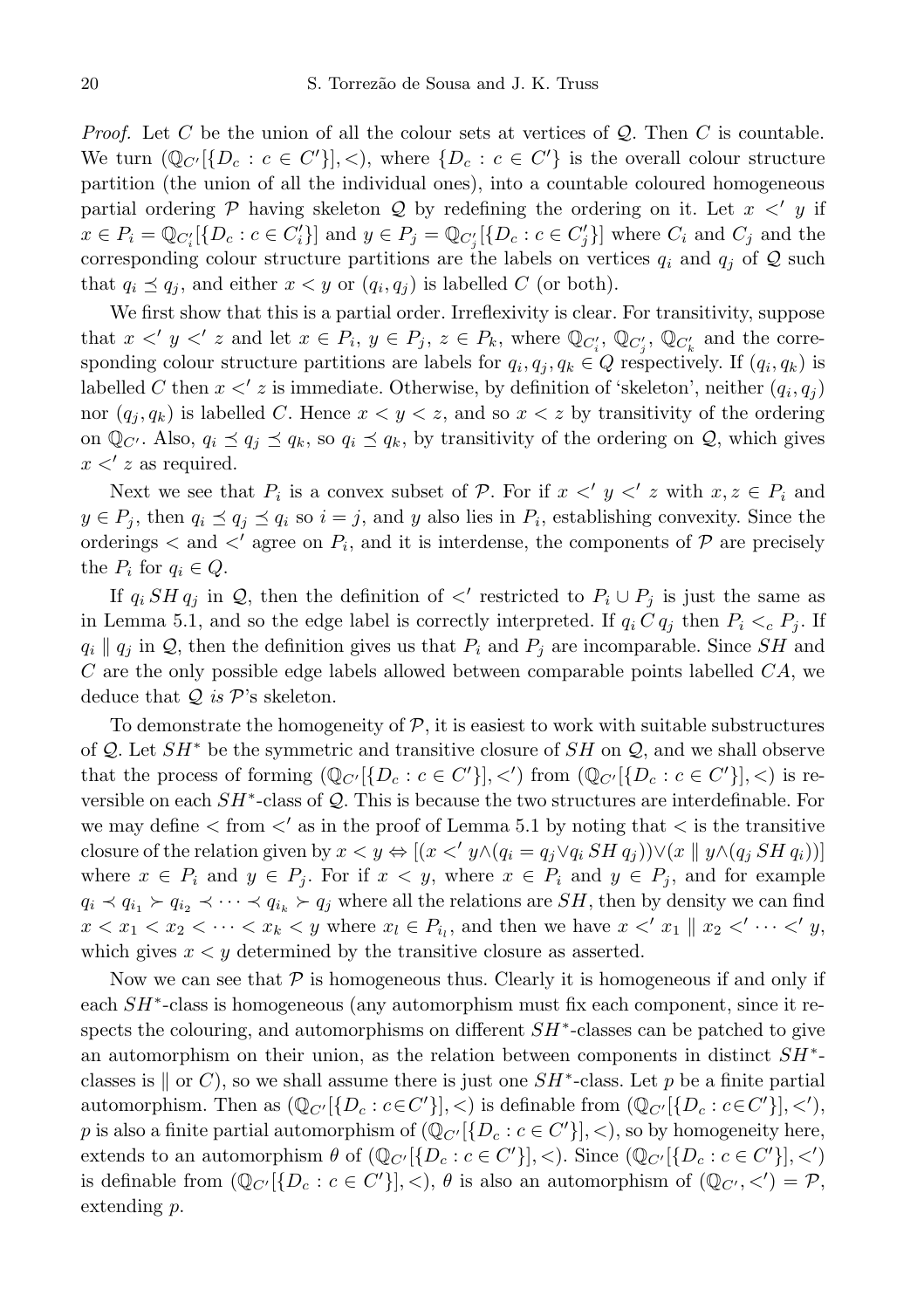Finally for uniqueness, let  $(P', \leq')$  be any other countable homogeneous coloured partial order with skeleton  $Q$ . Again we only need establish uniqueness of each  $SH^*$ -class, so we shall assume that Q has just one  $SH^*$ -class. By uniqueness of  $\mathbb{Q}_{C_i'}[\{D_c : c \in C_i'\}]$ on its colour set  $C_i$ ,  $\mathcal{P}'$  has the same components as  $\mathcal{P}$ . Now  $(\mathbb{Q}_{C'}[\{D_c : c \in C'\}], <)$  is definable from  $(\mathbb{Q}_{C'}[\{D_c : c \in C'\}], \lt')$ . To show that the coloured linear order defined from it by the above method is isomorphic to  $(\mathbb{Q}_{C'}[\{D_c : c \in C'\}], \leq),$  we have to verify the same properties as in the previous theorem. This time < is transitive by definition (though on any two comparable components it is already transitive as in the previous proof). Next the proof of Theorem 5.1 shows that if  $q_i$  and  $q_j$  are comparable, then  $P'_i$ and  $P'_{j}$  are each dense in the other under the ordering  $\lt$ , and it follows, repeatedly using the definition as the transitive closure that the same is true in general, which establishes linearity, and also that  $(P', <) \cong (\mathbb{Q}_{C'}[\{D_c : c \in C'\}], <)$ . Now passing back to  $\lt'$  again, we deduce that  $\mathcal{P}'$  must be isomorphic to  $\mathcal{P}$ .

There is one subtle point which is overlooked in the above sketch, and which we need to check (see the end of Section 10 for an example of why this really is necessary), and that is that we must check that in forming  $\mathcal{P}'$  under  $\lt$ , no two points x and y are identified. If they were, this would mean that they would be forced to occupy the same Dedekind cuts defined by the rest. Supposing for a contradiction that this happens, there must be a sequence, for instance of the form  $q_i \prec q_{i_1} \succ q_{i_2} \prec \cdots \prec q_{i_k} \succ q_j$  where all the relations are SH, and such that the cuts in  $P'_{i_1}, \ldots, P'_{i_k}$  determined by x as the identifications in the sequence are made, give rise to the same one determined by  $y$ . Since we know that this does not happen if  $q_i$  and  $q_j$  are directly  $SH$ -related, the relation between  $P'_i$  and  $P'_j$ is either complete or incomparable. Choose  $y' > y$  in  $P'_j$  of the same colour as y. Then the partial automorphism fixing x, and taking y to  $y'$ , has no extension to an automorphism (since it cannot preserve the Dedekind cut), and homogeneity is contradicted.

### 6. Reduced skeletons

The natural way in which to show that any skeleton  $\mathcal Q$  is the skeleton of some countable homogeneous coloured partial order  $\mathcal{P}_{\mathcal{Q}}$  is to form the partial order as the Fraüssé limit of a suitable amalgamation class  $\mathcal{K}_{\mathcal{Q}}$  say (which will be the family of finite substructures of  $\mathcal{P}_{\mathcal{Q}}$ ). This was the method followed in [11], and is possible (without circularity). However, there are some technical difficulties involved, and at the referee's suggestion, we modify the use of the amalgamation class corresponding to a skeleton to try to circumvent these. The idea is that there will be a 'reduced skeleton', in which occurrences of the edge relations PM, CPM, and SH are eliminated (these being the 'non-orthogonal' relations). The ones which remain for comparable pairs are then  $C$  and  $G$ , for which the principal difficulties arising are absent.

The trouble with PM for instance is illustrated in a simple case. The amalgamation class corresponding to a perfect matching between two (distinctly coloured) antichains  $P_1 \leq_{pm} P_2$  cannot be taken to be the family of finite partial orders of the form  $X \leq_{pm} Y$ because this does not have the hereditary property. Since  $P_1 \cup P_2$  has substructures in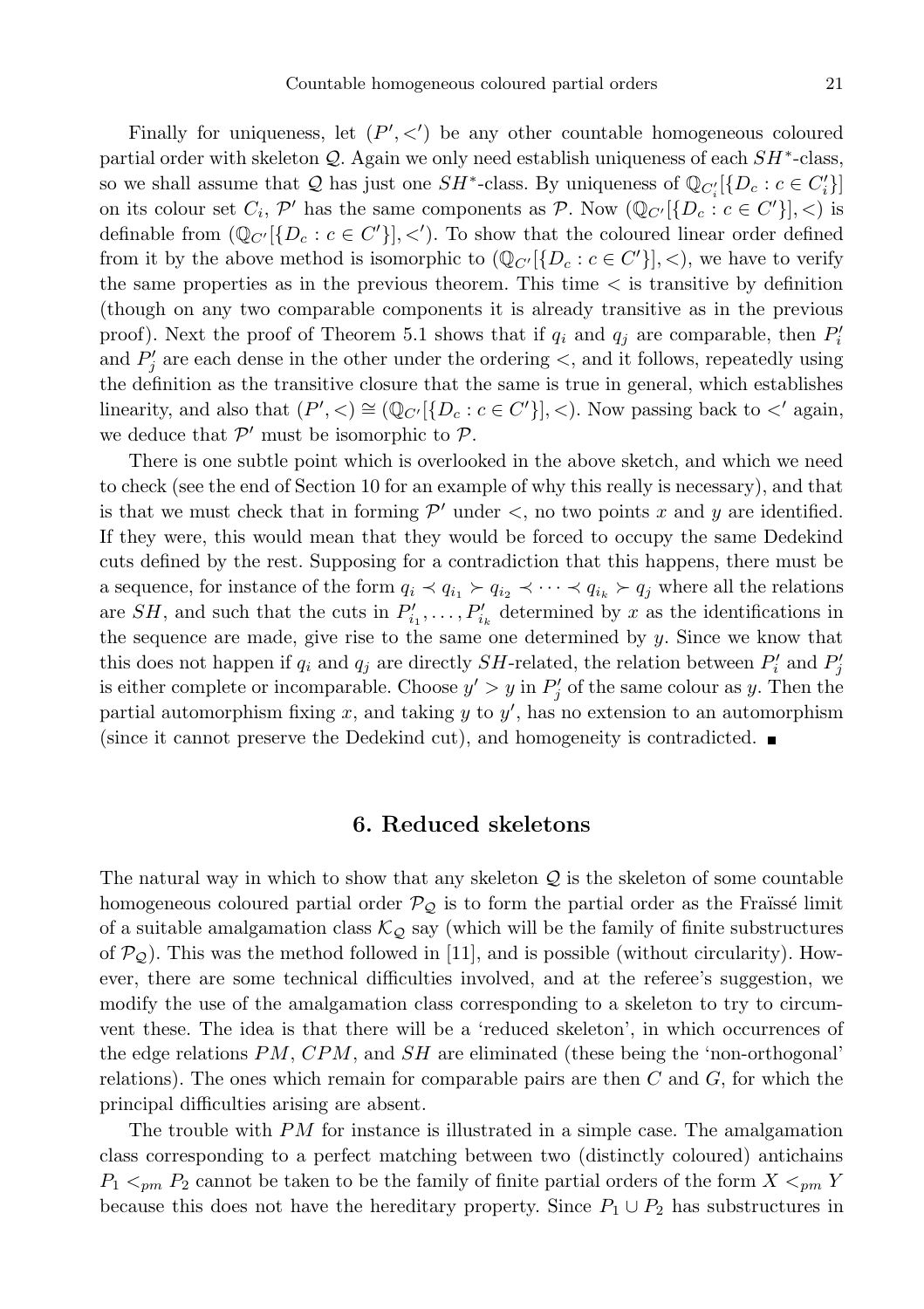which the two parts do not have the same size, to make amalgamation work directly, one instead has to capture the family of substructures of a perfect matching, which is possible, but tedious.

Instead, we shall take  $K$  to be a 'reduced' version of the natural one, but such that verification of the amalgamation property becomes much easier. The main point is to eliminate  $PM$  and  $CPM$ , but since the parts of the skeleton where the  $SH$  relation occurs can also be easily separated from the rest (in view of the definition of 'skeleton') and chains of antichains are best dealt with by direct homogeneity arguments rather than via amalgamation as in Section 5, we remove them too.

The definition of (abstract) reduced skeleton is therefore just that it is a skeleton in which no edges are labelled by  $PM$ ,  $CPM$ , or  $SH$ . As we see in Section 7, amalgamation over reduced skeletons is relatively easy. Of course there is a price to pay, and we have to show how to relate an arbitrary skeleton to an associated reduced one.

To make this more formal, we first take the equivalence relation  $\equiv$  on any abstract skeleton  $Q$  to be the symmetric and transitive closure of the union of the relations  $PM$ ,  $CPM$ , and  $SH$ . We observe that in view of the V-shape and  $\Lambda$ -shape restrictions in the definition of abstract skeleton, each non-singleton ≡-class then consists either of a point or points all labelled  $CA$ , which we call a  $SH$ -class (called ' $SH^*$ -class' in Section 5), or of points all labelled A or  $AC$ , which we call a  $PM$ -class. Any  $SH$ -class is necessarily convex, and so this means that we can essentially treat it in isolation, since comparabilities between it and other points can only be labelled C. Any  $PM$ -class T is in fact a chain, and such that there are no points  $x < y < z$  for which  $(x, y)$  and  $(y, z)$  are both labelled  $CPM$ . A slight complication here is that T need not be convex, and it is possible, between points related by CPM, to have one or more point with all generic relations. Furthermore, since we are not ruling out infinite skeletons (even though in view of Lemma 2.2 we could do so), there is not necessarily a pair of adjacent elements of T connected by a CPM edge. This means that we have to handle this case with some care.

A reduced skeleton *associated with* a skeleton  $Q$  is then taken to consist of a family of representatives of its ≡-classes, under the induced labels and relations. Thus points not in a SH- or PM-class are left untouched, and points in either of these two kinds of class are replaced by representatives. Let us write  $\iota(q)$  for the element chosen from the  $\equiv$ -class of  $Q$  containing  $q$ .

THEOREM 6.1. Let Q be an abstract skeleton, and Q' an associated reduced skeleton. If  $\mathcal{A}'$ is a countable homogeneous coloured partial order having  $\mathcal{Q}'$  as skeleton, then there is a countable homogeneous coloured partial order A containing  $A'$  which has  $\mathcal Q$  as skeleton. Furthermore, any isomorphism from  $A$  to another coloured partial order  $B$  restricts to an isomorphism from  $\mathcal{A}'$  to the corresponding restriction  $\mathcal{B}'$  of  $\mathcal{B}$ , and conversely, any isomorphism from  $\mathcal{A}'$  to some  $\mathcal{B}'$  extends to an isomorphism from  $\mathcal A$  to any extension  $\mathcal B$ of  $\mathcal{B}'$  having skeleton  $\mathcal{Q}$ .

*Proof.* For each  $q \in Q'$  let  $A_q$  be the component of  $A'$  corresponding to q. We have to choose suitable  $A_q$  for  $q \in Q - Q'$  so that A having domain  $\bigcup_{q \in Q} A_q$  is a countable homogeneous coloured partial order with  $Q$  as skeleton. We first make these choices, and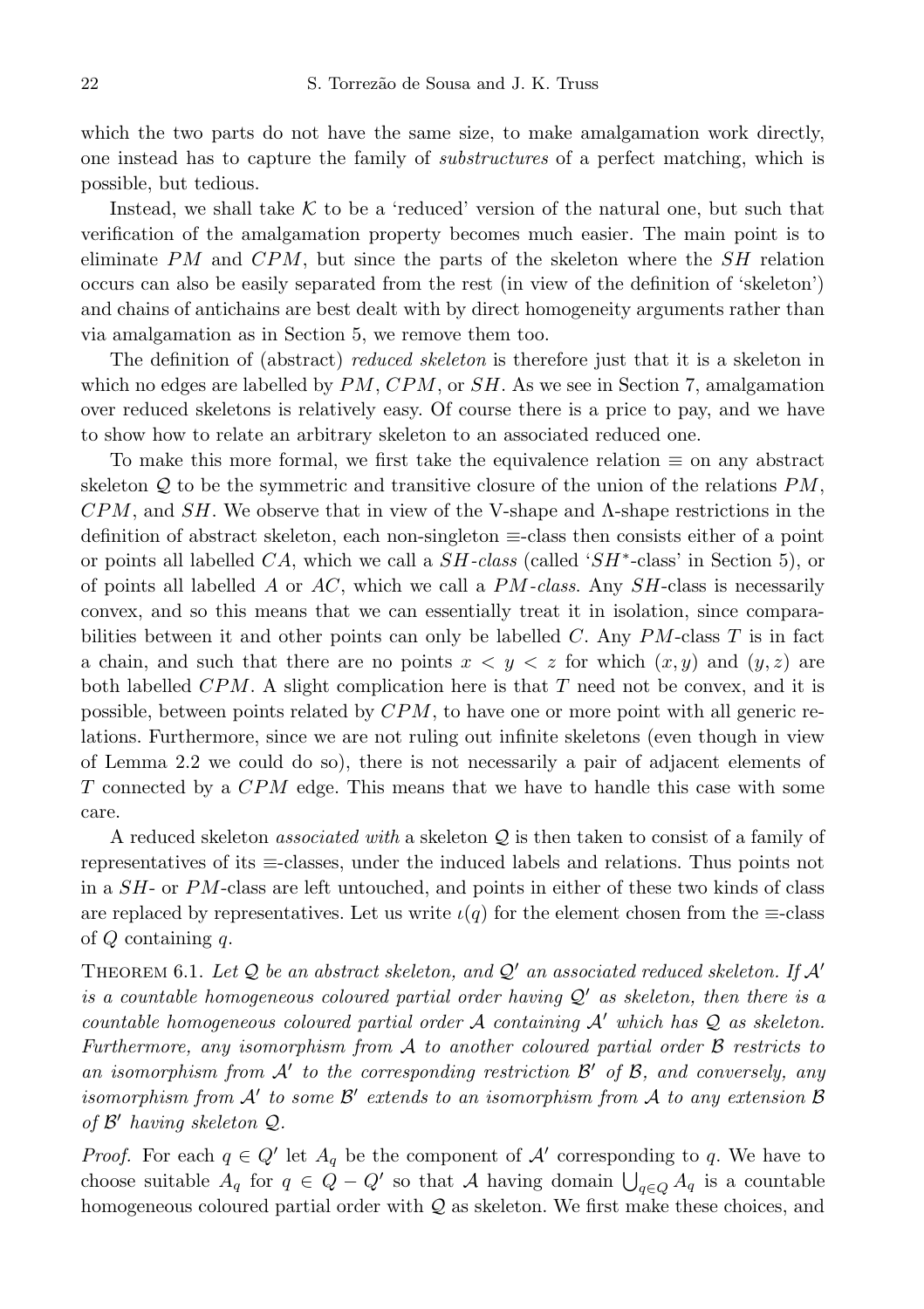partially order them within each  $\equiv$ -class, and then show how the union of the choices over all ≡-classes is partially ordered.

Suppose  $q \in Q'$  is labelled  $CA$ . Then  $A_q$  is a chain of antichains with colour structure partition matching the label at q. Let T be the  $SH$ -class containing q. Then by Theorem 5.2 there is a (uniquely determined) countable homogeneous coloured partial order having T as skeleton. By uniqueness, the component in this structure labelled by  $q$  is isomorphic to  $A_q$ , so we may assume it *equals*  $A_q$ , and we now also know what  $A_{q'}$  is for every other  $q' \in T$ . In addition, the partial ordering on  $\bigcup \{A_{q'} : q' \in T\}$  is known.

Next suppose that  $q \in Q'$  lies in a PM-class T. As noted above, T is a chain, so for each  $q' \in T - \{q\}$ ,  $q \prec q'$  or  $q' \prec q$ . We let  $A_{q'}$  be an antichain or antichain of chains of the correct size and colour, and we choose an arbitrary bijection  $\theta_{q'}$  from the set of maximal chains of  $A_q$  to the set of maximal chains of  $A_{q'}$  (which are either singletons, or coloured versions of the rationals). This exists by clause (iic) in the definition of skeleton. For ease we also write  $\theta_q$  for the identity map from  $A_q$  to itself, for any q, even if it is labelled Ge. Let q' and q'' be two members of T such that  $q' \prec q''$ . We give the relation between  $A_{q'}$  and  $A_{q''}$ . If  $q'PM q''$  then we let  $U < \theta_{q''} \theta_{q'}^{-1}(U)$  for each maximal chain U of  $A_{q'}$  and otherwise  $x \nless y$  for  $x \in A_{q'}$ ,  $y \in A_{q''}$ . If  $q' CPM q''$  then we let  $x \nless y$  for each x lying in a maximal chain U of  $A_{q'}$  and  $y \in \theta_{q''} \theta_{q'}^{-1}(U)$ , and otherwise  $x < y$  for  $x \in A_{q'}$ ,  $y \in A_{q''}$ . This defines the ordering on  $\bigcup_{q' \in T} A_{q'}$ , and it is clear that it is in accordance with the labels so far.

It remains to define the relation between different  $\equiv$ -classes. Let  $q, r \in Q$  with  $q \not\equiv r$ , and suppose that  $q, r$  do not both lie in  $Q'$  (as otherwise the relation between  $A_q$  and  $A_r$  is already known). If q || r then we let  $A_q$  ||  $A_r$ . Otherwise, we suppose that  $q \prec r$ , and let q R r. Then as  $q \neq r$ ,  $R \neq SH$ ,  $PM$ ,  $CPM$ , so  $R = C$  or G. If  $R = C$  then we let  $A_q \lt_c A_r$ . If  $R = G$  then neither q nor r is labelled  $CA$ , so if  $q \neq \iota(q)$ , q must lie in a PMclass, and similarly for r, and at least one of these must happen. We show how to deduce from the definition of 'skeleton' that all of q,  $\iota(q)$ , r, and  $\iota(r)$  are comparable. If  $\iota(q) \preceq q$ then it is comparable with r. If  $q \prec \iota(q)$  then as  $q G r$  and  $q PM \iota(q)$  or  $q CPM \iota(q)$ , by the V-shape conditions,  $\iota(q)$  is comparable with r. By the 3-chain conditions,  $(\iota(q), r)$  or its reverse is labelled G. Repeating the argument shows that  $\iota(r)$  is comparable with both q and  $\iota(q)$ , and the relation between each of  $q, \iota(q)$  and  $r, \iota(r)$  is G if they are unequal. This gives the following possibilities:

- 1.  $q, \iota(q) \prec r, \iota(r)$ . There are nine cases here since we can have  $qPM \iota(q), q = \iota(q)$ , or  $\iota(q) PM q$  and similarly for r, but we do not need to distinguish them.
- 2.  $q \prec r, \iota(r) \prec \iota(q)$ . There are three cases here, but in each,  $q CPM \iota(q)$  by the 3-chain conditions.
- 3.  $\iota(r) \prec q$ ,  $\iota(q) \prec r$ . This is similar to Clause 2.
- 4.  $q \prec r \prec \iota(q) \prec \iota(r)$ , and three similar 'alternating' cases. These are not possible as we must have  $q CPM \iota(q) G \iota(r)$ , contrary to the 3-chain conditions.

To ease presentation of the many cases, we make the following convention. If  $A_q$  is an antichain of chains or an antichain, let U be a maximal chain of  $A_q$  (which in the latter case will just be a singleton). If  $A_q$  is generic, then let U just be a singleton from  $A_q$ . Similarly we choose V from  $A_r$ . We shall define the circumstances under which  $U < V$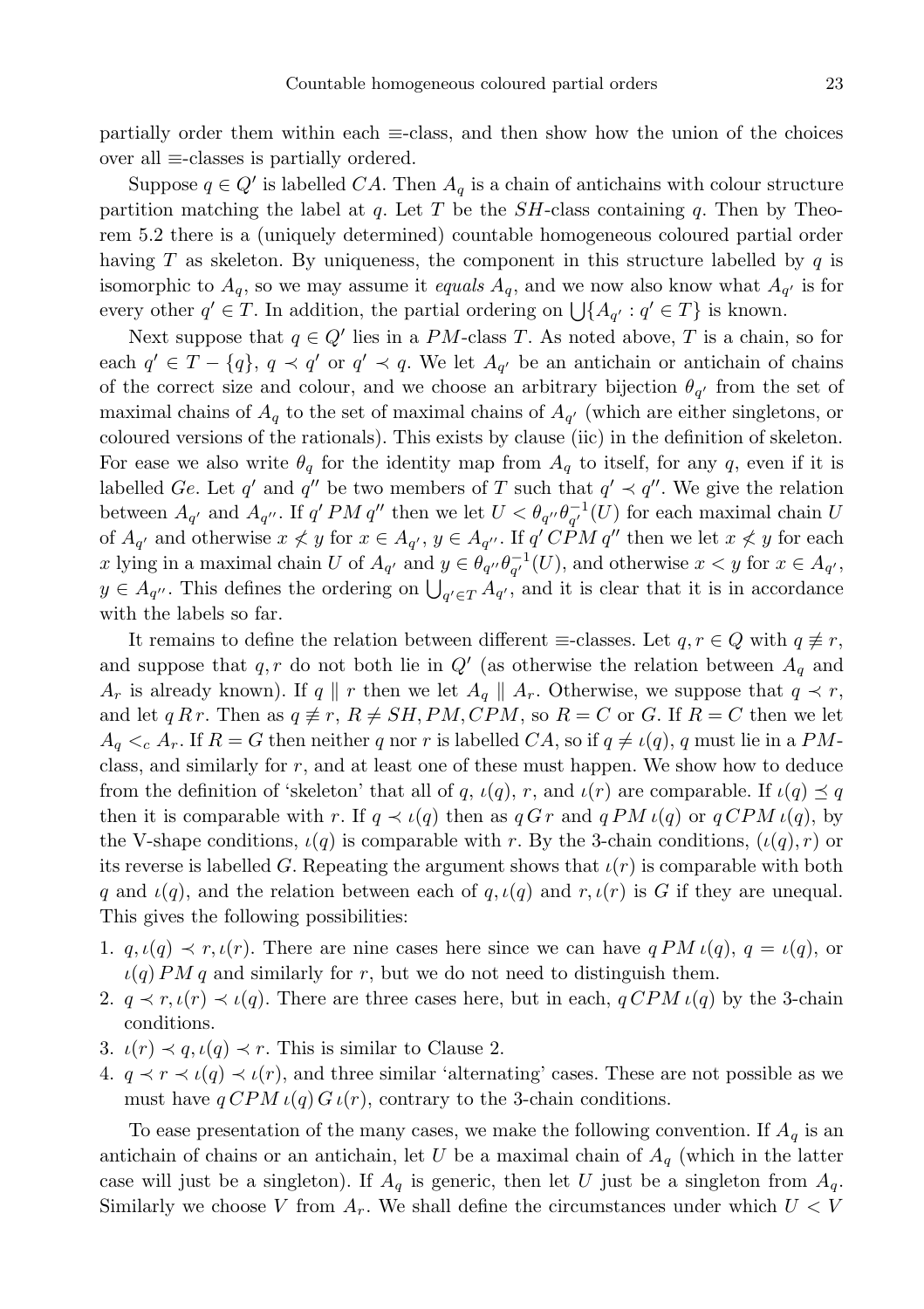or  $U \nless V$ , in terms of the relation between  $\theta_q^{-1}(U)$  and  $\theta_r^{-1}(V)$  in  $A_{\iota(q)}$  and  $A_{\iota(r)}$ . This will be defined in the same way for the whole chain, even in the antichain of chains case. In some of the verifications, we shall refer to 'choosing a maximal chain' of a component; this will only be strictly correct in the antichain of chains and antichain cases, but in the generic case we shall assume that at this point we just choose a singleton, and this enables us to push through the same arguments.

For Clause 1 we let  $U < V \Leftrightarrow \theta_q^{-1}(U) < \theta_r^{-1}(V)$ .

For Clauses 2 and 3 there will be a reversal, in view of the presence of a complement of a perfect matching (and the fact the  $\iota$  is order-reversing on  $\{q, r\}$ ), and we let  $U < V$  $\Leftrightarrow \theta_r^{-1}(V) \nless \theta_q^{-1}(U).$ 

This defines the partial ordering on  $A$ . Note that the edge labels of  $Q$  have been correctly interpreted, so that  $Q$  really is the skeleton of  $A$ . Also  $A$  is countable. The main point here is to verify that  $A$  is indeed a homogeneous coloured partial order.

For 'partial order', we just need to verify transitivity (since irreflexivity is clear). Let  $x < y < z$  where  $x \in A_q$ ,  $y \in A_r$ ,  $z \in A_s$ . Thus  $q \preceq r \preceq s$ . We have to show that  $x < z$ . Let U, V, W be the maximal chains of  $A_q$ ,  $A_r$ ,  $A_s$  containing x, y, and z respectively (with the above provisos observed).

CASE 1:  $q \equiv r \equiv s$ . If  $q = r = s$ , then  $x < z$  is immediate as  $\lt$  is certainly transitive on each individual component. If they lie in a SH-class, the result follows from the construction. So if  $q, r, s$  are not all equal, we may suppose that they lie in a PM-class. Then  $U \leq V \leq W$ . If  $q = r$  then  $U = V$  and as q, r, s are not all equal,  $r \prec s$ , so  $V \leq W$ . Hence  $U < W$ , so  $x < z$ . A similar argument applies if  $r = s$ . If q, r, and s are all distinct, we have  $q \prec r \prec s$ , and by the 3-chain conditions (va) in the definition of 'skeleton', one of the following applies:  $q PM r PM s, q CPM r PM s, q PM r CPM s$ , and the relation between  $q$  and  $s$  is  $PM$ ,  $CPM$ ,  $CPM$  respectively.

If  $qPM rPM s$ , then by definition,  $U < V \Leftrightarrow \theta_q^{-1}(U) = \theta_r^{-1}(V)$ , and so it follows that  $\theta_q^{-1}(U) = \theta_r^{-1}(V)$ . Similarly from  $V < W$  we find that  $\theta_r^{-1}(V) = \theta_s^{-1}(W)$ . Therefore  $\theta_q^{-1}(U) = \theta_s^{-1}(W)$ , which in turn implies that  $U < W$  and hence that  $x < z$ .

If  $qCPMrPM s$ , then  $U < V \Leftrightarrow \theta_q^{-1}(U) \neq \theta_r^{-1}(V)$ , and so  $\theta_q^{-1}(U) \neq \theta_r^{-1}(V)$ . But still  $\theta_r^{-1}(V) = \theta_s^{-1}(W)$  and therefore  $\theta_q^{-1}(U) \neq \theta_s^{-1}(W)$ , so as the label on  $(q, s)$  is  $CPM$ , we get  $U < W$ , so again  $x < z$ .

If  $q PM r CPM s$ , then a similar argument applies to that in the previous paragraph.

CASE 2:  $q \equiv r \equiv s$  is false. Then  $q \neq s$  since  $q = s$  implies that  $q = r$ , and hence certainly that  $q \equiv r \equiv s$ . Also we have neither  $q SH s$  nor  $q PM s$ , as from each of these we deduce by the 3-chain restrictions that  $q \equiv r \equiv s$ . Hence  $q C s$  or  $q C P M s$  or  $q G s$ .

CASE 2A:  $qC s$ . Then  $A_q \lt_c A_s$  and so  $x \lt z$  is immediate.

CASE 2B:  $qCPM s$ . From the 3-chain restrictions, we must have one of  $q = r, r = s$ ,  $q PM r CPM s$ ,  $q CPM r PM s$ ,  $q G r G s$ . The first four would give  $q \equiv r \equiv s$ , and so  $q G r G s$  is the only possibility. Thus q and s are labelled A or AC, and r is labelled A, AC, or Ge. Suppose  $\iota(q) = \iota(s) \prec r$ . If  $\iota(r) \prec q$  then  $\iota(r)$  CPM r G s, contrary to the 3-chain restrictions. Hence  $q \prec \iota(r)$  and  $x < y$  is defined by Clause 1, and  $y < z$  by Clause 3, so we have  $\theta_q^{-1}(U) < \theta_r^{-1}(V)$  and  $\theta_s^{-1}(W) \nless \theta_r^{-1}(V)$ . By transitivity in  $A', \theta_s^{-1}(W) \nless \theta_q^{-1}(U)$ .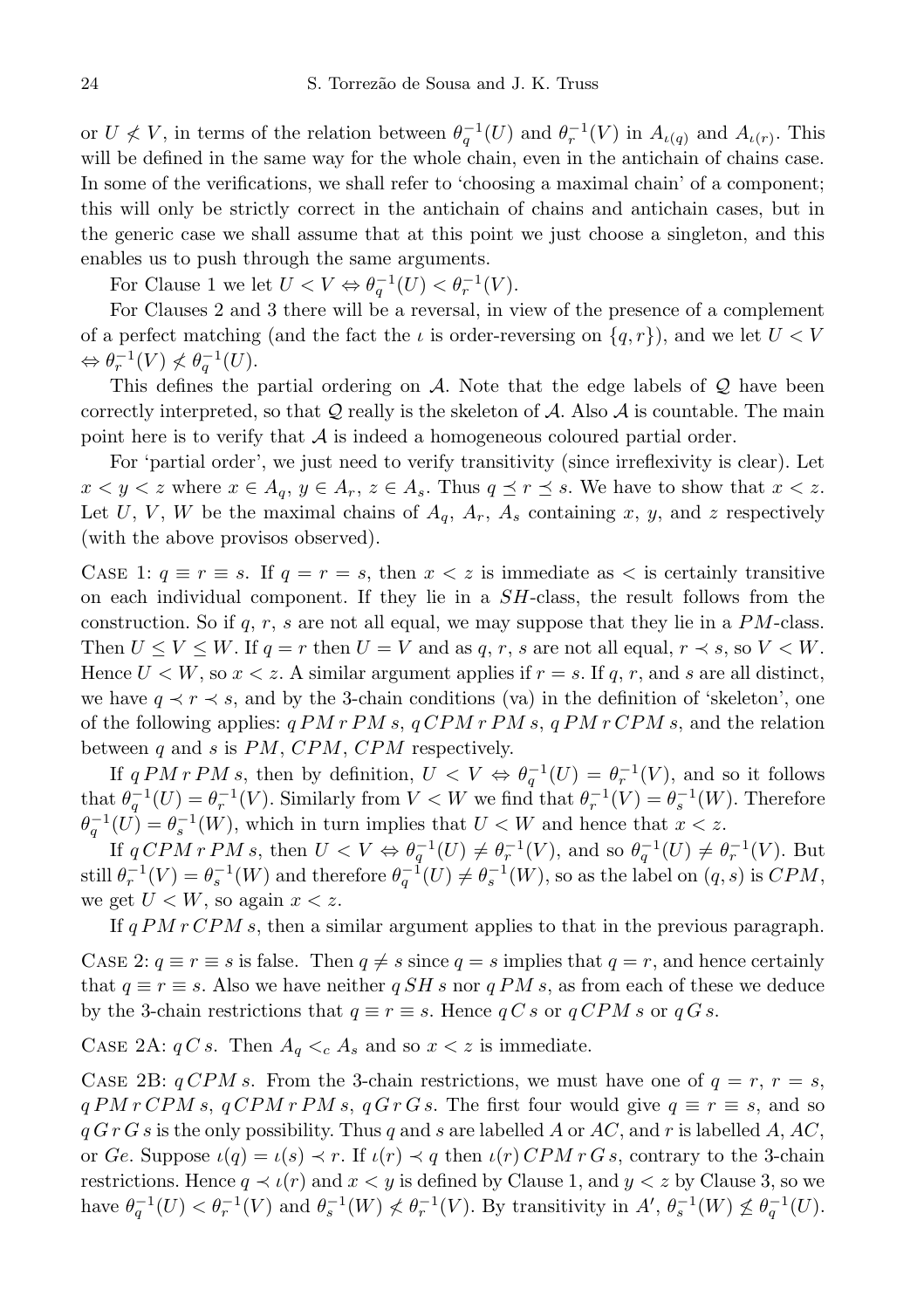But this holds in  $A_{\iota(q)} = A_{\iota(s)}$ , so  $\theta_s^{-1}(W) \neq \theta_q^{-1}(U)$  and as  $q \text{CPM } s$ , this implies that  $x < z$ . If  $r \prec \iota(q)$  then  $x < y$  is defined by Clause 2 and  $y < z$  by Clause 1 and a similar argument applies.

CASE 2C:  $qGs$  and  $q = r$ . Since transitivity holds in  $\mathcal{A}'$ , we may suppose that at least one of q, s does not lie in A', and hence is labelled A or AC. Since  $q = r$ , it follows that  $y \in U$  so  $U = V$ . By definition, if Clause 1 applies,  $x < z \Leftrightarrow \theta_q^{-1}(U) < \theta_s^{-1}(W)$  and also  $y < z \Leftrightarrow \theta_q^{-1}(U) < \theta_s^{-1}(W)$ , from which it follows that  $x < z \Leftrightarrow y < z$ . Since we know that  $x < y$  and  $y < z$  it follows that  $x < z$ . We argue similarly if Clause 2 or 3 applies.

CASE 2D:  $qG s$  and  $r = s$ . This is similar to Case 2C, and is omitted.

CASE 2E:  $q G s$  and  $q PM r G s$ . As  $q PM r$  and  $x < y$ ,  $\theta_q^{-1}(U) = \theta_r^{-1}(V)$ . Also, Clause 1 is used to define  $x < z$  if and only if it is used to define  $y < z$ . It follows that  $x < z \Leftrightarrow$  $y < z$ , and hence that  $x < z$ .

CASE 2F:  $qGs$  and  $qGrPMs$ . This is similar to Case 2E, and is omitted.

CASE 2G:  $qGs$  and  $qGrGs$ . (From the 3-chain restrictions, it follows that this is the last case.) The possibilities for  $q, \iota(q), r$  and  $\iota(r)$  were detailed in Clauses 1, 2, and 3, and there are similar possibilities for  $r$  and  $s$ . We shall see that the following are the only possibilities:  $\iota(q) \prec \iota(r) \prec \iota(s), \iota(r) \prec \iota(s) \prec \iota(q),$  and  $\iota(s) \prec \iota(q) \prec \iota(r)$ . In the first of these, since  $x < y$  and  $y < z$  we deduce that  $\theta_q^{-1}(U) < \theta_r^{-1}(V)$  and  $\theta_r^{-1}(V) < \theta_s^{-1}(W)$ , and so by transitivity in  $A'$ ,  $\theta_q^{-1}(U) < \theta_s^{-1}(W)$ , which yields  $x < z$ . In the second we have  $\theta_r^{-1}(V) \nless \theta_q^{-1}(U)$  and  $\theta_r^{-1}(V) \nless \theta_s^{-1}(W)$ , from which we deduce by transitivity in A' that  $\theta_s^{-1}(W) \nless \theta_q^{-1}(U)$ , which again implies  $x < z$ . The third case is similar.

It remains to show that the possibilities listed are the only ones. First we remark that the same proof as before shows that all of  $q, \iota(q), r, \iota(r), s, \iota(s)$  are comparable. Combining the three possibilities,  $q, \iota(q) \prec r, \iota(r); q \prec r, \iota(r) \prec \iota(q);$  and  $\iota(r) \prec q, \iota(q) \prec r$  with the corresponding possibilities for  $r$  and  $s$  gives the following:

- (i)  $q, \iota(q) \prec r, \iota(r) \prec s, \iota(s)$ ,
- (ii)  $q, \iota(q) \prec r \prec s, \iota(s) \prec \iota(r)$ ,
- (iii)  $q, \iota(q), \iota(s) \prec r, \iota(r) \prec s$ ,
- (iv)  $q \prec r, \iota(r) \prec \iota(q), s, \iota(s)$ ,
- (v)  $q \prec r \prec s, \iota(s) \prec \iota(r) \prec \iota(q)$ ,
- (vi)  $q, \iota(s) \prec r, \iota(r) \prec s, \iota(q)$ ,
- (vii)  $\iota(r) \prec q, \iota(q) \prec r \prec s, \iota(s)$ ,
- (viii)  $\iota(r) \prec q, \iota(q) \prec r \prec s, \iota(s) \prec \iota(r)$ ,
- (ix)  $\iota(s) \prec \iota(r) \prec q, \iota(q) \prec r \prec s.$

Of these (viii) violates irreflexivity of  $\prec$  so does not occur, and (i) has already been covered. The following are impossible since they give rise to  $G$  followed by  $CPM$  or vice versa, contrary to the definition of 'skeleton': (ii),  $(v)$ ,  $(vii)$ ,  $(ix)$ , and this also applies to (vi) whether we have  $s \prec \iota(q)$  or  $\iota(q) \prec s$ . Also, the same argument shows that (iii) and (iv) must actually give  $\iota(s) \prec \iota(q) \prec \iota(r)$  and  $\iota(r) \prec \iota(s) \prec \iota(q)$  respectively, and these have been covered in the above discussion.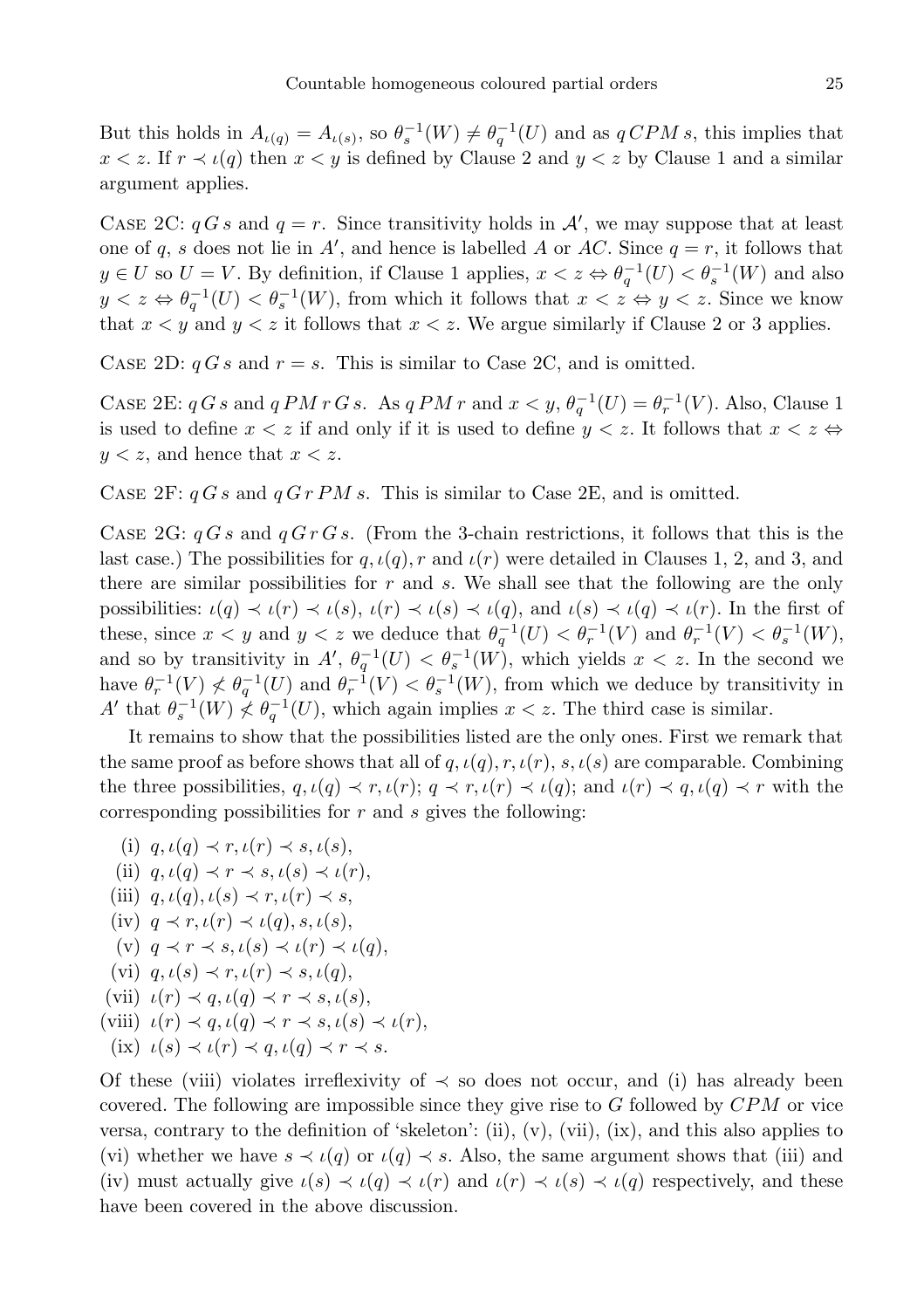Now we verify homogeneity. Let p be a finite partial automorphism of A. Let  $\beta$  be the union of all the non- $SH$ -classes. Then all members of any  $SH$ -class are related to all other points by  $\parallel$  or C. Suppose that we can extend the restrictions of p to B, and to each SH-class, to automorphisms. Then we take the union of all of these, and since there is 'no interaction' between each SH-class and the rest, this union is also automatically an automorphism. Now each  $SH$ -class is homogeneous in its own right (by Theorem 5.2) and so we can find such an extension. It suffices therefore to show how to extend  $p$ restricted to B to an automorphism of B. For ease then, suppose that p is itself a partial automorphism of B.

Next we extend p to a finite partial automorphism  $p'$  whose action on  $\mathcal{B}'$  is sufficient to control what happens on the whole of  $\mathcal{B}$ . This is done on each  $\equiv$ -class separately, and we then take the union. The only non-trivial  $\equiv$ -classes remaining are PM-classes. For any such class T, whose canonically chosen element is  $q$ , define  $p_1$  on (some of) the maximal chains of  $A_q$  by letting  $p_1(U) = V$  if for some  $q' \in T$ , p maps some element of  $\theta_{q'}(U)$  into  $\theta_{q'}(V)$ . Then  $p_1$  is well-defined. For suppose that  $p_1(U) = V$  and  $p_1(U) = V'$ . Then for some  $q', q'' \in T$ , p maps an element of  $\theta_{q'}(U)$  into  $\theta_{q'}(V)$  and an element of  $\theta_{q''}(U)$  into  $\theta_{q''}(V')$ . If  $q' = q''$  then as  $\theta_{q'}(U)$  is a chain, the elements of  $\theta_{q'}(V)$  and  $\theta_{q''}(V')$  arising are comparable, and hence  $\theta_{q'}(V) = \theta_{q''}(V') = \theta_{q'}(V')$  so  $V = V'$ . Otherwise assume that  $q' \prec q''$ . If  $q'PM q''$  then  $\theta_{q'}(U) < \theta_{q''}(U)$ , so as p is a partial automorphism, some element of  $\theta_{q'}(V)$  is below some element of  $\theta_{q''}(V')$ , so  $\theta_{q'}(V) < \theta_{q''}(V')$ , from which again  $V = V'$  follows. If  $q' CPM q''$  then  $\theta_{q'}(U) \parallel \theta_{q''}(U)$ , so as p is a partial automorphism, some element of  $\theta_{q'}(V)$  is incomparable with an element of  $\theta_{q''}(V')$ , from which  $\theta_{q'}(V) \parallel \theta_{q''}(V')$  follows, again giving  $V = V'$ .

A similar argument shows that  $p_1$  is 1-1.

Now, by definition of  $p_1$ , the restriction of p to  $A_q$  is compatible with it, meaning that if  $p(x) = y$  for  $x, y \in A_q$ , and U, V are maximal chains of  $A_q$  containing x and y respectively, then  $p_1(U) = V$ . We can choose p' by extending the action of p on each such  $A_q$  so that if  $p_1(U) = V$  where U and V are maximal chains of  $A_q$  then  $p'(x) = y$  for some  $x \in U$  and  $y \in V$ . To do this, note that a suitable x already exists in dom p if and only if a suitable  $y$  exists in range  $p$ , and if neither does, then we may make arbitrary choices of  $x \in U$  and  $y \in V$  and let  $p'(x) = y$ . This preserves the ordering between different components  $A_{q'}$  for  $q' \in T$  because of the compatibility with  $p_1$ , and with other components by definition of the ordering on A.

Since  $\mathcal{A}'$  is known to be homogeneous, the restriction  $p'|A'$  of  $p'$  to  $A'$  extends to an automorphism  $\varphi'$  of  $\mathcal{A}'$ . Finally we extend  $\varphi'$  to an automorphism  $\varphi$  of  $\mathcal{A}$ . For this, we first determine the action of  $\varphi$  on the maximal chains of each  $A_{q'} \nsubseteq A'$ . This is uniquely determined from the canonical representatives by  $\theta_{q'}$ . This is still compatible with  $p_1|A_{q'}$ , which was why we extended from  $p$  to  $p'$  in the first place. Then by homogeneity of each  $A_{q'}$ , the action of p there can be extended to  $\varphi$ .

It is immediate that any isomorphism from  $A$  to another coloured partial order restricts to an isomorphism from  $\mathcal{A}'$  to the corresponding restriction, and any isomorphism with domain  $A'$  extends to  $A$ , because the extension to the rest of the PM-classes is achieved as above, and the SH-classes may be extended by the argument in the second paragraph of this proof.  $\blacksquare$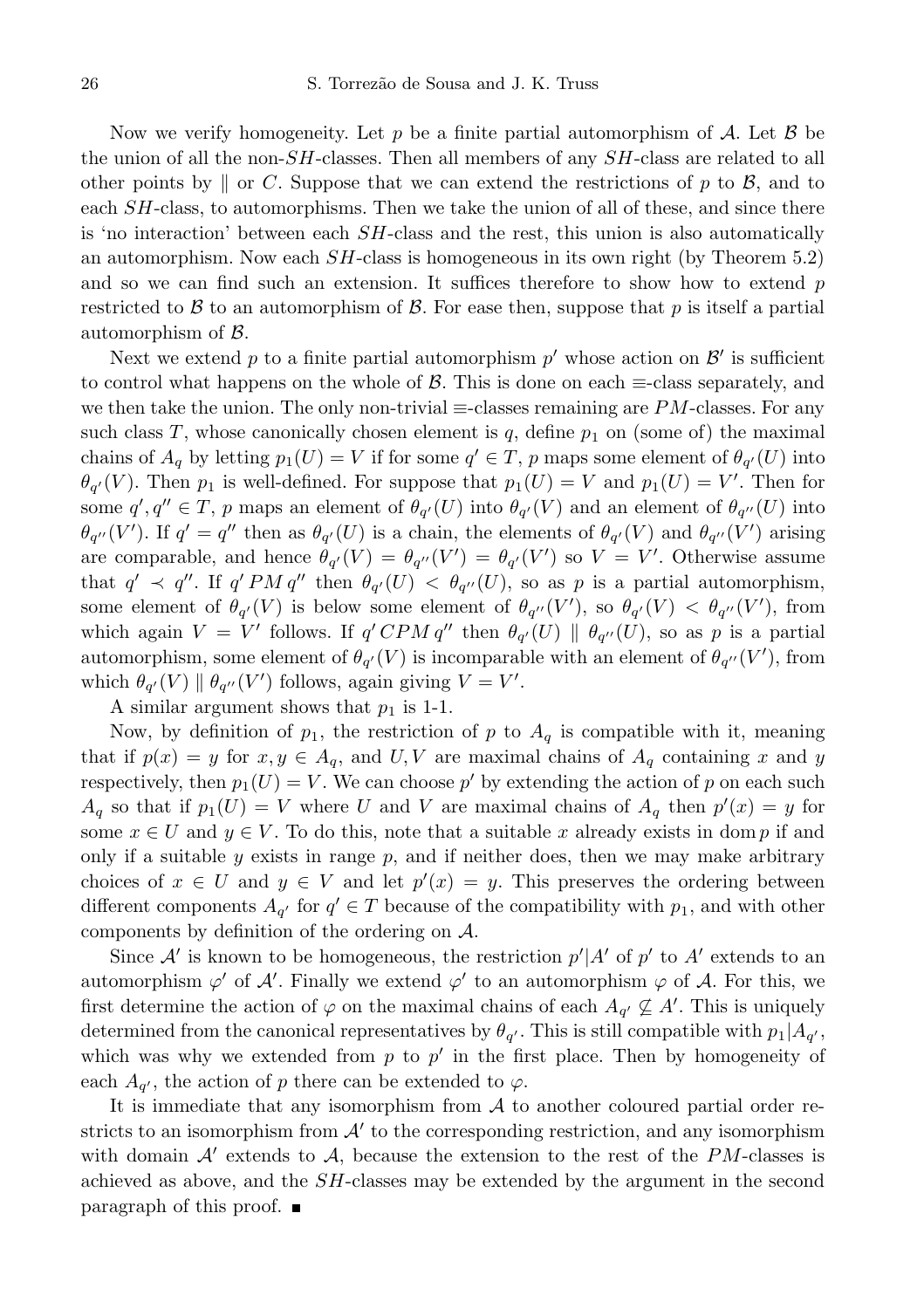## 7. Amalgamation over reduced skeletons

In Section 6 we explained the reasons for considering a reduced skeleton associated with any given (abstract) skeleton  $Q$ . In this section we show that we can establish amalgamation for the natural class of finite structures corresponding a reduced skeleton. For any reduced skeleton Q, the *corresponding class*  $\mathcal{K} = \mathcal{K}_{\mathcal{Q}}$  is defined to be the family of finite coloured partial orders which can be written as a disjoint union  $\bigcup_{q \in Q} X_q$  (with all but finitely many  $X_q$  empty) fulfilling the following conditions:

- if q is labelled CA and by a colour structure partition  $\{D_{c'} : c' \in C'\}$ , then  $X_q$  is a finite chain of antichains where each antichain has colours in some  $D_{c'}$  (counting multiplicities),
- if q is labelled A, then  $X_q$  is a finite antichain of cardinality  $\leq N(q)$  coloured by  $C_q$ ,
- if q is labelled AC then  $X_q$  is a finite antichain of at most  $N(q)$  finite chains coloured by  $C_q$ ,
- if q is labelled Ge, then  $X_q$  is a finite partial order coloured by  $C_q$ ,
- if  $q \prec r$  and  $x \in X_q$ ,  $y \in X_r$ , then  $x \not\geq y$ ,
- if  $q \parallel r$ , then  $X_q \parallel X_r$  and if  $q C r$ , then  $X_q \lt_c X_r$ ,
- if q is labelled AC and  $x, y \in X_q$  lie in the same maximal chain of  $X_q$ , and  $z \in X_r$ ,  $r \neq q$ , then  $x < z \leftrightarrow y < z$  and  $x > z \leftrightarrow y > z$ .

THEOREM 7.1. The class K corresponding to any reduced skeleton  $Q$  is an amalgamation class.

*Proof.* To show that K has the amalgamation property, take  $X, Y, Z \in \mathcal{K}$  such that  $X = Y \cap Z$ . Write X as a disjoint union  $\bigcup_{q \in Q} X_q$  where each  $X_q$  is as prescribed in the definition of K; similarly for  $Y_q$  and  $Z_q$ . The amalgamated structure  $T = \bigcup_{q \in Q} T_q$  will have domain  $Y \cup Z$ , and so we only have to decide how members of  $Y - X$  and  $Z - X$ are related. It suffices to cover the case in which each of these sets has just one member, as we may repeat, so let  $Y - X = \{y\}$  and  $Z - X = \{z\}$ . Let  $y \in Y_q$  and  $z \in Z_r$ . As each of Y and Z is to be a substructure, all relations between pairs of points in  $Y$ , and all relations between pairs of points in  $Z$ , are already determined, and we just have to decide how  $y$  and  $z$  are related. This is given by the following clauses.

(i) If  $y < x$  in Y and  $x < z$  in Z for some  $x \in X$ , we let  $y < z$ , and if  $y > x'$  in Y and  $x' > z$  in Z for some  $x' \in X$ , we let  $y > z$ . Note that these cannot both hold, as this would give  $x < x'$  and  $x' < x$ .

From now on, we assume that this does not hold.

(ii) If  $q = r$  is labelled CA, then since the corresponding dense chain of antichains is homogeneous, its age, which contains  $X_q$ ,  $Y_q$ , and  $Z_q$ , has the amalgamation property, so we choose any amalgam of  $Y_q$  and  $Z_q$  over  $X_q$ , and this determines the relation between y and z. The resulting structure lies in  $\mathcal{K}_{\mathcal{Q}}$  since by definition of reduced skeleton, the label on  $(q, s)$  or  $(s, q)$  for any  $s \in Q$  comparable with q is C (so there is no clash if for instance  $y$  and  $z$  are identified in the amalgam).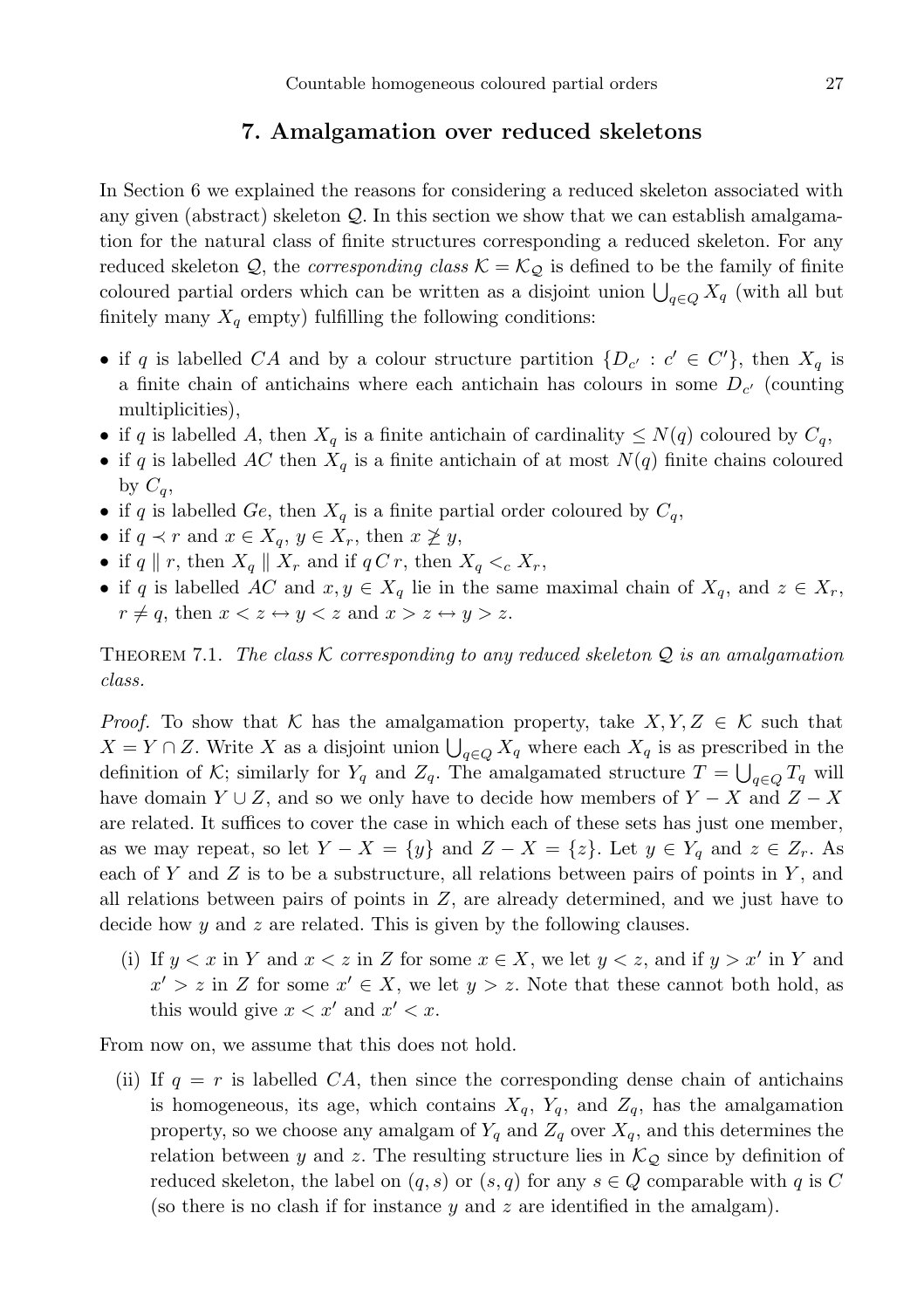- (iii) If  $q = r$  is labelled A where  $N(q)$  is finite, let y and z be identified in the amalgam. This is possible, because y and z have the same colour, and the label on any  $(q, s)$ or  $(s, q)$  for s comparable with q is C, so that the amalgam lies in  $\mathcal{K}_{\mathcal{Q}}$ .
- (iv) If  $q = r$  is labelled A where  $N(q) = \aleph_0$ , let  $y \parallel z$ .
- (v) If  $q = r$  is labelled AC and for some  $x \in X_q$ ,  $y < x$  in Y and  $z < x$  in Z, let  $y < z$  (this choice is arbitrary; it could equally well be  $z < y$ , but not  $y = z$  since we do not know whether y and z have the same colour). Similarly if  $x < y$  in Y and  $x < z$  in Z. In this case, we know that y and z must be in the same maximal chain of  $T_q$ , so we must make them comparable. Since there is no point in X in between (as clause (i) is assumed false) they can be either way round. The truth of the final condition on a member of  $\mathcal{K}_{\mathcal{Q}}$  for points labelled AC follows from that for Y and Z 'via' x. For if  $t \in X_s$  where  $s \neq q$ , then  $y < t \Leftrightarrow x < t$  holds in Y, and  $z < t \Leftrightarrow x < t$  holds in Z, and therefore  $y < t \Leftrightarrow z < t$ , and similarly  $y > t \Leftrightarrow z > t$ .
- (vi) If  $q = r$  is labelled AC and (v) does not apply, and y is comparable in Y with a member of  $X_q$ , or z is comparable in Z with a member of X, or both, let  $y \parallel z$ . The point here is that since (i) and (v) are assumed false, the data ensure that in any amalgam, y and z must lie in different maximal chains of  $T_q$ , so we have to stipulate that they are incomparable.
- (vii) If  $q = r$  is labelled AC and y, z are not comparable in Y, Z respectively with any member of  $X_q$ , let  $y < z$  if  $N(q)$  is finite, and  $y \mid z$  if  $N(q) = \aleph_0$ . We have to make y and z comparable in the finite case to avoid increasing the number of maximal chains, but since the label on any  $(q, s)$  or  $(s, q)$  for s comparable with q is C, this causes no problems.
- (viii) If  $q = r$  is labelled Ge, let  $y \parallel z$ .
	- (ix) If  $q C r$ , let  $y < z$  and if  $r C q$ , let  $z < y$ .
	- (x) If  $q \parallel r$ , let  $y \parallel z$ .
	- (xi) If  $q G r$  or  $r G q$ , let  $y || z$ .

To summarize, we let y and z be incomparable if possible, as this eases the verification of transitivity, but in some cases, we are forced to decide comparability one way or the other, or even identification of  $y$  and  $z$ .

This defines the amalgam  $T$  in all cases. The fact that  $Y$  and  $Z$  are substructures is immediate, since no new relations are given between members of  $Y$ , or between members of Z.

Next we verify that  $T$  is partially ordered. Irreflexivity is clear, since though in some cases we identified y and z, in those we did not say that  $y < z$  or  $z < y$ . For transitivity, suppose that  $a < b < c$  in T, and we have to verify that  $a < c$ . If all of a, b, and c lie in the same one of Y or Z, then we appeal to transitivity in that structure. If not all of  $a, b, c$ lie in the same one of Y, Z then both y and z are members of  $\{a, b, c\}$ . By interchanging  $y$  and z if necessary (since their roles are symmetrical) we suppose that  $y$  occurs first. This leaves the cases  $a = y, b = z$ ;  $a = y, c = z$ ; and  $b = y, c = z$ . We just do the first two, since the argument for the third is the same as for the first.

In the first case,  $y < z < c$ . We consider the clauses in turn. Let  $c \in X_s$ .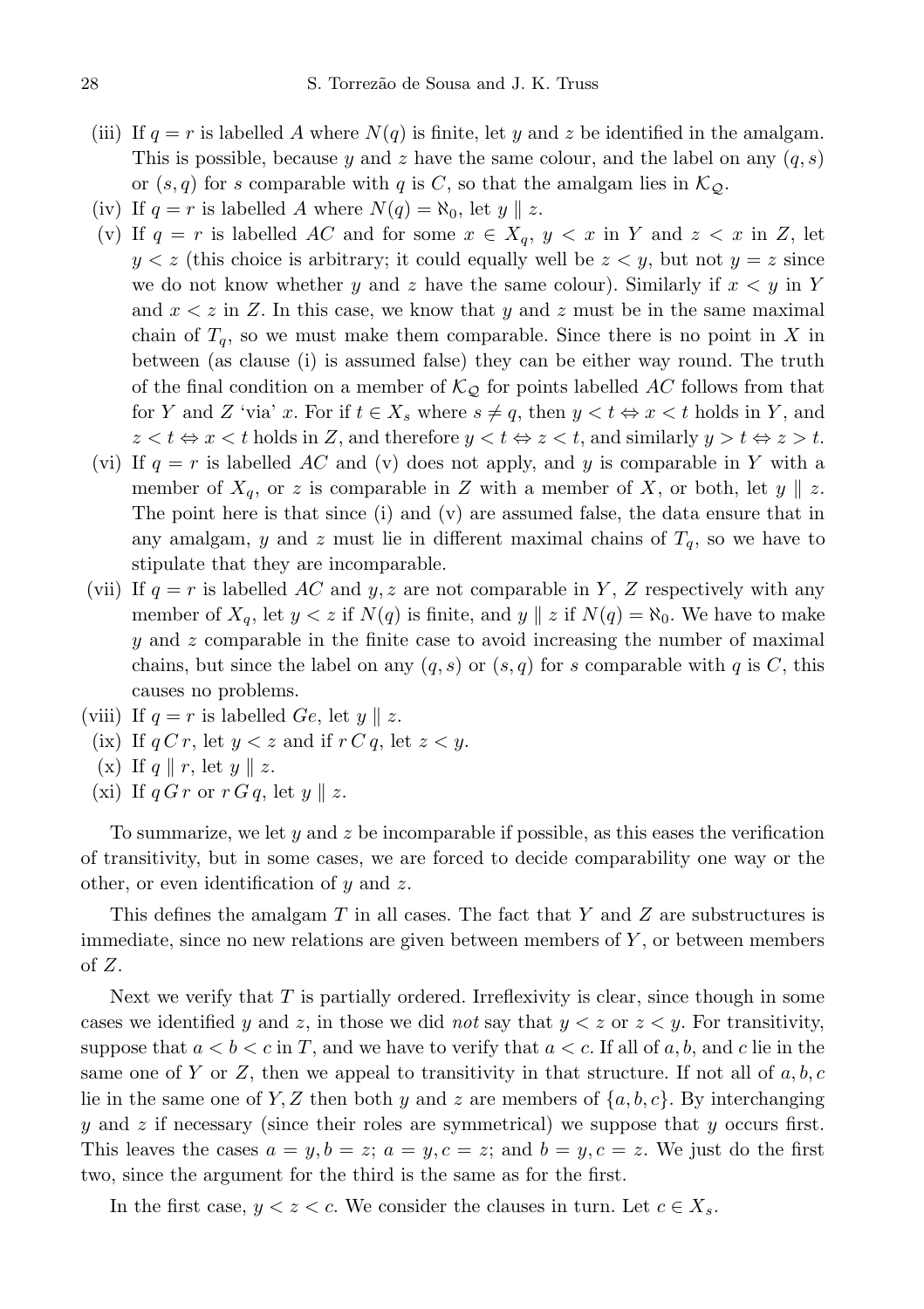(i)  $y < x$  in Y and  $x < z$  in Z. Hence  $x < z < c$  holds in Z, so by transitivity there,  $x < c$  in Z, and hence in X, and hence in Y. Thus  $y < x < c$  holds in Y and hence so does  $y < c$ .

(ii)  $y < z$  in  $T_q$  where q is labelled CA. If  $c \in T_q$  too, then  $y < c$  holds since  $T_q$  is an amalgam of  $Y_q$  and  $Z_q$ . Otherwise, by definition of 'skeleton',  $q C s$ , and from this,  $y < c$ follows.

(iii), (iv), (vi), (viii), (x), (xi) do not apply since they do not give  $y < z$ .

(v) If  $s \neq q$  then as  $Y, Z \in \mathcal{K}, y < c \Leftrightarrow x < c$  and  $z < c \Leftrightarrow x < c$ . Since  $z < c$  we deduce that  $y < c$  as required. If  $s = q$  then as z and x are in the same maximal chain of  $Z_q$ , and so are z and c, it follows that x and c are in the same maximal chain of  $X_q$ , so y, x, c are in the same maximal chain of  $Y_q$ , so  $y < c$  or  $c < y$ . But  $c < y$  gives  $z < c < y$ so we are back in clause (i). We deduce that  $y < c$ .

(vii) Since y, z are not comparable with any member of  $X_q$ ,  $s \neq q$  and the label on  $(q, s)$  is C which gives  $y < c$ .

(ix) If  $q C r$  then by definition of 'skeleton' also  $q C s$ , so  $y < c$ .

In the second case,  $y < b < z$ . Then since  $b \neq y, z, b \in X$ , and so clause (i) is invoked to give  $y < z$  in T.

We remarked as we went along that in each case,  $T \in \mathcal{K}_{\mathcal{Q}}$ , and so this concludes the verification of the amalgamation property.

## 8. Proofs of the restrictions

In this section we prove that the configuration of any of our structures having one, two or three components is included in the catalogue given in Section 3.

Theorem 8.1 (The interdense case). Any countable homogeneous interdensely coloured partial order  $P$  is isomorphic to one of the following:

- an antichain,
- an antichain of chains each isomorphic to  $\mathbb{Q}_C$ ,
- a chain of antichains obtained from  $Q_{C}$  by replacing each point by a coloured antichain, so that points coloured the same are replaced by isomorphic antichains, and the colour sets of antichains replacing differently coloured points are disjoint,
- the C-coloured generic.

We have formulated the result for the interdense case. As remarked before, we get the result for the single-component case by insisting that an antichain must be monochromatic. It is possible to obtain this list by following Schmerl's method, which involved considering which of five particular partial orders embed (for appropriate colours on their points), and this approach was adopted in [11]. These are a 2-element chain, a 2-element antichain, the union of a 2-element chain and an incomparable point, and a Λ-shape and V-shape. Some of the initial lemmas and examples for this were also given in [1]. It is more efficient however to use Lemma 2.1 to derive the coloured case directly from [10].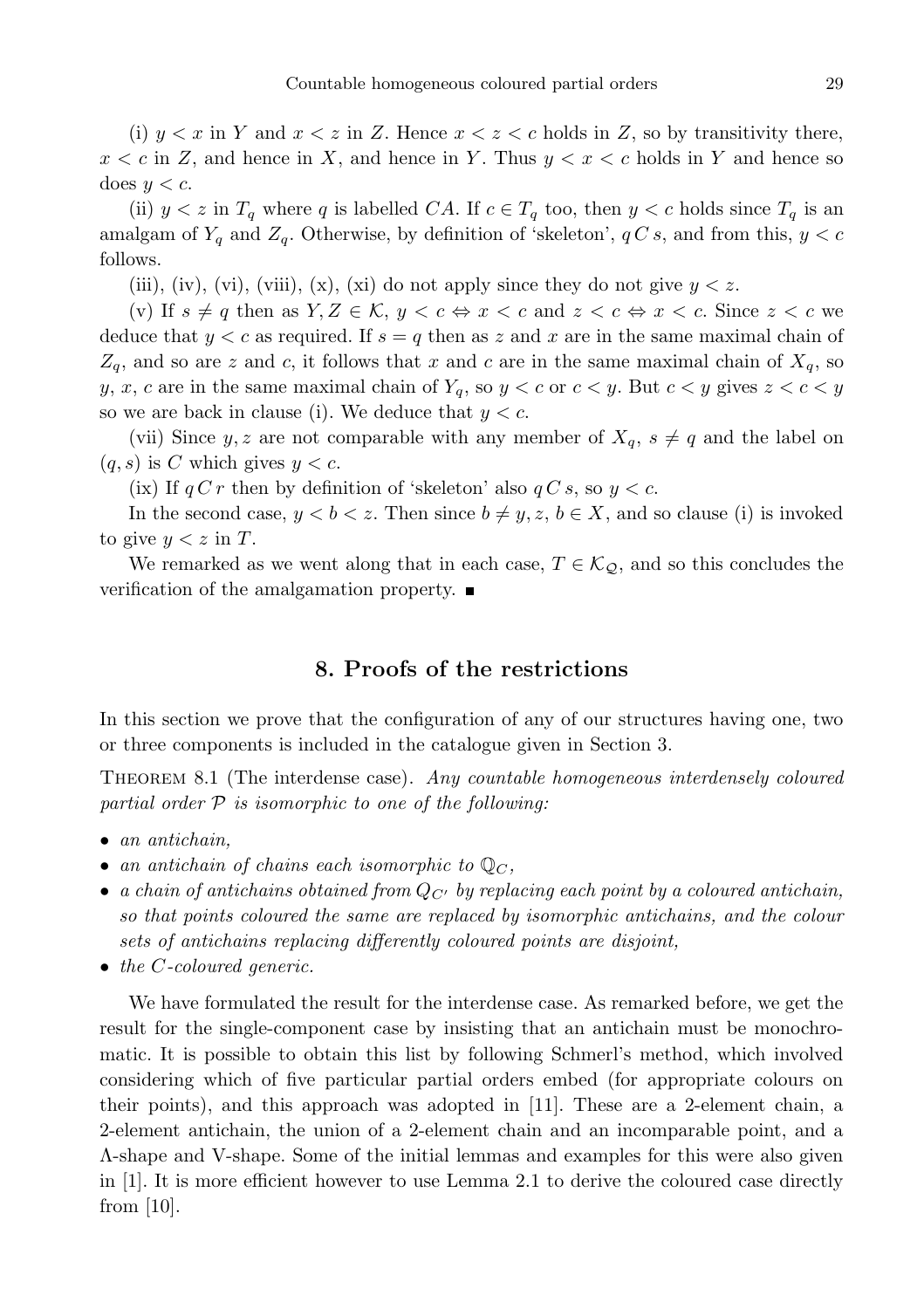*Proof of Theorem 8.1.* Let  $\mathcal{P} = (P, \leq, F)$  be countable interdensely coloured by the colour set C, and suppose it is not an antichain. Pick  $c \in C$ . Then by Lemma 2.1 the set  $P_c$  of points coloured by c is itself homogeneous and so is of one of the forms in Schmerl's list. Since P is not an antichain there are  $x < y$  in P, and by interdensity there is z coloured c with  $x < z < y$ . Repeating we get comparable elements coloured c, so  $P_c$  is also not an antichain.

CASE 1:  $P_c$  is a chain of antichains. Suppose that P contains a 2-element chain and an incomparable point, and from this we shall deduce that the partial order  $Q = \{x_1, x_2, x_3, x_4\}$ where  $x_1 < x_2$ ,  $x_3 < x_4$ ,  $x_1 \parallel x_3, x_4$  and  $x_2 \parallel x_3, x_4$  also embeds in P for some colouring of its points. Suppose not, for a contradiction.

By assumption, there are  $x, y, z$  with  $x < y$  and  $x, y \parallel z$ , and clearly  $s \parallel z$  for all  $s \in [x, y].$ 

We first remark that any  $t > z$  is strictly above every element of  $(x, y)$  (and dually, any  $t < z$  is strictly below every element of  $(x, y)$ . Since Q does not embed, for every  $s \in [x, y), \{s, y, z, t\}$  is not an instance of Q. Since  $z \parallel \{x, y\}, t$  is comparable with s or y. As  $z < t$  and  $z \nleq s, y$ , also  $t \nleq s, y$ , so  $t > s$  or  $t > y$ , but as  $y > s$ , this must mean that  $t > s$ .

Now, by interdensity, there is  $z' \in (x, y)$  such that  $F(z') = F(z)$ . By homogeneity, there are x' and y' such that  $x' < z < y'$  with  $F(x') = F(x)$  and  $F(y') = F(y)$ . By what we have just shown,  $y' > [x, y)$  and  $x' < (x, y]$ . Also,  $z \parallel z'$ . By homogeneity, there is an automorphism f of  $P$  that interchanges z and z'. By interdensity, there is  $y'' \in (z', y)$ such that  $F(y'') = F(y') = F(y)$ . Since  $z' < y''$ , it follows that  $z < fy''$  and therefore, by our previous remark,  $y'' < fy''$ . But also  $z = f^{-1}z' < f^{-1}y''$  and therefore  $y'' < f^{-1}y''$ , a contradiction.

Since Q embeds, it now follows by interdensity that even in  $P_c$  there is a 2-element chain and an incomparable point, and this is contrary to  $P_c$  being a chain of antichains.

The conclusion is that  $P$  contains no 2-element chain and an incomparable point, and therefore 'incomparability or equality' is an equivalence relation  $\sim$  on P. This means that  $P$  can be partitioned into maximal antichains. By homogeneity, any two maximal antichains sharing a colour are isomorphic. Let Y be the set of these antichains and for each  $y \in Y$  let  $D_y$  be the set of colours in C occurring in that antichain. Let  $C' = \{D_y :$  $y \in Y$  and we view C' as a set of colours, and colour the points of Y accordingly. We order Y by letting  $y_1 < y_2$  if some member of  $y_1$  is below some member of  $y_2$ . It follows by the definition of  $\sim$  that this is equivalent to saying that *every* member of  $y_1$  is below every member of  $y_2$ , and  $\lt$  is clearly a partial ordering of Y. It is linear, since if  $y_1, y_2 \in Y$  were incomparable, then they would have to determine the same antichain, hence be equal. We show that  $Y \cong \mathbb{Q}_{C'}$  and that P is obtained from Y in the way described.

To see that Y is interdensely coloured, let  $y_1 < y_2$  in Y, and let  $c \in C'$ . Then there is  $y \in Y$  such that  $D_y = c$ . Pick  $x_1 \in y_1, x_2 \in y_2$  and  $x \in y$ . Since  $\mathcal P$  is interdensely coloured there is  $x' \in (x_1, x_2)$  coloured  $F(x)$ .

By Lemma 3.1,  $Y \cong \mathbb{Q}_{C'}$ . (Note that Y has at least two points, since P was assumed not to be an antichain.)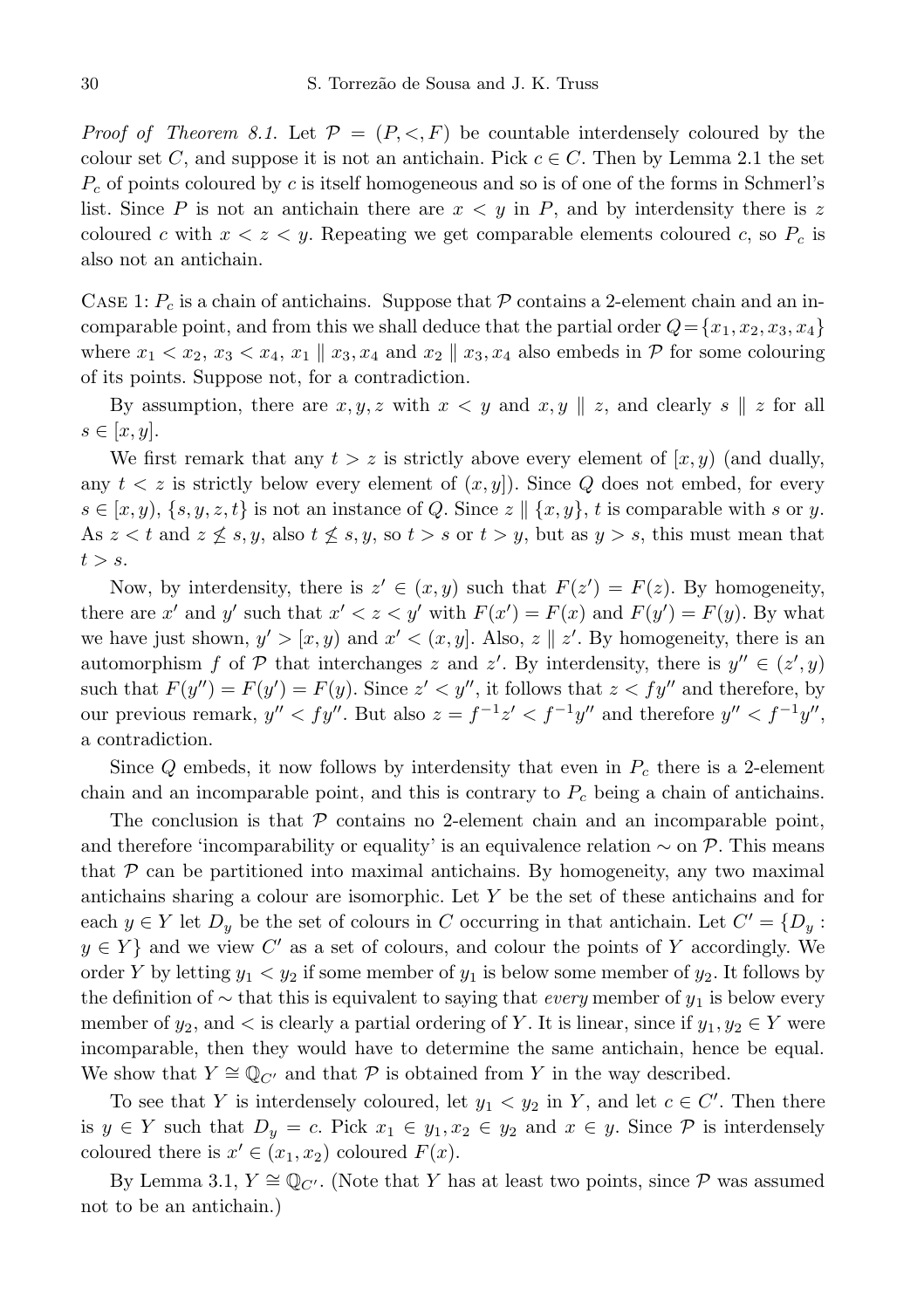CASE 2:  $P_c$  is an antichain of at least two chains. Then by interdensity, between each pair of distinct points of a maximal chain of  $P_c$ , there are points of P of all possible colours. By homogeneity it follows that for every  $x \in P - P_c$  there are  $y, z \in P_c$  such that  $y < x < z$ . Furthermore, any point z' of  $P_c$  that is comparable with x lies in the same maximal chain X of  $P_c$  as y and z do. For if  $x < z'$  for instance, then  $y < z, z'$  in  $P_c$ , and as  $P_c$  is an antichain of chains, z and z' are comparable.

We show that any two members of  $P$  each comparable with an element of  $X$  are themselves comparable. For suppose for a contradiction that  $y' < x, x' < z'$  where  $y', z' \in X$ , and  $x \parallel x'$ . Let  $y''$  lie in a different maximal chain of  $P_c$  and let f be an automorphism taking y' to y''. Then the map p defined by  $px = x, px' = fx'$  is a finite partial automorphism of P which does not extend to an automorphism, giving a contradiction.

Hence the set of points of  $P$  comparable with members of  $X$  itself forms a chain, and it follows that  $P$  is the union of all these chains, so is itself an antichain of chains.

CASE 3:  $P_c$  is generic. Thus every finite c-coloured partial order embeds in  $P_c$ . We have to show that every finite C-coloured partial order  $(X, \leq)$  embeds in P. We form another finite coloured partial order  $Y \supseteq X$  adding points coloured c so that for each point x of X there are points  $x_1$  and  $x_2$  coloured c such that  $x_1 < x < x_2$  and there are no points between  $x_1$  and  $x_2$  in Y other than x, and also if  $x_1 < x < x_2$  and  $y_1 < y < y_2$ are two such sets of points and x || y then  $x_1 \nleq y_2$  and  $y_1 \nleq x_2$ . Now let Z be the c-coloured subset of Y. By assumption, Z embeds in  $P_c$ , and hence in P. We may extend the embedding to the whole of Y using interdensity, and the configuration of the added points ensures that the ordering relations between the elements of X are respected.  $\blacksquare$ 

THEOREM 8.2 (2-chains). Let  $\mathcal P$  be a countable homogeneous coloured partial order having just two components. Then the components may be labelled  $P_1$  and  $P_2$  so that one of the following holds:

- (i) every member of  $P_1$  is incomparable with every member of  $P_2$ ,
- (ii) every member of  $P_1$  is below every member of  $P_2$ ,
- (iii)  $P_1$  and  $P_2$  are both chains of antichains, and  $P_1$  is partially below  $P_2$ , written  $\lt_{sh}$ ,
- (iv)  $P_1$  and  $P_2$  are both antichains, or antichains of chains, and there is a 1-1 correspondence between their sets of maximal chains such that  $x < y$  if and only if x and y lie in chains which correspond; we write  $P_1 \leq_{pm} P_2$  (for 'perfect matching'),
- (v)  $P_1$  and  $P_2$  are both antichains, or antichains of chains, and there is a 1-1 correspondence between their sets of maximal chains such that  $x < y$  if and only if x and y lie in chains which do not correspond; we write  $P_1 \leq_{cpm} P_2$  (for 'complement' of perfect matching'),
- (vi)  $P_1$  and  $P_2$  are both antichains, or antichains of chains, and for any  $x_1, x_2$  in the same maximal chain of  $P_1$  and  $y_1, y_2$  in the same maximal chain of  $P_2, x_1 \le y_1 \Leftrightarrow$  $x_2 < y_2$ , and for any finite disjoint unions U and V of maximal chains of  $P_1$  there is  $y \in P_2$  such that y is above all members of U and not above any member of V, and for any finite disjoint unions U and V of maximal chains of  $P_2$  there is  $x \in P_1$ such that x is below all members of U and not below any member of V; we write  $P_1 \lt_q P_2$  (for 'generic'),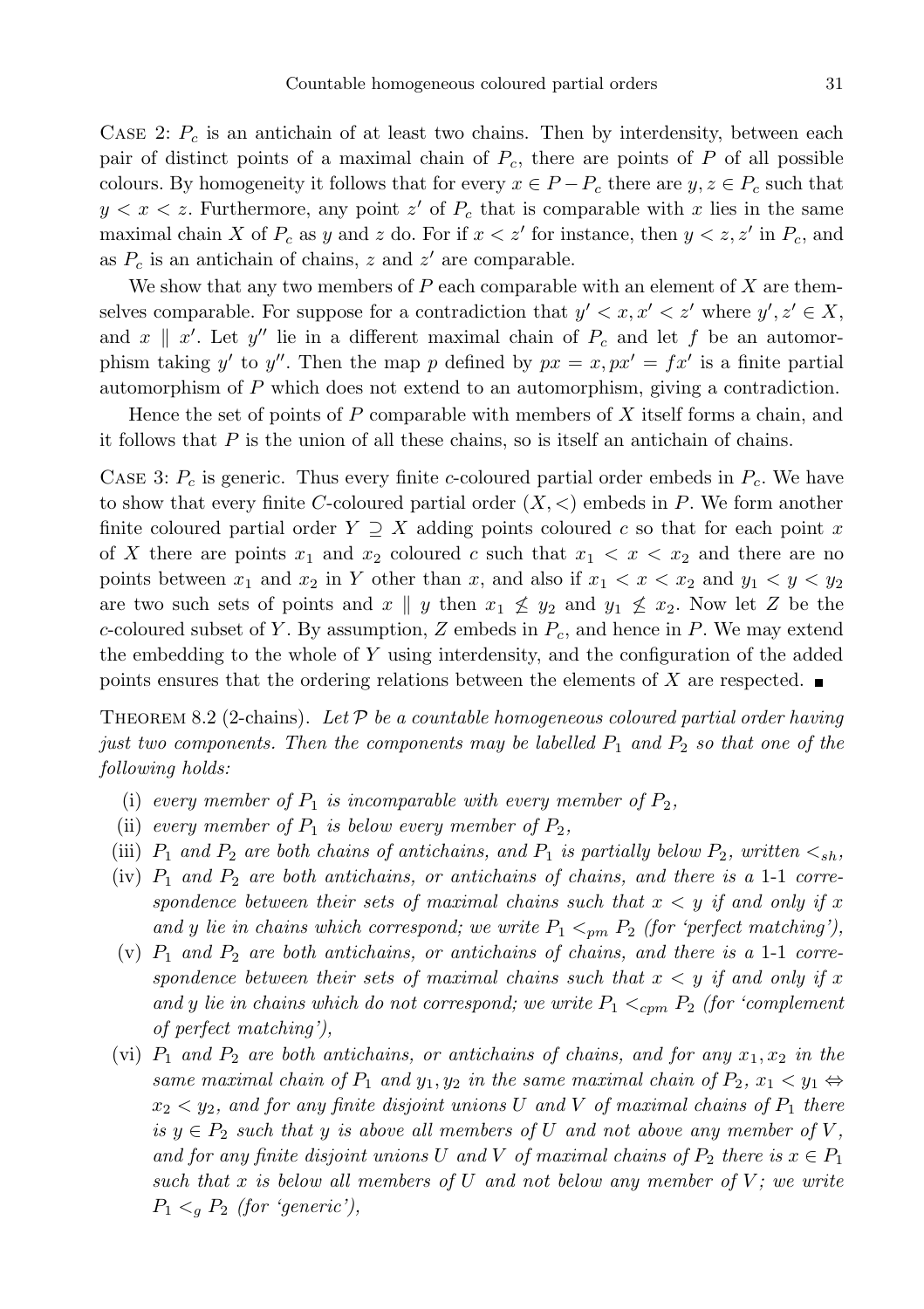- (vii)  $P_1$  is an infinite antichain or antichain of infinitely many dense chains and  $P_2$  is generic, and  $P_1$  is partially below  $P_2$  (written  $\lt q$ ) and for any x and y lying in the same maximal chain of  $P_1$  and  $z \in P_2$ ,  $x < z \Leftrightarrow y < z$ , or the same thing with  $P_1$ and  $P_2$  interchanged (also written  $\lt q$ ),
- (viii)  $P_1$  and  $P_2$  are both generic, and  $P_1$  is partially below  $P_2$  (also written  $\lt q$ ).

*Proof.* If some member of one of the components,  $P_1$  say, is less than some member of the other,  $P_2$ , then from the definition and initial properties of components, we know that  $P_1 < P_2$ . This means that some member of  $P_1$  is below some member of  $P_2$ , and no member of  $P_2$  is below any member of  $P_1$ . Let us suppose that neither (i) not (ii) applies, so that  $P_1$  is partially (but not completely) below  $P_2$ .

First suppose that  $P_1$  is a chain of antichains and  $P_2$  is an antichain, or an antichain of chains. Let  $y_1, y_2 \in P_2$  have the same colour and lie in distinct maximal chains. By homogeneity there is an automorphism f interchanging them. Let  $x \in P_1$ ,  $x < y_1$ . Then as  $fy_1 = f^{-1}y_1 = y_2$ ,  $fx, f^{-1}x < y_2$ . If  $fx$  is comparable with x then either  $x \leq fx$  or  $x \le f^{-1}x$ , so in each case  $x < y_2$ . If  $x \parallel fx$ , then  $x$  and  $fx$  lie in the same antichain of  $P_1$ . In either case,  $y_2$  lies above some member of the antichain containing x. We deduce that for each  $x \in P_1$ , if  $x < y_1$  then  $y_2$  lies above some member of the antichain containing x. It follows that this is true even if  $y_1$  and  $y_2$  (of the same colour) lie in the same maximal chain of  $P_2$ .

Now we know that  $x < y$  for some  $x \in P_1$ ,  $y \in P_2$ . Let  $z \in P_1$  be arbitrary. Then there is some  $t > z$  in  $P_1$  having the same colour as x, and by homogeneity, some automorphism takes x to t. Hence some member of  $P_2$  (namely the image of y under this automorphism) lies above t. By the previous paragraph, all elements of  $P_2$  having the same colour as y lie above an element of the antichain containing  $t$ , and hence above  $z$ . But all points of  $P_2$  are greater than or equal to some point of  $P_2$  coloured the same as y, and so it follows that  $P_1 \lt_c P_2$ , contrary to supposition.

Next suppose that  $P_1$  is a chain of antichains, and  $P_2$  is the generic partial order for its colour set. Since  $P_1$  is partially but not completely below  $P_2$ , there are  $x, x' \in P_1$  and  $y, y' \in P_2$  such that  $x < y$  and  $x' \parallel y'$ . By replacing  $y'$  by a smaller element of  $P_2$  if necessary, we may suppose that y and y' have the same colour. Since for any  $w$  such that  $w < x$ , we have  $w < y$ , and since  $P_1$  is interdensely coloured, we may also assume that x and x' have the same colour, and by homogeneity, that  $x = x'$ . By genericity of  $P_2$ , there is  $z \in P_2$  incomparable with both y and y' and of the same colour as y. If  $x \parallel z$ , let  $t_1 = y$  and  $t_2 = z$ . If  $x < z$  then let  $t_1 = z$  and  $t_2 = y'$ . In each case,  $x < t_1$ ,  $x \parallel t_2$ , and  $t_1$  and  $t_2$  are incomparable and have the same colour.

Choose  $x_1 < x$  having the same colour as x. By homogeneity of  $P$  there is an automorphism fixing  $t_1$  and taking  $x_1$  to  $x$ , and the image  $x_2$  of  $x$  satisfies  $x < x_2 < t_1$ , and since  $x \parallel t_2$ , also  $x_2 \parallel t_2$ . By homogeneity again, there is an automorphism f of P that interchanges  $t_1$  and  $t_2$ . Thus  $fx_2, f^{-1}x_2 < t_2$  and  $fx_2, f^{-1}x_2 \parallel t_1$ . If  $fx_2 \leq x_2$  then  $fx_2 < t_1$ , contradiction, and if  $fx_2 \ge x_2$ , then  $f^{-1}x_2 \le x_2$  giving  $f^{-1}x_2 < t_1$ , again a contradiction. Hence  $f(x_2)$  lies in the same antichain of  $P_1$  as  $x_2$ , and hence lies above x, which contradicts  $x \parallel t_2$ .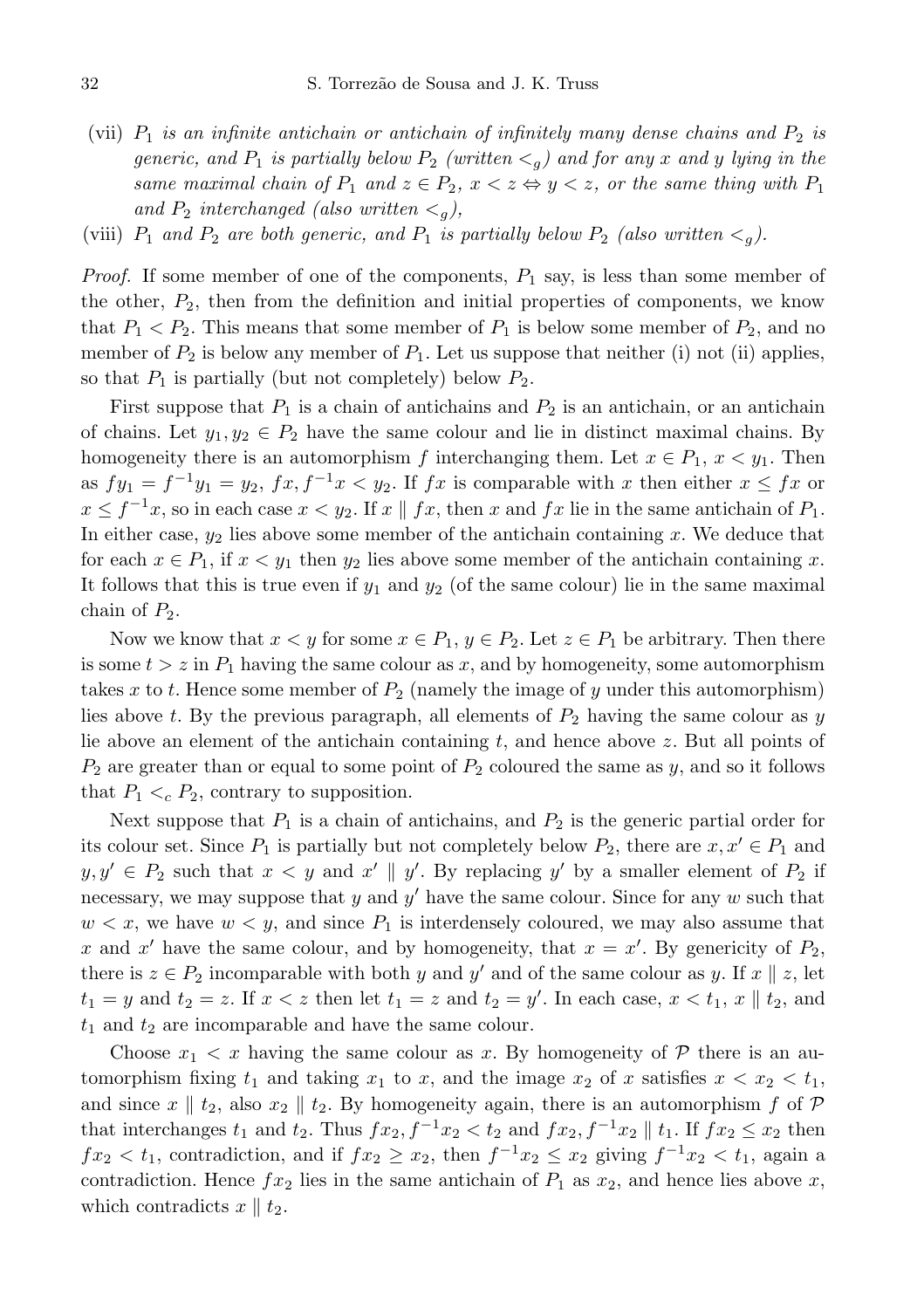We deduce from the above that if  $P_1$  is a chain of antichains, then  $P_2$  must also be a chain of antichains, and similarly, if  $P_2$  is a chain of antichains, then  $P_1$  is a chain of antichains. This covers clause (iii).

Next suppose that  $P_1$  and  $P_2$  are both antichains of chains (with more than one chain). First we show that for any maximal chains X of  $P_1$  and Y of  $P_2$ , X is either incomparable with Y, or completely below it. If not,  $X$  is partially below Y and by homogeneity, the same will hold for any maximal chains  $X'$  of  $P_1$  and  $Y'$  of  $P_2$  (on taking  $x' \in X'$  and  $y' \in Y'$  to points of X, Y similarly related, adjusting up and down to ensure that the colours match).

Now suppose that for every  $x \in X$ ,  $x \parallel Y$  or  $x <_c Y$ . Then the same holds for any  $X'$ , Y' (by the argument just given). Since X is partially below Y there are  $x_1, x_2 \in X$  such that  $x_1 \parallel Y$  and  $x_2 \lt_c Y$ . By decreasing  $x_2$  if necessary, we may assume that it has the same colour as  $x_1$ . Clearly  $x_2 < x_1$ . By homogeneity there is an automorphism taking  $x_2$ to  $x_1$ , and the image Y' of Y satisfies  $x_1 \lt_c Y'$ . Pick  $y \in Y$  and  $y' \in Y'$  of the same colour. Then  $x_2 \leq y, y'$ , so there is an automorphism f fixing  $x_2$  and interchanging y and y'. Since  $x_1 < y'$ ,  $fx_1 < fy' = y$ . As  $x_1 \parallel Y$ ,  $fx_1 < x_1$ . Hence  $x_1 = f^{-1}fx_1 < f^{-1}x_1 < f^{-1}y' = y$ , giving a contradiction.

It follows that some  $x \in X$  is partially below Y. By homogeneity this holds for every member of X. Similarly, every member of Y is partially above  $X$ . (In particular, it follows that  $P_1$  and  $P_2$  are antichains of non-trivial chains; that is, they are not actually antichains.) Now pick  $x \in X$ ,  $y_1, y_2 \in Y$  such that  $x \parallel y_1, x < y_2$ . Then  $y_1 < y_2$ . Let X' be another maximal chain of  $P_1$  and pick  $z_1, z_2 \in X'$  such that  $z_1 < y_1$  and  $z_2 \parallel y_2$ . By decreasing  $z_1$  if necessary, suppose that  $z_1$  and  $z_2$  have the same colour, and pick  $y' \in Y$ greater than  $y_1$  and  $z_2$ . Then by homogeneity, there is an automorphism g fixing x and y' and taking  $z_1$  to  $z_2$ . As  $z_1 < y_1$ ,  $z_2 = gz_1 < gy_1$  and as  $z_2 \parallel y_2$ ,  $y_2 < gy_1$ . Hence  $gx = x < y_2 < gy_1$  giving  $x < y_1$ , a contradiction.

The conclusion is that for any maximal chains X of  $P_1$  and Y of  $P_2$ , either  $X \leq_c Y$ , or X || Y. In other words,  $\lt$  induces a natural (well-defined) partial order on the set Q of maximal chains of the two components. Now this is still homogeneous. For suppose that a finite partial automorphism of  $\mathcal Q$  is given. If we choose an element from each of the chains in its domain or range, so that the points chosen from  $P_1$  all have the same colour, and so do all the points chosen from  $P_2$ , then this gives a finite partial automorphism of  $P$ , which extends to an automorphism; and clearly this automorphism induces an automorphism of Q extending the one originally given.

Now we appeal to the classification of the countable homogeneous bipartite graphs, which is given for instance in [6]. There are five possible types, which are empty, complete, perfect matching (that is, 1-1 correspondence between the two parts) or its complement, and generic (characterized by the property in clause (vi)). Our 2-component partial order is (or may be viewed as) a bipartite graph, and so the same list applies here, which gives the cases listed in clauses (i), (ii), (iv),  $(v)$ ,  $(vi)$ .

Next suppose that  $P_1$  is an antichain of (at least two) chains and  $P_2$  is the generic partial order for its colour set. We show that for each maximal chain X of  $P_1$  and  $y \in P_2$ ,  $X \parallel y$  or  $X \leq_c y$ . If not, there are  $x_1, x_2 \in X$  such that  $x_1 \leq y$  and  $x_2 \parallel y$ . By decreasing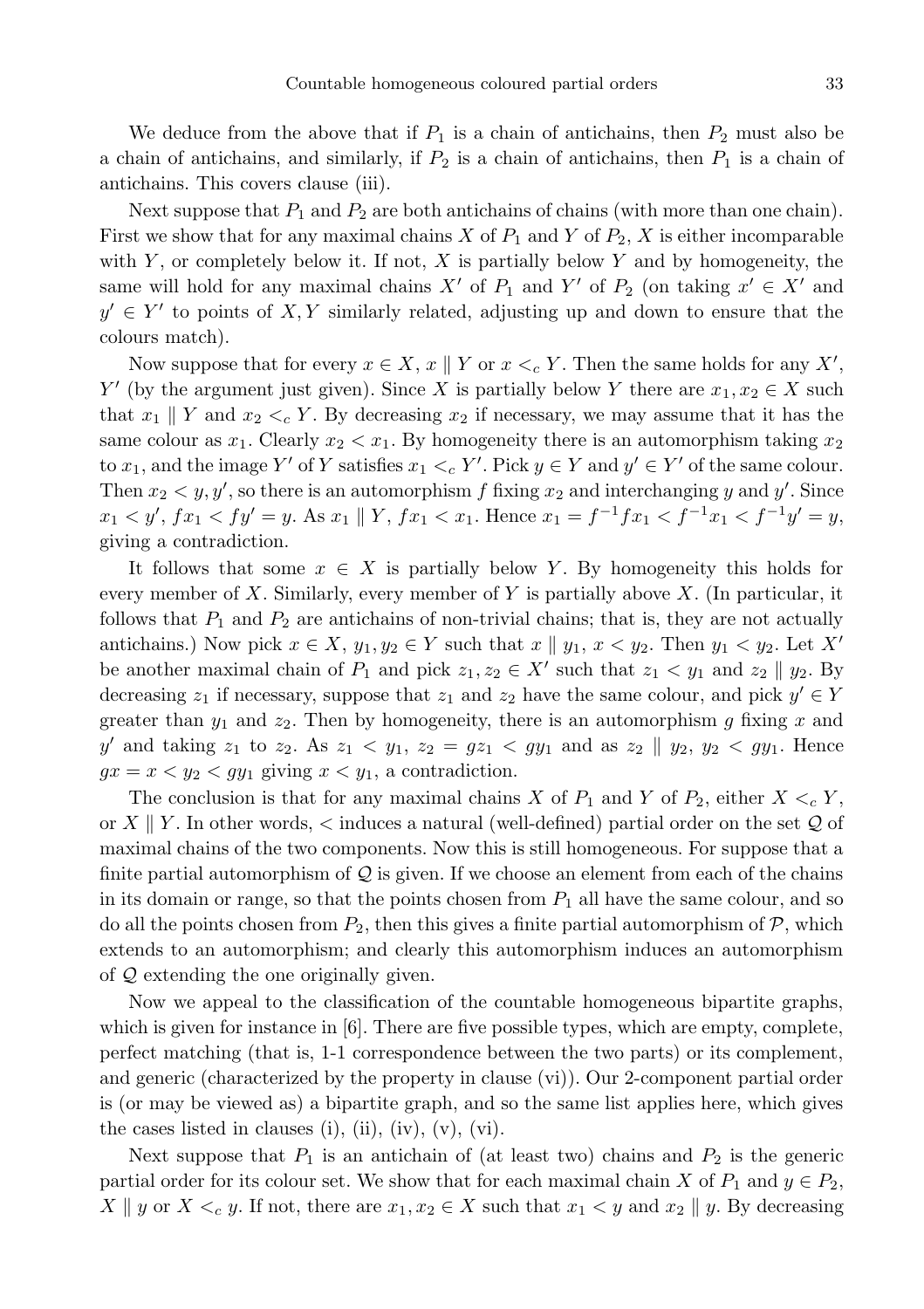$x_1$  if necessary, we may assume that  $F(x_1) = F(x_2)$ . Let  $y'$  be any other member of  $P_2$ having the same colour as y. If  $x_1 < y'$  we can take  $(x_1, y)$  to  $(x_1, y')$  by an automorphism, and if  $x_1 \parallel y'$  we can take  $(x_2, y)$  to  $(x_1, y')$ . So in each case there is an automorphism fixing  $X \cup P_2$  setwise and taking y to y'. Hence every member of  $P_2$  having the same colour as y is partially above  $X$ , and by interdensity the same holds for all members of  $P_2$ .

Now we show that  $X \cup P_2$  is homogeneous. For let p be a finite partial automorphism of  $X \cup P_2$ . In the first case, the domain of p intersects X. Then as p is also a finite partial automorphism of  $P$ , it extends to an automorphism, and this must fix X setwise, so restricts to an automorphism of  $X \cup P_2$  extending p. In the second case, dom  $p \subseteq P_2$ . We can apply the same argument provided we can extend p to a finite partial automorphism q of  $X \cup P_2$  whose domain intersects X. By the above, each member of  $P_2$  is above some member of X, and so for each member of dom  $p \cup \text{range } p$  we can choose a point of X below it, and the least x of these will be below all members of dom  $p \cup \text{range } p$ . Then  $q = p \cup \{(x, x)\}\$ is a partial automorphism, and the same argument as before applies.

Since  $X \cup P_2$  is homogeneous, it follows from the chain of antichains and generic case above that either  $X \parallel P_2$  or  $X \leq_c P_2$ , giving a contradiction. This establishes that for each  $y \in P_2$ ,  $X \parallel y$  or  $X \leq_c y$ , as required.

Next suppose that  $P_1$  is an antichain of finitely many chains and that  $P_1 \parallel P_2$  does not hold. Then for some  $x \in P_1$  and  $y \in P_2$ ,  $x < y$ . By homogeneity, any member of  $P_1$ having the same colour as x also lies below a member of  $P_2$ . Hence for every maximal chain X of  $P_1$ ,  $X \leq_c y$  for some  $y \in P_2$ . As there are only finite many such X, there is  $y \in P_2$  above all members of  $P_1$ . By homogeneity and interdensity,  $P_1 \lt_c P_2$ .

The final possibility is that  $P_1$  and  $P_2$  are both generic, which is clause (viii).

THEOREM 8.3 (V-shapes). Let  $P$  be a countable homogeneous coloured partial order having three components  $P_1, P_2, P_3$ , such that  $P_2 \parallel P_3$  and  $x_1 \lt y, x_2 \lt z$  for some  $x_1, x_2 \in P_1, y \in P_2$ , and  $z \in P_3$ . Then one of the following holds:

(i)  $P_1 \lt_c P_2$  and the relation between  $P_1$  and  $P_3$  is one of  $\lt_c$ ,  $\lt_{sh}$ ,  $\lt_{pm}$ ,  $\lt_{cm}$  or  $\lt_{q}$ , (ii)  $P_1 \lt_c P_3$  and the relation between  $P_1$  and  $P_2$  is one of  $\lt_c$ ,  $\lt_{sh}$ ,  $\lt_{pm}$ ,  $\lt_{cm}$  or  $\lt_{q}$ ,

- (iii)  $P_1$ ,  $P_2$ , and  $P_3$  are all chains of antichains, and  $P_1 \lt_{sh} P_2$  and  $P_1 \lt_{sh} P_3$ ,
- (iv)  $P_1$ ,  $P_2$ , and  $P_3$  are all antichains of chains or generic, and  $P_1 <_{q} P_2$  and  $P_1 <_{q} P_3$ .

*Proof.* By Lemma 2.1,  $P_1 \cup P_2$  and  $P_1 \cup P_3$  are homogeneous, so by Theorem 8.2,  $P_1$  and  $P_2$ , and also  $P_1$  and  $P_3$ , are related by  $\langle \xi_1, \xi_{pm}, \xi_{pm}, \xi_{pm} \rangle$ , or  $\langle \xi_2, \xi_3 \rangle$ . In view of the first two clauses, we suppose that neither  $P_1 \lt_c P_2$  nor  $P_1 \lt_c P_3$ .

First suppose that at least one of  $P_1$ ,  $P_2$ ,  $P_3$  is a chain of antichains. By Theorem 8.2, all three must in fact be chains of antichains, and the relation between  $P_1$  and  $P_2$ , and between  $P_1$  and  $P_3$ , must be  $\lt_{sh}$ , which is clause (iii).

Next suppose that  $P_1$ ,  $P_2$ , and  $P_3$  are all antichains of chains. By Theorem 8.2, the relations between  $P_1$  and  $P_2$ , and  $P_1$  and  $P_3$ , are  $\lt_{pm}$ ,  $\lt_{cpm}$ , or  $\lt_{g}$ .

Suppose first that  $P_1 \leq_{pm} P_2$  and  $P_1 \leq_{pm} P_3$ . Then  $P_1$ ,  $P_2$ , and  $P_3$  must each have the same number of maximal chains. By our convention this number is greater than 1 (otherwise each would be an antichain of just one chain, which is counted as a chain). We show that  $P$  is not homogeneous. Take distinct maximal chains  $X_1$  and  $X_2$  of  $P_1$ , and let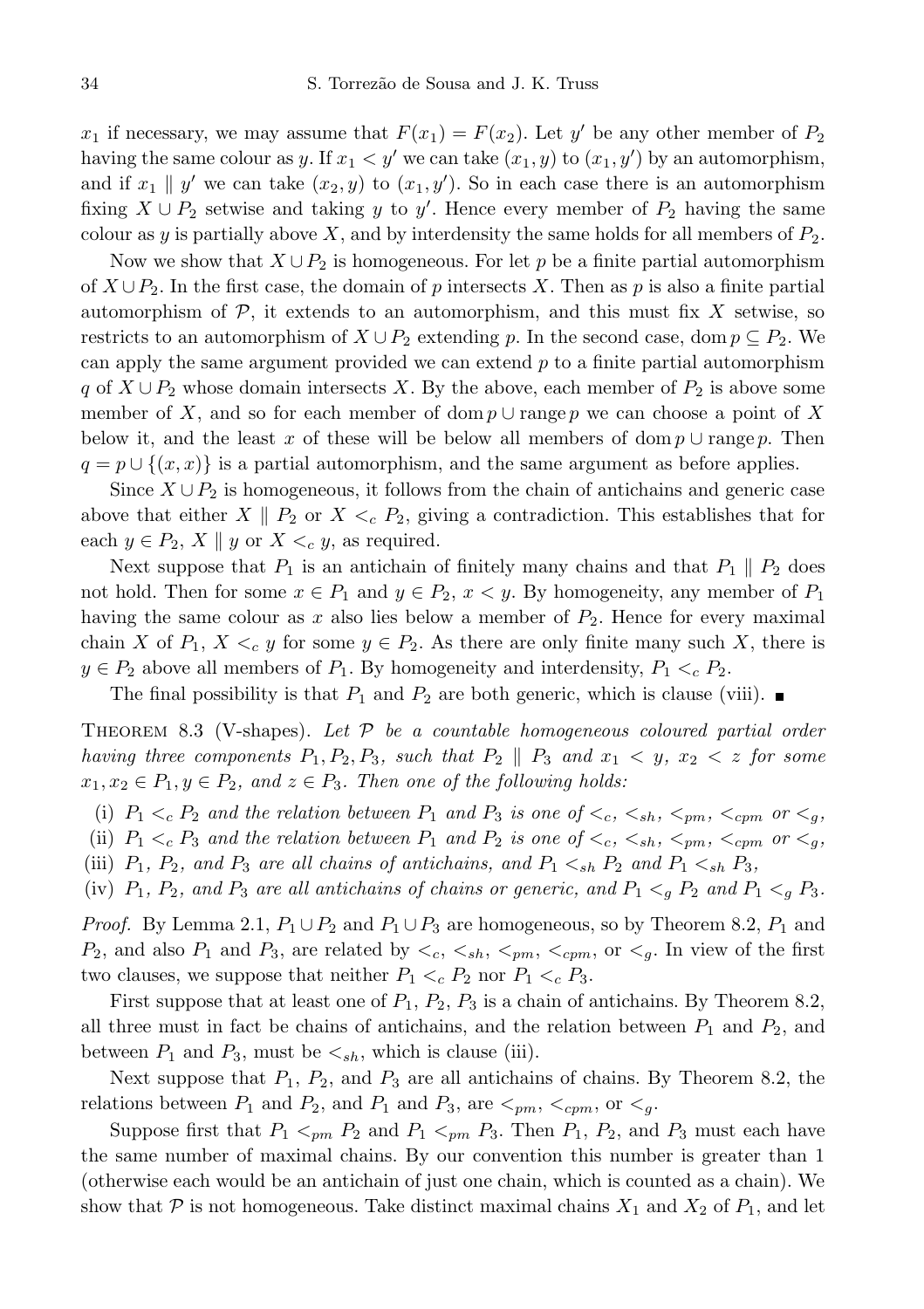$Y_1$  and  $Y_2$  be the maximal chains of  $P_2$  matched with them, and  $Z_1$  and  $Z_2$  the maximal chains of  $P_3$  matched with them. Let  $x_1 \in X_1$  and  $x_2 \in X_2$  have the same colour, and similarly  $y_1 \in Y_1$ ,  $y_2 \in Y_2$ , and  $z_1 \in Z_1$ ,  $z_2 \in Z_2$ . Consider the partial automorphism p given by  $py_1 = y_2$  and  $pz_1 = z_1$ . If p extends to an automorphism f, then, since  $X_1 < Y_1$ , we have  $fX_1 < Y_2$ , giving  $fX_1 = X_2$ , and applying the same reasoning to  $P_3$ ,  $fX_1 < Z_1$ so  $fX_1 = X_1$ , contradiction. Hence p cannot extend to an automorphism, and therefore  $P$  is not homogeneous.

The case where  $P_1 \le_{pm} P_2$  and  $P_1 \le_{cpm} P_3$  is very similar. By our convention, the sets all have size  $\geq 3$  (otherwise the relation between  $P_1$  and  $P_3$  would be counted as  $\lt_{pm}$ ), and we again show that  $P$  is not homogeneous. Take  $X_i$ ,  $Y_i$ ,  $Z_i$ ,  $x_i$ ,  $y_i$ ,  $z_i$ ,  $p$  as before. If p extends to an automorphism f, then  $fX_1 < Y_2$  and hence  $fX_1 = X_2$  but also, since  $X_1 \parallel Z_1$ , we have  $X_2 = fX_1 \parallel Z_1$ , a contradiction, so again  $P$  is not homogeneous.

Similar proofs show that if  $P_1 \leq_{cpm} P_2$  and  $P_1 \leq_{cpm} P_3$ , or if  $P_1 \leq_{cpm} P_2$  and  $P_1 \leq_{pm} P_3$ , then  $P$  is not homogeneous.

Now suppose that  $P_1 \nless P_2$  and  $P_1 \nless P_3$ . Then  $P_1$ ,  $P_2$ , and  $P_3$  all have infinitely many maximal chains. Let  $X_1$  and  $X_2$  be distinct maximal chains of  $P_1$ , matched with maximal chains  $Z_1$  and  $Z_2$  of  $P_3$ . Let Y be a maximal chain of  $P_2$  above  $X_1$  but not  $X_2$ , which exists by genericity, and pick  $y \in Y$ , and  $z_1 \in Z_1$  and  $z_2 \in Z_2$  of the same colour. Consider the partial automorphism p given by  $py = y$  and  $pz_1 = z_2$ . If p extends to an automorphism f, since  $X_1 \leq Y, Z_1$ , we have  $fX_1 \leq Z_2$ , so that  $fX_1 = X_2$ , but also  $X_2 = fX_1 < Y$ , a contradiction. Similar arguments apply if instead  $P_1 <_{cpm} P_2$ , or if  $P_2$ and  $P_3$  are interchanged.

This shows that if  $P_1$ ,  $P_2$ , and  $P_3$  are all antichains of chains, then  $P_1 \leq g P_2$  and  $P_1 <_{q} P_3.$ 

Finally suppose that at least one of  $P_1$ ,  $P_2$ ,  $P_3$  is generic. Then by Theorem 8.2, all must be either generic or an antichain of chains, and the relation between any of them which is generic and another which is an antichain of chains is  $\lt q$  (if they are comparable). The only cases remaining to eliminate are those in which  $P_1 <_{pm} P_2$  or  $P_1 <_{cpm} P_2$  (and  $P_1 \lt q P_3$ , or the same with  $P_2$  and  $P_3$  interchanged. We just do the first as the others are similar. Since  $P_1 \lt q P_3$ ,  $P_1$  has infinitely many maximal chains. Choose two of these,  $X_1, X_2$  say, matched with  $Y_1, Y_2$  respectively in  $P_2$ . By genericity we may find  $z \in P_3$ above  $X_1$  but not  $X_2$ . Let p be a finite partial automorphism fixing z, and taking a point of  $Y_1$  to point of  $Y_2$ . Then any extension to an automorphism must take  $X_1$  to  $X_2$  and fix z, contrary to  $X_1 < z$  and  $X_2 \parallel z$ .

THEOREM 8.4 (3-chains). Let  $\mathcal P$  be a countable homogeneous coloured partial order having just three components  $P_1 < P_2 < P_3$ . Then one of the following holds:

- (i)  $P_1 \lt_c P_2$  and  $P_1 \lt_c P_3$ ,
- (ii)  $P_1 \lt_c P_3$  and  $P_2 \lt_c P_3$ ,
- (iii)  $P_1$ ,  $P_2$ , and  $P_3$  are all chains of antichains and  $P_1 <_{sh} P_2 <_{sh} P_3$  and  $P_1 <_{sh} P_3$ ,
- $(iv)$   $P_1$ ,  $P_2$  and  $P_3$  are all antichains of chains and
	- $P_1 \leq_{pm} P_2$  and the relation between  $P_2$  and  $P_3$  is one of  $\leq_{pm}$ ,  $\leq_{cm}$ ,  $\leq_q$ , and the relation between  $P_1$  and  $P_3$  is the same as that between  $P_2$  and  $P_3$ , or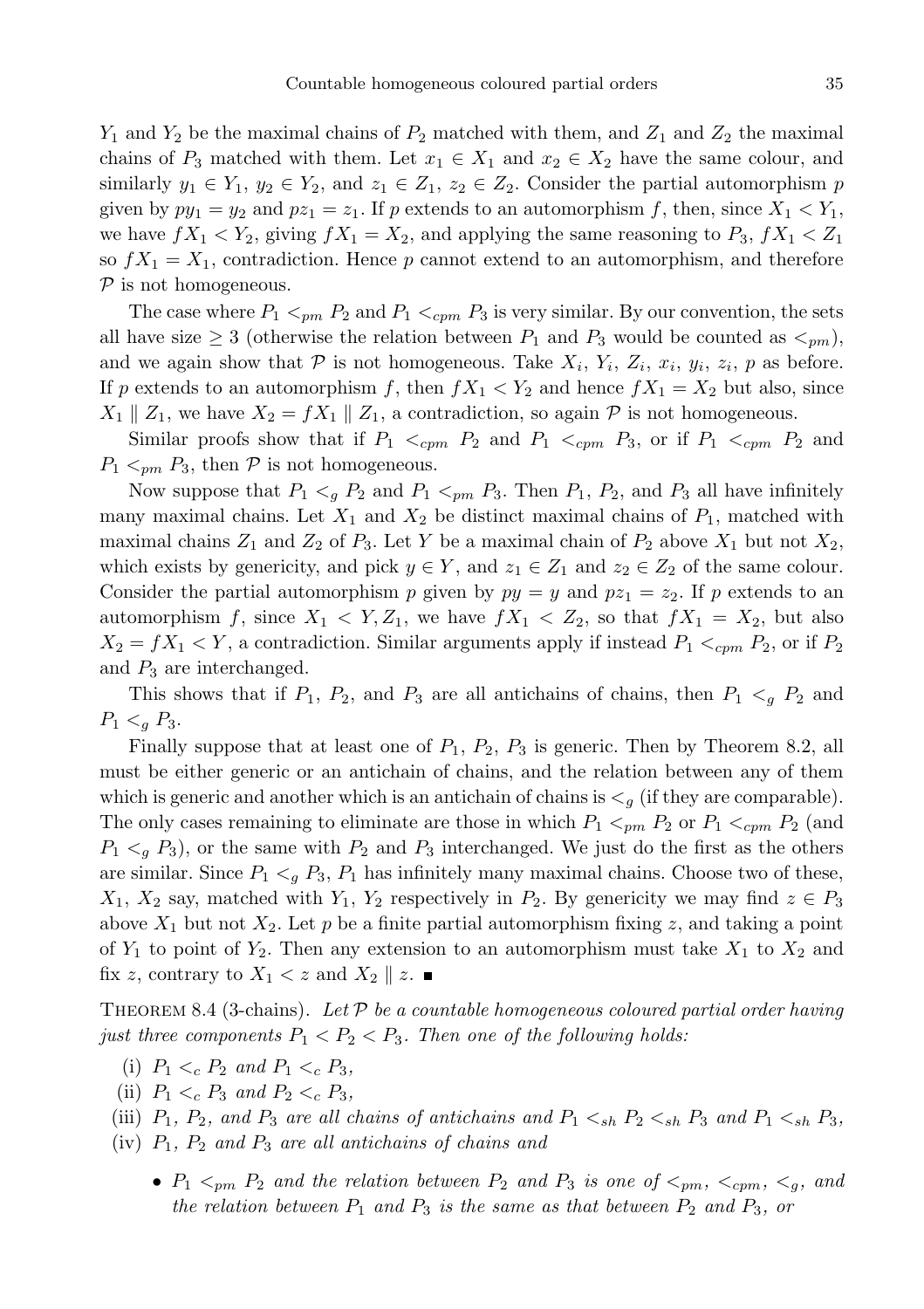- $P_2 \leq_{pm} P_3$  and the relation between  $P_1$  and  $P_2$  is one of  $\leq_{pm}$ ,  $\leq_{cpm}$ ,  $\leq_q$ , in which case the relation between  $P_1$  and  $P_3$  is the same as the one between  $P_1$ and  $P_2$ , or
- $P_1 \nless P_2$  and  $P_2 \nless Q_1$   $P_3$ , in which case the relation between  $P_1$  and  $P_3$  is  $\nless Q_1$ ,  $\lt_{cpm}$  or  $\lt_c$ ,
- (v)  $P_1$ ,  $P_2$  and  $P_3$  are all generics and  $P_1 \nless q$   $P_2$ ,  $P_2 \nless q$   $P_3$ , and either  $P_1 \nless q$   $P_3$  or  $P_1 <_c P_3$ ,
- (vi)  $P_1$  and  $P_3$  are antichains of chains,  $P_2$  is a generic,  $P_1 \lt q P_2 \lt q P_3$ , and the relation between  $P_1$  and  $P_3$  is  $\lt_{g}$ ,  $\lt_{cpm}$ , or  $\lt_{c}$ ,
- (vii)  $P_1$  and  $P_2$  are antichains of chains,  $P_3$  is a generic, and  $P_1 <_{pm} P_2$  or  $P_1 <_{q} P_2$ , and  $P_1, P_2 <_q P_3$ ,
- (viii)  $P_2$  and  $P_3$  are antichains of chains,  $P_1$  is a generic, and  $P_2 <_{pm} P_3$  or  $P_2 <_{g} P_3$ , and  $P_1 <_q P_2$ ,  $P_3$ ,
- (ix)  $P_1$  and  $P_2$  are antichains of chains,  $P_3$  is a generic, and  $P_1 < g P_2 < g P_3$  and  $P_1 <_c P_3$ ,
- (x)  $P_2$  and  $P_3$  are antichains of chains,  $P_1$  is a generic, and  $P_1 \nless_{g} P_2 \nless_{g} P_3$  and  $P_1 <_c P_3$ ,
- (xi) two of  $P_1$ ,  $P_2$ ,  $P_3$  are generics and the third is an antichain of chains,  $P_1 \leq_g P_2 \leq_g P_3$ and  $P_1 <_{q} P_3$  or  $P_1 <_{c} P_3$ .

*Proof.* First, we see that the relation between  $P_1$  and  $P_3$  is the transitive closure of the relations between  $P_1$ ,  $P_2$  and  $P_2$ ,  $P_3$ . Certainly, as  $\lt$  is transitive, if  $x \in P_1$ ,  $y \in P_2$ , and  $z \in P_3$ , and  $x \leq y$  and  $y \leq z$ , then  $x \leq z$ . Conversely, suppose that  $x \in P_1$  and  $z \in P_3$  are such that  $x < z$ . We show that there is  $y \in P_2$  such that  $x < y < z$ . We have, by assumption,  $x_1 \in P_1$ ,  $y_2, y_3 \in P_2$  and  $z_1 \in P_3$  such that  $x_1 < y_2$ , and  $y_3 < z_1$ . If  $P_2$  is an antichain, then it is monochromatic, so by homogeneity we may suppose that  $y_2 = y_3 = y_1$  say. Otherwise there is a point  $y_4 > y_2$  in  $P_2$  having the same colour as  $y_2$ , and by interdensity, a point  $y_1$  between  $y_2$  and  $y_4$  having the same colour as  $y_3$ . By homogeneity we may suppose that  $y_1 = y_3$ . Thus  $x_1 < y_1 < z_1$ . As  $x < z$  and  $x_1 < z_1$ , by homogeneity there is an automorphism taking  $x_1$  to  $x$ , and  $z_1$  to  $z$ , and the image of  $y_1$  provides the desired y.

If  $P_1 \lt_c P_2$ , then as  $P_2 \lt P_3$ , it follows by transitivity that  $P_1 \lt_c P_3$ , and similarly, if  $P_2 \lt c P_3$  then it follows that  $P_1 \lt c P_3$ . These are clauses (i) and (ii), and from now on we suppose that  $P_1$  is not completely below  $P_2$ , and  $P_2$  is not completely below  $P_3$ .

Next we look at cases in which all three components are of the same type, beginning with chains of antichains. Since  $P_1$  is not completely below  $P_2$ , by Lemma 5.1,  $P_1 \lt_{sh} P_2$ , and similarly  $P_2 \lt_{sh} P_3$ . We just have to show that  $P_1 \lt_{c} P_3$  is false. Let  $x \in P_1$ ,  $y \in P_2$ ,  $z \in P_3$  be such that  $x \parallel y \parallel z$ . Suppose for a contradiction that  $x \leq z$ . Since the relation between  $P_1$  and  $P_3$  is the transitive closure of the relations between  $P_1$  and  $P_2$ , and  $P_2$  and  $P_3$ , there is  $y_1 \in P_2$  such that  $x \lt y_1 \lt z$ . As  $x \parallel y$ ,  $y \lt y_1$ , and as  $y \parallel z$ ,  $y_1 \lt y$ , contradiction.

Suppose next that  $P_1$ ,  $P_2$ ,  $P_3$  are all antichains of chains. Then by Theorem 8.2, the possible relations between  $P_1$  and  $P_2$ , and  $P_3$  and  $P_3$ , are  $\leq_{pm}$ ,  $\leq_{cm}$ , and  $\leq_q$ . If  $P_1$   $\leq_{pm}$   $P_2$  then it follows easily from the fact that the relation between  $P_1$  and  $P_3$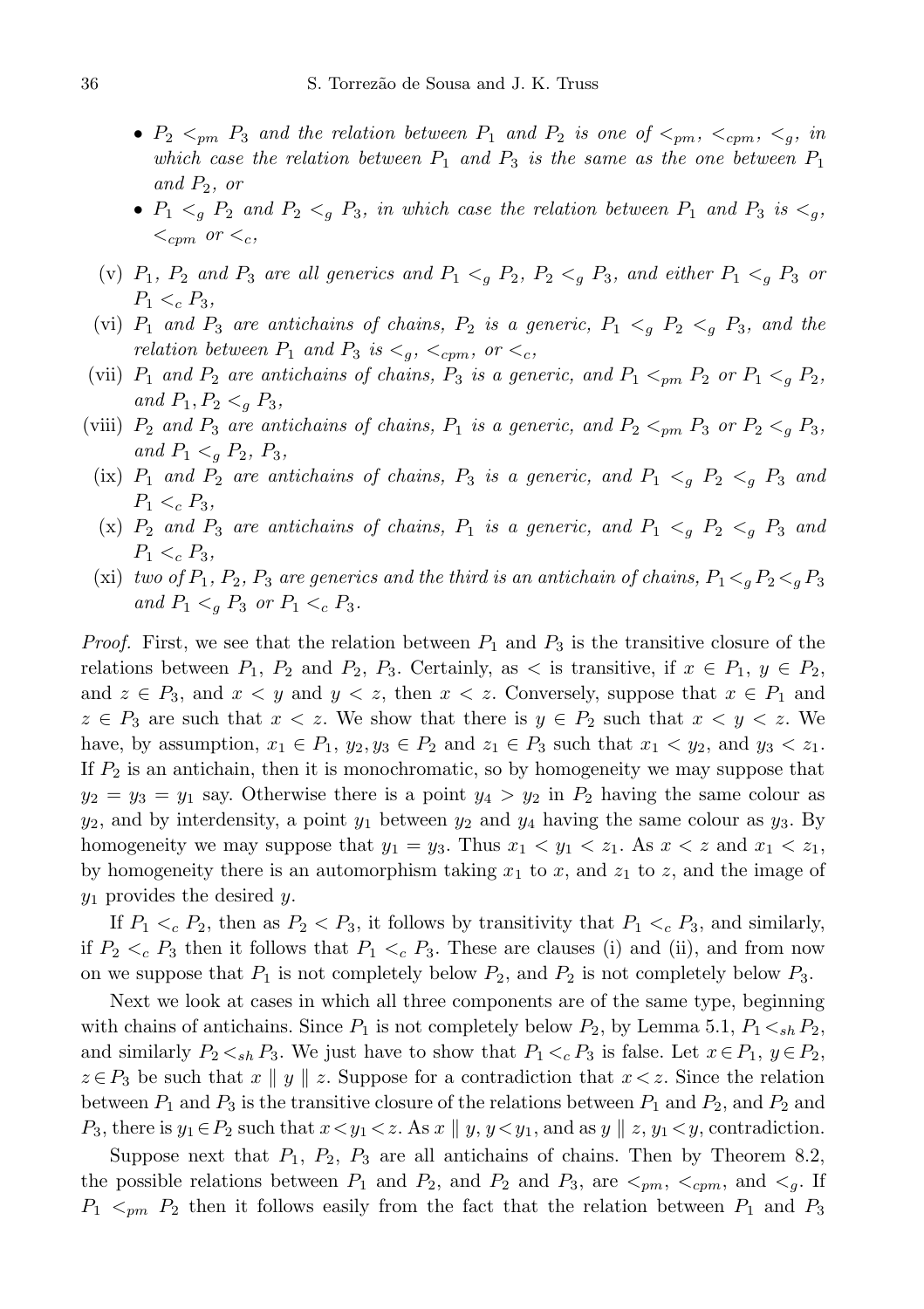is the transitive closure of those between  $P_1$  and  $P_2$ , and  $P_3$ , that the relation between  $P_2$  and  $P_3$  is the same as that between  $P_1$  and  $P_3$ . Similarly if we are given  $P_2 <_{pm} P_3$ .

If  $P_1 \lt q P_2$  and  $P_2 \lt q P_3$ , then the relation between  $P_1$  and  $P_3$  cannot be  $\lt_{pm}$ , for given a maximal chain  $X_1$  of  $P_1$  there is a maximal chain  $Y_1 > X_1$  in  $P_2$ , and there are at least two distinct maximal chains of  $P_3$  above  $Y_1$ . Hence the relation between  $P_1$  and  $P_3$  must be  $\lt_q$ ,  $\lt_{cpm}$ , or  $\lt_c$ .

The cases which remain to eliminate under clause (iv) are those in which the relation between at least one of  $P_1$  and  $P_2$ , and  $P_3$  and  $P_3$ , is  $\lt_{cpm}$ , and the other is either  $\lt_{cpm}$ or  $\leq_q$ .

First suppose that  $P_1 <_{cpm} P_2 <_{cpm} P_3$ . Recall that by definition of  $\langle c_{cm}$ , all sets of maximal chains have size at least 3. We show that  $P_1 \cup P_2 \cup P_3$  is not homogeneous. Pick distinct maximal chains  $X_1, X_2, X_3$  of  $P_1$ , and let  $Y_i$  be the 'matched' maximal chains of  $P_2$ , that is, the unique maximal chains such that  $X_i \nless Y_i$ , and similarly let  $Z_i$  be the maximal chain of  $P_3$  matched with  $Y_i$ . Then in particular  $X_1 < Y_2 < Z_1$  and  $X_2 < Y_1 < Z_3$ . Pick  $x_1 \in X_1$ ,  $x_2 \in X_2$  of the same colour and  $z_1 \in Z_1$ ,  $z_3 \in Z_3$  of the same colour. Then  $x_1 < z_1$  and  $x_2 < z_3$ , so the map p given by  $px_1 = x_2$  and  $pz_1 = z_3$ is a partial automorphism. If p extends to an automorphism f then it must take the unique maximal chain  $Y_1$  of  $P_2$  not above  $X_1$  to the unique maximal chain  $Y_2$  of  $P_2$  not above  $X_2$ , and similarly it must take  $Z_1$  to  $Z_2$ , contradiction. Hence p does not extend, so  $P_1 \cup P_2 \cup P_3$  is not homogeneous.

Next suppose that  $P_1 \le_{cpm} P_2$  and  $P_2 \leq_g P_3$ . Pick distinct maximal chains  $X_1, X_2, X_3$ of  $P_1$ , and matching  $Y_i$  in  $P_2$  (so that  $X_i \nless Y_i$ ). As  $P_2 \nless g$   $P_3$  there is a maximal chain Z of  $P_3$  such that  $Y_1 \nleq Z$  and  $Y_2, Y_3 \nleq Z$ . Then  $X_1, X_2 \nleq Z$ , so p given by  $px_1 = x_2$ ,  $pz = z$  where  $x_1 \in X_1$  and  $x_2 \in X_2$  have the same colour, and  $z \in Z$ , is a partial automorphism. Any extension f to an automorphism has to take  $Y_1$  to  $Y_2$ , but this is contrary to  $Y_1 \nleq Z, Y_2 \nleq Z$ . So this cannot be homogeneous either, and similarly  $P_1 \lt_{q} P_2$  and  $P_2 \lt_{cpm} P_3$  is impossible. This completes clause (iv).

If all of  $P_1$ ,  $P_2$ ,  $P_3$  are generic, then by Theorem 8.2, the relation between any two is  $\lt_c$  or  $\lt_g$ , so all possibilities are covered by clauses (i), (ii), and (v).

Next we look at the three cases where just two components are of the same type. If two of them are chains of antichains, then it follows at once from Theorem 8.2 that  $P_1 \lt_c P_2$  or  $P_2 \lt_c P_3$ , so we are back in clause (i) or (ii).

If just two of the components are antichains of chains, then the third cannot be a chain of antichains (by 8.2) and so it is generic. This gives the following possibilities (invoking 8.2 again):  $P_2$  generic (vi);  $P_3$  generic (vii) and (ix); and  $P_1$  generic (viii) and (x). All the constraints are given by 8.2 except that we have to rule out  $P_1 \lt_{cpm} P_2 \lt_{g} P_3$  and  $P_1 \lt q P_2 \lt_{cpm} P_3$ . The former is typical and follows the same steps as for the similar proof where  $P_3$  is an antichain of chains where we take a single element z in  $P_3$  instead of a maximal chain.

If just two of the components are generic, then by Theorem 8.2 the third must be an antichain of chains, and invoking the same result, the only possibilities are the ones listed in clause (xi).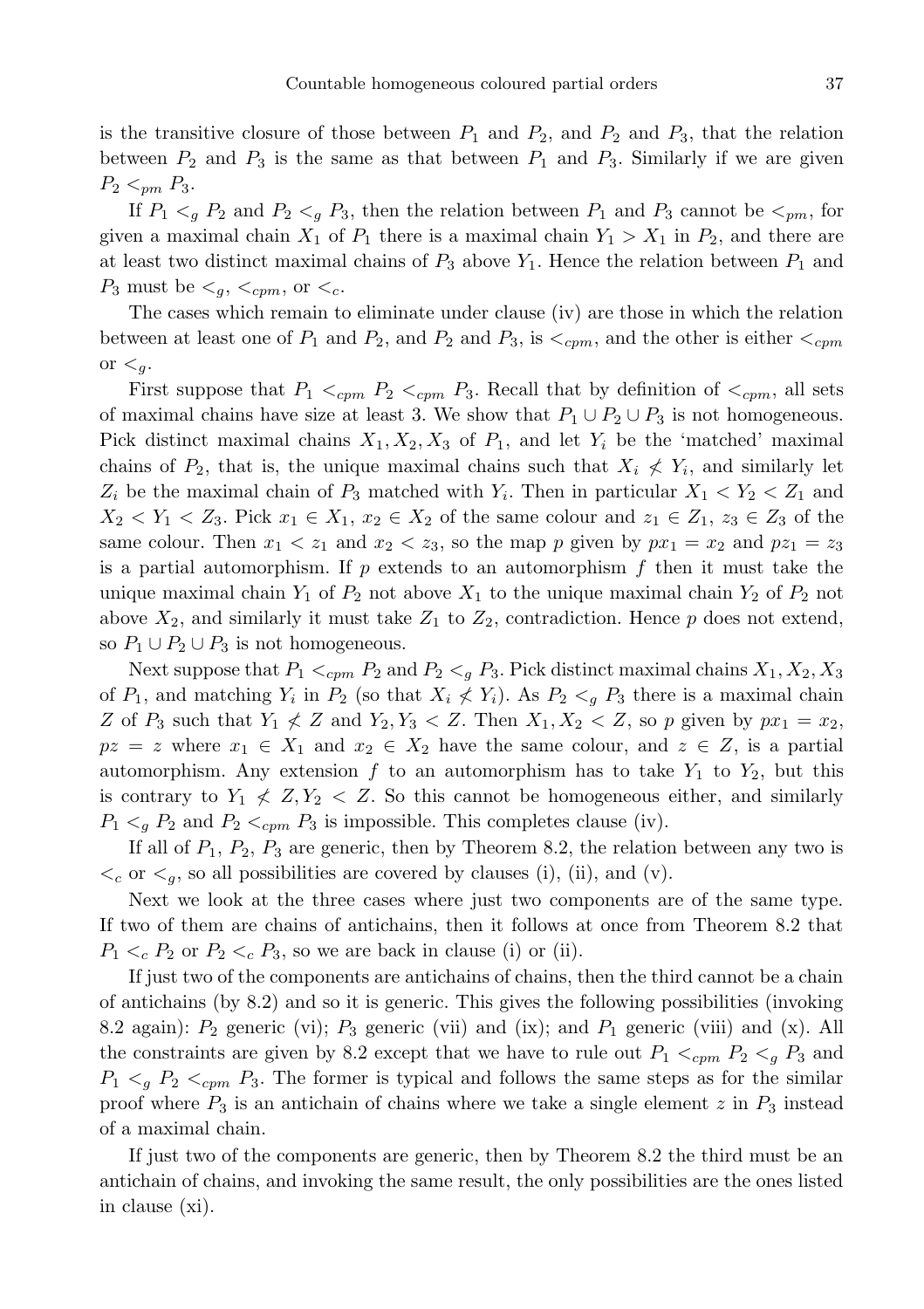The final case is where all three components are of different types. But this means that one of them is a chain of antichains, and by 8.2 again, we are back in clause (i) or (ii).  $\blacksquare$ 

#### 9. Existence and uniqueness proofs

We now give the existence and uniqueness proofs for the countable homogeneous coloured partial orders having at most three components, which were already described in Section 3. In view of the results of Section 6, it suffices to consider reduced skeletons of sizes 1, 2, or 3. For size 1 this makes no difference, but for sizes 2 and 3 it considerably cuts down the number of cases to be considered. The case of one component is given in Theorem 9.1, of 2-chains in Theorem 9.2, of three components in Theorem 9.3 for V-shapes and Theorem 9.4 for 3-chains. As usual it suffices to consider just these cases. In Section 10 we treat the general case, but essentially all the techniques used are given in this section.

THEOREM 9.1. Each of the following structures  $\mathcal P$  is a countable homogeneous interdensely coloured partial order and is uniquely determined up to isomorphism (by its label in the skeleton):

- a finite or countable antichain,
- an antichain of at least two and at most  $\aleph_0$  chains each isomorphic to  $\mathbb{Q}_C$ ,
- a chain of antichains obtained from  $\mathbb{Q}_{C}$  by replacing each point by a finite or countable coloured antichain, so that points coloured the same are replaced by isomorphic antichains, and the colour sets of antichains replacing differently coloured points are disjoint,
- the C-coloured generic.

*Proof.* The constructions of  $\mathbb{Q}_C$  and  $\mathcal{P}_C$  as Fraüssé limits were given in Section 1. All the other structures in the list are given explicitly in terms of these (for instance using composition), so existence is clear in all cases. Homogeneity is clear for  $\mathbb{Q}_C$  and  $\mathcal{P}_C$  for the same reason, and for antichains is trivial. We may establish homogeneity in the imprimitive cases thus. For an antichain of chains  $A[Q_C]$  say, any finite partial automorphism p induces a finite partial automorphism q of A. This extends to an automorphism  $\varphi$  of A, which in turn is induced by an automorphism  $\theta$  of  $A[\mathbb{Q}_C]$  extending p. The proof for chains of antichains is similar.

Uniqueness of these structures was shown in Theorem 8.1.  $\blacksquare$ 

THEOREM 9.2. For each reduced (abstract) skeleton  $Q$  having just two points there is a countable homogeneous coloured partial order having Q as skeleton, which is uniquely determined up to isomorphism.

*Proof.* For existence we appeal to Theorem 7.1. There it was shown that the class  $\mathcal{K}$ corresponding to any reduced skeleton is an amalgamation class, and it follows by Fraïssé's Theorem that there is a countable homogeneous coloured partial ordering whose age is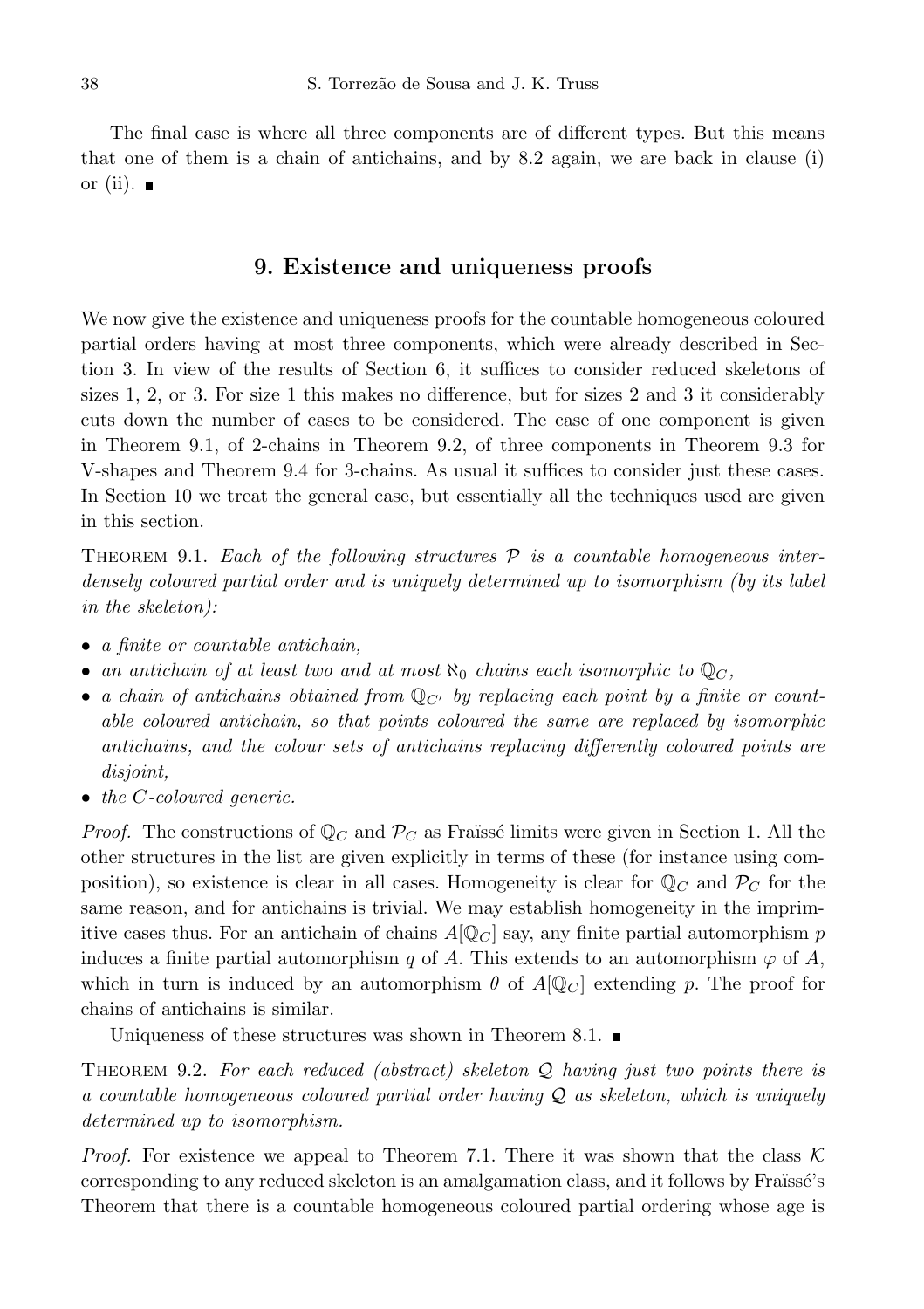equal to K. This has skeleton  $\mathcal Q$  (see the beginning of the proof of Theorem 10.1 for the general argument).

To prove uniqueness, Let  $P$  be a countable homogeneous coloured partial order whose skeleton is Q. By Fraïssé's Theorem it suffices to show that  $K$  is equal to the age of  $\mathcal{P}$ . It follows from the facts that  $Q$  is the skeleton of  $P$ , and  $K$  is the class corresponding to  $\mathcal{Q}$ , that all members of the age of  $\mathcal P$  lie in K. It is the converse that we have to prove. We consider the various possibilities in turn. Let the points of  $Q$  be  $q$  and  $r$ , and let the components of  $P$  be  $P_1$  and  $P_2$ , corresponding to q and r respectively.

In the first case  $q \parallel r$ , and then uniqueness follows from Theorem 8.1. For if  $P'_1 \cup P'_2$ is another countable homogeneous coloured partial order having Q as skeleton, with components  $P'_1$  and  $P'_2$ , then by Theorem 9.1,  $P_1 \cong P'_1$  and  $P_2 \cong P'_2$ , and as  $P_1 \parallel P_2$  and  $P'_1 \parallel P'_2$ , we can patch the isomorphisms to get an isomorphism from  $P_1 \cup P_2$  to  $P'_1 \cup P'_2$ .

Otherwise we suppose that  $q \prec r$ . In the next case,  $(q, r)$  is labelled C, and exactly the same proof as given for  $q \parallel r$  demonstrates uniqueness, as there is again 'no interaction' between the components. From now on we suppose that  $(q, r)$  is not labelled C.

Since the skeleton is reduced, we must have  $q G r$ , so that q and r are labelled A, AC, or Ge.

First suppose that both q and r are labelled A or AC. By Theorem 8.2, for any maximal chains U of  $P_1$  and U' of  $P_2$ , either U || U' or  $U \lt_c U'$ , and the resulting relation between the sets of maximal chains of  $P_1$  and  $P_2$  is  $\parallel$ ,  $\lt_c$ ,  $\lt_{pm}$ ,  $\lt_{cpm}$ , or  $\lt_{q}$ , so in this instance, the last must apply. Hence  $N(q) = N(r) = \aleph_0$ , and the 'genericity' property holds: for any finite disjoint unions U and V of maximal chains of  $P_1$  there is a maximal chain of  $P_2$  above all members of U and above no members of U, and the corresponding dual property. This property is sufficient to demonstrate uniqueness, by a standard back-and-forth argument. This is just the 'random' (or alternatively called 'generic') bipartite graph, which is one of the homogeneous bipartite graphs classified in [6].

Next we suppose that just one of q and r is labelled  $Ge$ , in which case the other is labelled A or  $AC$ . Suppose that it is r which is labelled  $Ge$  (the argument for the case where q is labelled Ge being similar). We have to show that any member of  $K$  can be embedded in P.

Let  $X \cup Y \in \mathcal{K}$  where X and Y are lower and upper respectively, and we show that  $X \cup Y$  can be embedded in P. We first show how to reduce to the special case in which X has just one maximal chain. For this we add (new) points  $\{y_x : x \in X\}$  to Y related by a perfect matching to the maximal chains of X, so that  $y_x = y_{x'} \Leftrightarrow x, x'$  are comparable,  $x < y_x$  for each x, and  $x' \nless y_x$  if  $x' \parallel x$ . These new points are arbitrarily coloured, and are pairwise incomparable, and are also incomparable with all points of Y . (These extra stipulations are unimportant, but are given for definiteness.) Let  $Y' = Y \cup \{y_x : x \in X\}$ . The outcome is that all maximal chains of X are differently related to the points of  $Y'$ (meaning that if  $x, x' \in X$  are incomparable there is  $y \in Y'$  such that  $x < y$  and  $x' \parallel y$ ). Now suppose that we can embed all structures of the form  $X' \cup Y'$  into P where  $X'$  is a maximal chain of X. By homogeneity of  $P$ , we may suppose that these embeddings all agree on  $Y'$ . But now, because of the way that the maximal chains of  $X$  were differently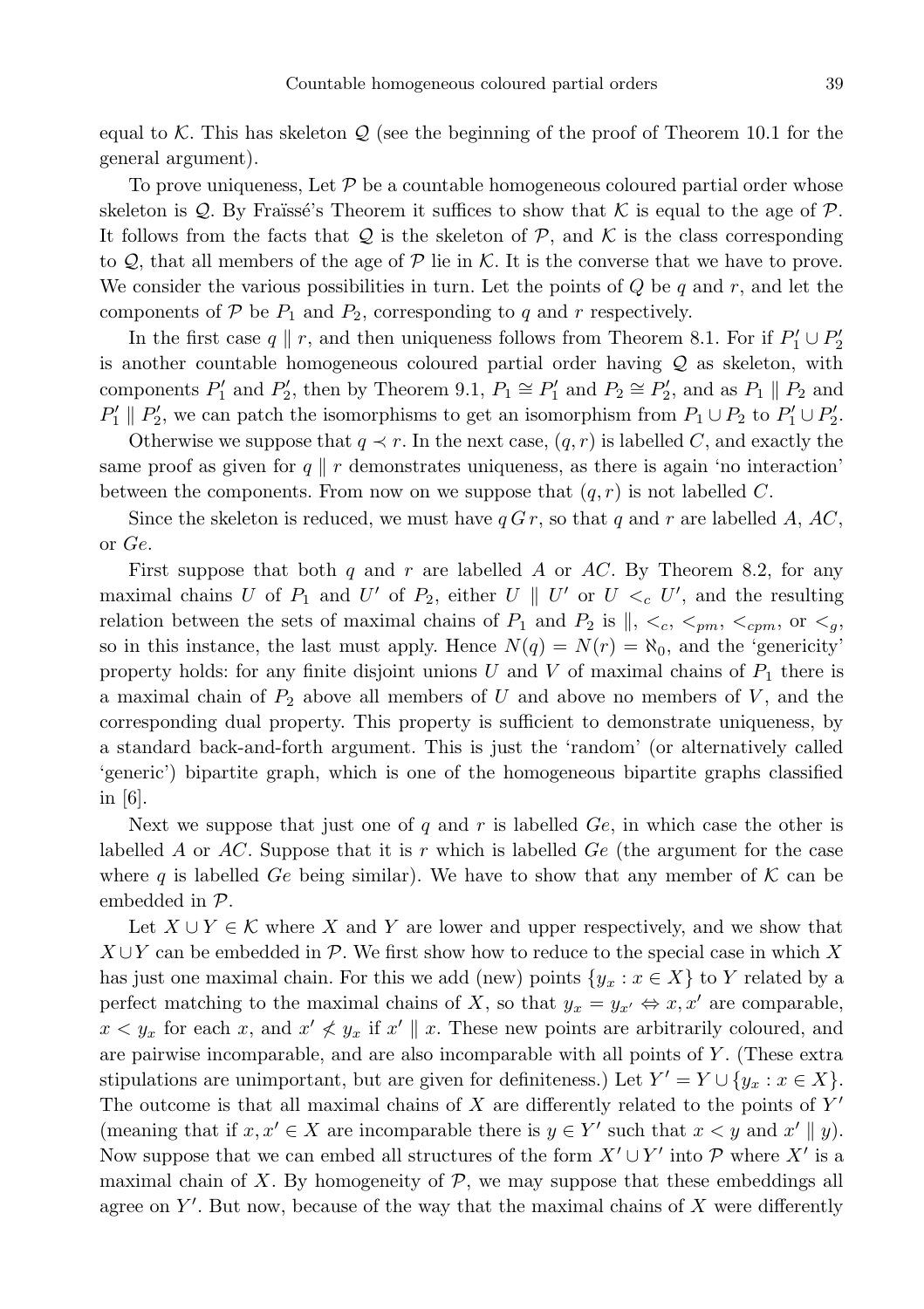joined to the points of Y', no two of them are made comparable in the embeddings, and we can take the union of all the embeddings to embed the whole of  $X \cup Y'$  into  $\mathcal{P}$ .

From now on we may therefore assume that X has just one maximal chain. Since  $P_2$ is generic for its colour set, we may also suppose that  $Y \subseteq P_2$ .

The hypotheses ensure that there are  $x_1, x_2 \in P_1$  and  $y_1, y_2 \in P_2$  such that  $x_1 < y_1$ and  $x_2 \parallel y_2$ . By decreasing  $x_1$  if necessary we may suppose that  $F(x_1) = F(x_2)$  and by homogeneity we may suppose that  $x_1 = x_2$ . Let  $y_3 \in P_2$  be incomparable with both  $y_1$ and  $y_2$  (which exists by genericity). If  $y_3 > x_1$ , let  $y_1' = y_3$  and  $y_2' = y_2$ . If  $y_3 \parallel x_1$ , let  $y'_1 = y_1$  and  $y'_2 = y_3$ . Then in both cases,  $y'_1 \parallel y'_2$ , and  $x_1 < y'_1$ ,  $x_1 \parallel y'_2$ .

Let  $A = \{y \in Y : X \le y\}$  and  $B = \{y \in Y : X \parallel y\}$ . Then no point of A is below any point of B, so by genericity, there are incomparable  $a < A$  and  $b > B$  in  $P_2$ , having the same colours as  $y_1'$  and  $y_2'$  respectively. By homogeneity, there is an automorphism taking  $y_1'$  to a and  $y_2'$  to b, and the image of  $x_1$  is as required to complete the embedding of  $\{x_1\} \cup Y$  into P. By Theorem 8.2(vii), if X' is the maximal chain of  $P_1$  containing  $x_1$ , then for each element y of  $P_2$ ,  $X' <_{c} y$  or  $X' \parallel y$ , and from this it follows that any embedding of X into X' correctly embeds  $X \cup Y$  into  $\mathcal{P}$ .

Next we consider the case where q and r are both labelled  $Ge$ , and we have to show that the property of there being  $x, x' \in P_1$  and  $y, y' \in P_2$  such that  $x < y$  and  $x' \parallel y'$ uniquely determines P up to isomorphism. For this, let  $X \cup Y \in \mathcal{K}$  where X and Y are lower and upper respectively, and we have to show that  $X \cup Y$  can be embedded in  $\mathcal{P}$ . Let  $C_i$  be the colour set for  $P_i$ .

We build up the embedding of  $X \cup Y$  into P by means of a series of special cases.

First suppose that  $X = \{x_1, x_2\}$  and  $Y = \{y_1\}$  and  $x_1 \leq y_1, x_2 \parallel x_1, y_1$ . Since  $P_2$  is generic for the colour set  $C_2$ , there are  $y_2 \geq y$  and  $y_3 \leq y'$  in  $P_2$  such that  $F(y_2) = F(y_3) = F(y_1)$ , and we also have  $x < y_2$  and  $x' \parallel y_3$ . In other words we may assume by replacing y by  $y_2$  and y' by  $y_3$  if necessary that  $F(y) = F(y') = F(y_1)$ . Similarly we may assume that  $F(x) = F(x_1)$  and  $F(x') = F(x_2)$ . We may further suppose by homogeneity that  $y = y'$ . By genericity of  $P_1$  there is  $x'' \in P_1$  incomparable with both x and x' and such that  $F(x'') = F(x')$ . If  $x'' \parallel y$  then  $\{x, x'', y\}$  is the desired copy of  $\{x_1, x_2, y_1\}$ . If  $x'' < y$  then again appealing to genericity of  $P_1$ , there is  $x''' \leq x''$  in  $P_1$ incomparable with x' such that  $F(x^{\prime\prime\prime}) = F(x)$ , and this time  $\{x^{\prime\prime\prime}, x^{\prime}, y\}$  is the required copy of  $\{x_1, x_2, y_1\}.$ 

Next suppose that  $X = \{x_1, \ldots, x_k, x'_1, \ldots, x'_l\}$  is an antichain,  $Y = \{y_1\}$  and  $x_i < y_1$ for  $1 \leq i \leq k$ ,  $x'_j \parallel y_1$  for  $1 \leq j \leq l$ . By the previous paragraph, there are  $x, x' \in P_1$ and  $y \in P_2$  such that  $F(y) = F(y_1)$ ,  $x < y$  and  $x' \parallel x, y$ . Since  $P_1$  is generic, there is an antichain of elements  $z_1, \ldots, z_k, z'_1, \ldots, z'_l$  such that  $z_i \lt x$  and  $x' \lt z'_j$  for each i and j having the correct colours. Then for each  $i, j, z_i < y$  and  $z'_j \parallel y$ , so this gives an embedding of  $X \cup Y$  into  $\mathcal{P}$ .

Further generalizing this case, suppose that  $X$  and  $Y$  are both antichains. Add an antichain  $Z$  of new points to  $X$ , perfectly matched with the points of  $Y$  and each incomparable with all points of X. Now by what we have just shown, each  $X \cup Z \cup \{y\}$  for  $y \in Y$ embeds in  $P$ , and by homogeneity, we may suppose that all of these embeddings agree on  $X \cup Z$ . It remains to observe that Y maps to an antichain. First, all its elements are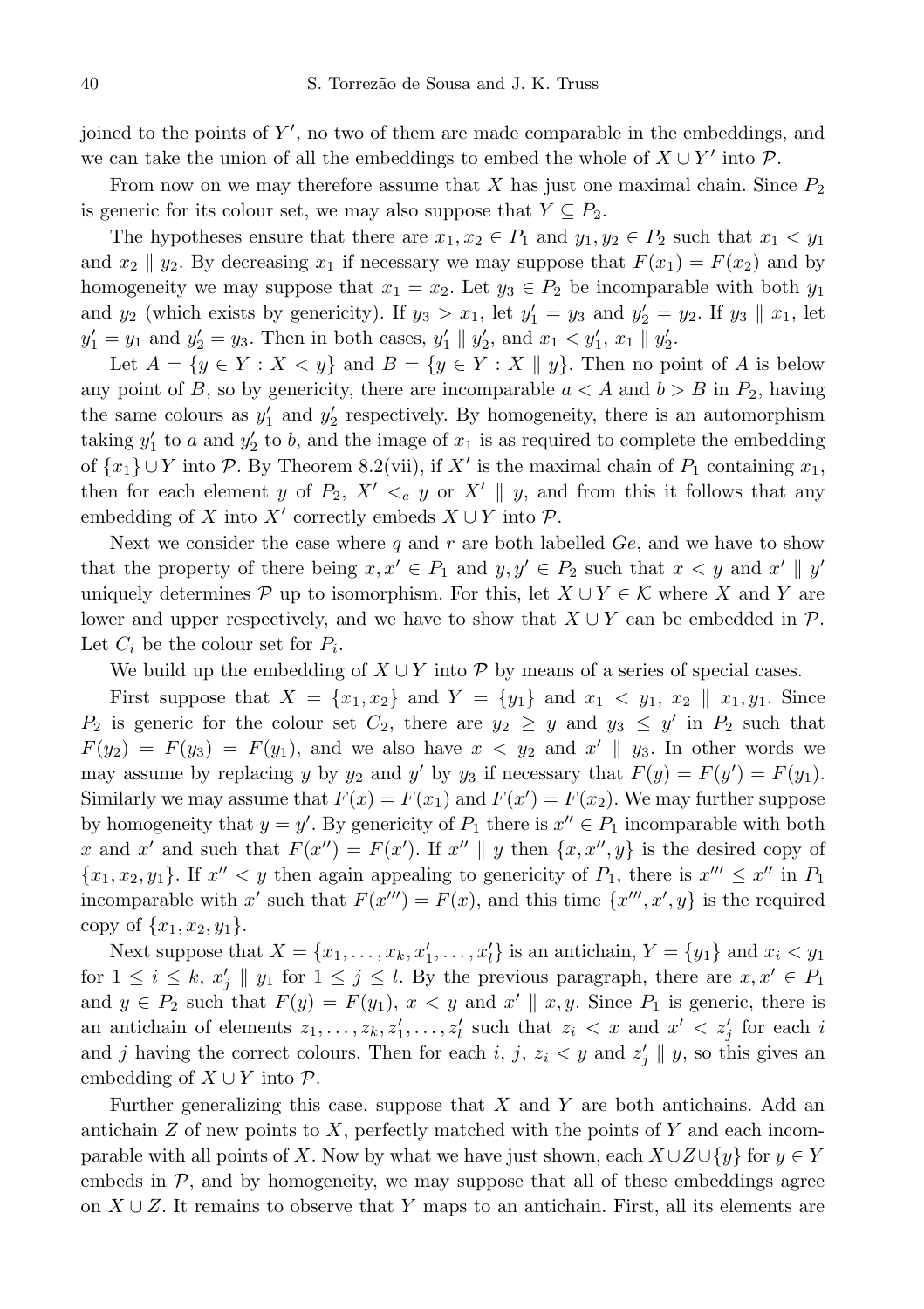distinct since they are differently joined to the points of  $X \cup Z$ . Furthermore, if two are comparable, then one would be above at least two points of  $Z$ , contrary to the relation there being a perfect matching.

Next we suppose that X may be written as the disjoint union of two antichains  $L_1$  and  $L_2$  such that no element of  $L_1$  is above any element of  $L_2$ , and that Y may be expressed in a similar way as the disjoint union of  $L_3$  and  $L_4$  (there are at most 4 'levels'). If actually  $X = L_1$  and  $Y = L_3$ , then both of X and Y are antichains, and this case has already been covered. For the next possibility, suppose that  $|X| = |L_1| = 1$ ,  $|L_4| = 1$ , and  $L_1 < L_4$  (so that  $L_2 = \emptyset$ ). Now increase  $L_3$  if necessary so that there is  $y_1 \in L_3$  with  $L_1 < y_1 < L_4$ . By the case already covered,  $L_1 \cup L_3$  embeds, and by genericity of  $P_2$ , so does  $L_3 \cup L_4$ . By homogeneity, we may suppose that the images of  $L_3$  under these embeddings are equal. In view of the presence of  $y_1$ , under the union of these two embeddings we also have  $L_1 < L_4$ , so all relations are respected, showing that  $X \cup Y$  embeds.

If on the other hand  $X = L_1 = \{x_1\}$ , and  $L_4 = \{z\}$ , and  $L_1 \nless L_4$ , let us write  $L_3 = \{y_1, \ldots, y_l, y'_1, \ldots, y'_m, y''_1, \ldots, y''_n\}$  where  $x < y_i \nless z, x \nless y'_j \nless z, x \nless y''_k < z$ . Then  $\{y_1, \ldots, y_k, y'_1, \ldots, y'_l, z\}$  is an antichain, so by the case already proved,  $\{x_1, y_1, \ldots, y_k,$  $y'_1, \ldots, y'_l, z$  embeds in P. By genericity of  $P_2$  there is a correctly coloured antichain of size *n* below *z* incomparable with  $\{y_1, \ldots, y_k, y'_1, \ldots, y'_l\}$ , providing the desired embedding of all of  $X \cup Y$  into P. This covers all cases in which  $|X| = 1$  and  $|L_4| = 1$ . More generally, by using the trick of adding points to  $L_3$  perfectly matched to those of  $L_1$  or  $L_4$ , as in the two antichains proof above, we may also deduce that provided  $X = L_1$  is an antichain, and  $Y = L_3 \cup L_4$ , then  $X \cup Y$  embeds in  $\mathcal{P}$ .

A similar argument applies if we know that  $X = L_1 \cup L_2$  and Y is an antichain. So from now on we assume that  $X = L_1 \cup L_2$ ,  $Y = L_3 \cup L_4$ , and all of  $L_1$ ,  $L_2$ ,  $L_3$ ,  $L_4$ are disjoint and non-empty. By the methods already used (suitable addition of perfectly matched elements), we may assume that at most  $L_3$  out of the four 'levels' is of size greater than 1. If  $L_1 \nless L_2$ , then  $L_1 \cup L_2$  is an antichain, so we may replace  $L_2$  by Ø and  $L_1$  by  $L_1 \cup L_2$  to reduce to an earlier case. So we may suppose that  $L_1 < L_2$ .

If in addition,  $L_1 < L_4$ , we first enlarge  $L_3$  by adding z such that  $L_1 < z < L_4$ . Since  $L_1 \cup L_2 \cup L_3 \cup \{z\}$  and  $L_2 \cup L_3 \cup L_4 \cup \{z\}$  each have just three levels, they can be embedded into  $P$  as we have just seen. By homogeneity, we may assume that these embeddings agree on  $L_2\cup L_3\cup \{z\}$ , and the presence of z ensures that the correct relation  $L_1 < L_4$  holds under the union of these two embeddings.

Otherwise,  $L_1 \nless L_4$ , so by transitivity,  $L_2 \nless L_4$ . First we embed  $L_1 \cup L_2 \cup L_4 \cup L_5$  $\{x \in L_3 : x \nless L_4\}$  into P, as this is a 3-level structure, and then we add an appropriately coloured antichain below  $L_4$  to embed the remainder of  $L_3$ .

Finally we show how to derive the general case from that in which there are at most four levels. We use induction on  $|X \cup Y|$ . Suppose first that there are  $z_1 < z_2 < z_3$  in  $Z = X \cup Y$ . By induction hypothesis, we may embed each of  $Z - \{z_1\}$  and  $Z - \{z_3\}$ into P, and by homogeneity we may suppose that the embeddings agree on  $Z - \{z_1, z_3\}$ . We just have to check that for all  $a$  and  $b$  in  $Z$ , the relation between  $a$  and  $b$  is the same in Z and in P. The only case we have to look at is  $a = z_1$ ,  $b = z_3$ . But now  $a < b$  in Z and as  $a < z_2$  and  $z_2 < b$  hold in  $Z - \{z_3\}$  and  $Z - \{z_1\}$  respectively, and hence in P, so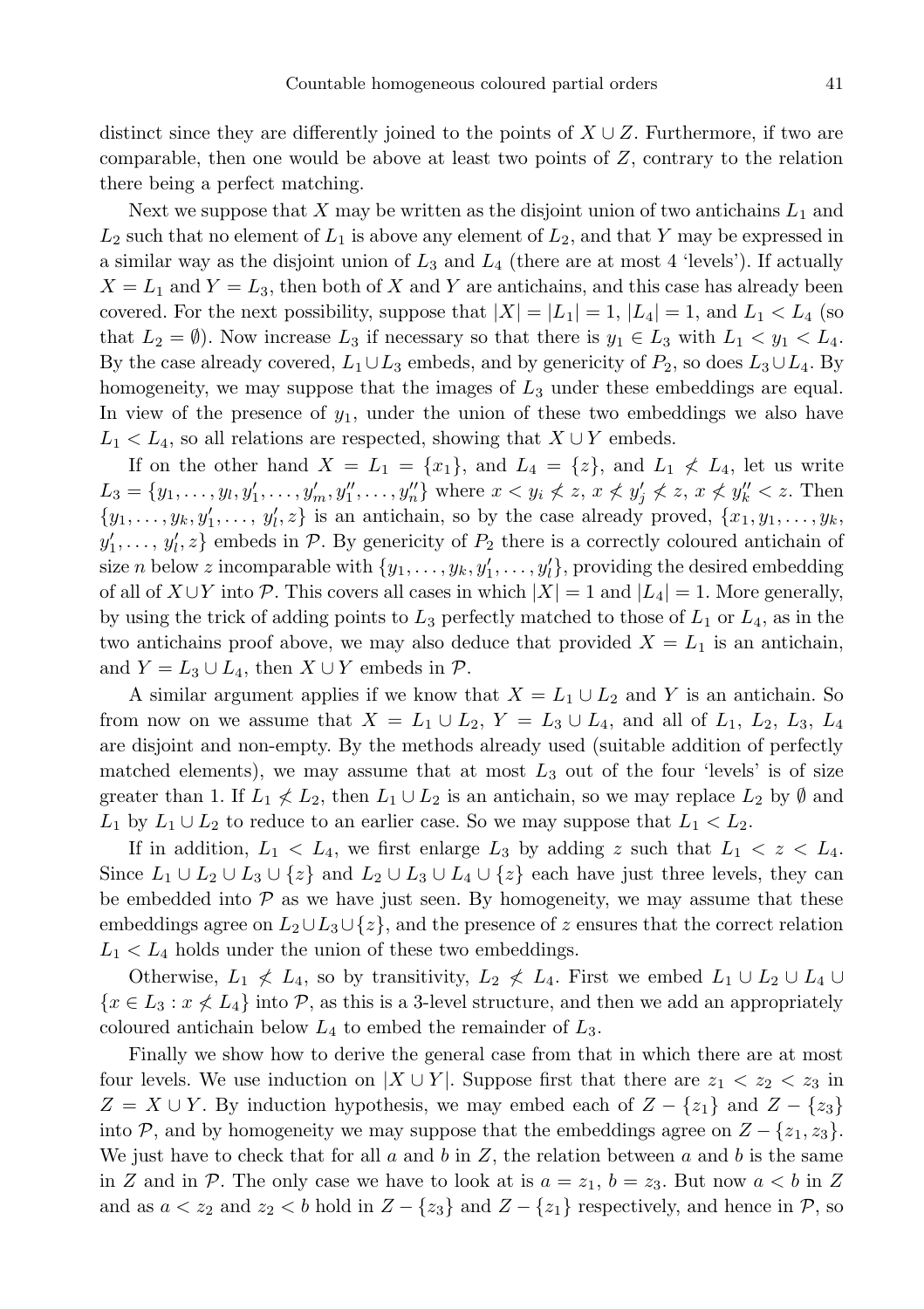does  $a < b$  by transitivity in P. If Z has no chains of length 3, then each of X and Y is expressible as a union of at most two levels, reducing to the case already considered.

THEOREM 9.3. For each reduced (abstract) skeleton  $\mathcal Q$  having just three points which form a V-shape, there is a countable homogeneous coloured partial order having  $Q$  as skeleton, which is uniquely determined up to isomorphism.

Proof. Existence follows from Theorem 7.1, so we just concentrate on uniqueness. For this part we do not even need to assume that the skeleton is reduced, and the argument amounts to considering the two 2-chains that  $Q$  is built from. We remark that this result is a special case of the general and main theorem that we give in the final section, but we give it here as a warm-up for that, and also because the structures having up to three components are the main ones to consider (which control the whole), so merit individual consideration.

Let the components of  $P$  be  $P_1, P_2, P_3$  where  $P_1 < P_2, P_3$  and  $P_2 \parallel P_3$ , and let  $P'$ be another countable homogeneous coloured partial order with the same skeleton and corresponding components  $P'_i$ . By Lemma 2.1,  $P_1 \cup P_2$  and  $P'_1 \cup P'_2$  are homogeneous with skeleton which is the restriction of  $Q$  to those two vertices, so by Theorem 9.2,  $P_1 \cup P_2 \cong P'_1 \cup P'_2$ . Similarly,  $P_1 \cup P_3 \cong P'_1 \cup P'_3$ .

To see that  $\mathcal{P} \cong \mathcal{P}'$  it suffices to show that they have the same age (as they are known to be homogeneous). Let  $X_1 \cup X_2 \cup X_3$  be a finite substructure of  $\mathcal P$  with  $X_i \subseteq P_i$ . As  $P_1 \cup P_2 \cong P'_1 \cup P'_2$ ,  $X_1 \cup X_2$  embeds in  $P'_1 \cup P'_2$  and similarly  $X_1 \cup X_3$  embeds in  $P'_1 \cup P'_3$ . By homogeneity of  $\mathcal{P}'$  we may assume that the two embeddings agree on  $X_1$ . Since  $P_2 \parallel P_3$ and  $P'_2 \parallel P'_3$ , the union of the two embeddings is an embedding of  $X_1 \cup X_2 \cup X_3$  into  $\mathcal{P}'$ . Thus the age of  $P$  is contained in the age of  $P'$ . The same argument applies in reverse, so they have the same ages, as required.

THEOREM 9.4. For each reduced skeleton Q having just three points  $q_1 < q_2 < q_3$ , there is a countable homogeneous coloured partial order having  $\mathcal Q$  as skeleton, which is uniquely determined up to isomorphism.

Proof. This result is likewise a special case of what follows in Section 10.

We begin by remarking on cases in which either  $(q_1, q_2)$  or  $(q_2, q_3)$  is labelled C. Then by the conditions on 'skeleton',  $(q_1, q_3)$  is also labelled C. We just deal with the case that  $(q_1, q_2)$  is labelled C, the other being similar. By Theorems 9.1 and 9.2, there are countable homogeneous coloured partial orders  $P_1$  and  $P_2$  having skeletons the restrictions of Q to  ${q_1}$  and  ${q_2, q_3}$  respectively, and they are unique up to isomorphism. Then  $P =$  $P_1 \cup P_2$  with  $P_1 \lt_c P_2$  is the unique countable homogeneous coloured partial order having skeleton Q.

From now on we therefore suppose that neither  $q_1 C q_2$  nor  $q_2 C q_3$ . Since the skeleton is reduced and not  $q_1 C q_2$  or  $q_2 C q_3$ , none of  $q_1, q_2$  or  $q_3$  is labelled CA. Hence they are all labelled A, AC, or Ge, and  $q_1 G q_2 G q_3$  and either  $q_1 G q_3$  or  $q_1 C q_3$ . Since existence is known from Theorem 7.1 we just have to verify uniqueness. Let  $P$  have skeleton  $Q$ , with components  $P_i$  corresponding to  $q_i$ . As usual, the task is to show that any member  $X_1 \cup X_2 \cup X_3$  of the class corresponding to Q embeds in P. We refer to such partial orders as '3-level', with levels  $X_1, X_2, X_3$ . We remark that the relation between  $P_1$  and  $P_3$  is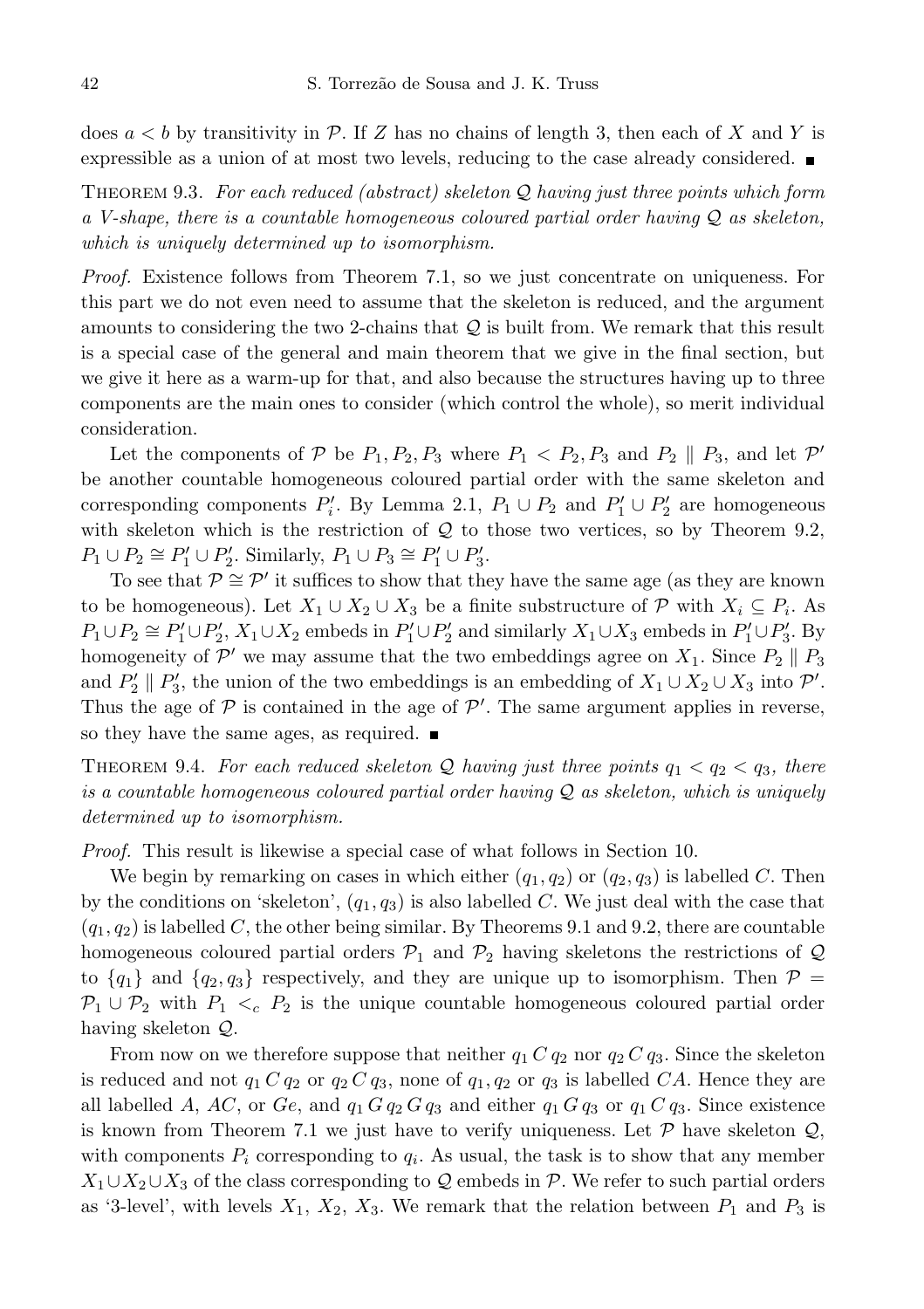the transitive closure of the relations between  $P_1$ ,  $P_2$  and  $P_2$ ,  $P_3$ . This is proved just as at the beginning of the proof of Theorem 8.4.

We argue by induction on  $|X_1 \cup X_2 \cup X_3|$ . The basis case is where some  $X_i$  is empty, in which case we can embed by using Theorem 9.2, so from now on we suppose that each  $X_i$  is non-empty. Next we remark that we may suppose that  $X_1 \cup X_2 \cup X_3$  contains no 3element chain. For if  $a < b < c$  in  $X_1 \cup X_2 \cup X_3$ , we may embed each of  $X_1 \cup X_2 \cup X_3 - \{a\}$ and  $X_1 \cup X_2 \cup X_3 - \{c\}$  into P inductively. By homogeneity of P we may suppose that the embeddings agree on  $X_1 \cup X_2 \cup X_3 - \{a, c\}$ . Then the union of the two embeddings is an embedding, since the relationship between  $a$  and  $c$  is correct, using the presence of  $b$ , and transitivity of P. In a similar way we may assume that there are no  $a, b, c \in X_1 \cup X_2 \cup X_3$ such that either  $a < b$  and  $a, b \parallel c$  where  $b \in X_i$ ,  $c \in X_j$  with  $i < j$ , or  $b < c$  and  $a \parallel b, c$  where  $a \in X_i, b \in X_j$  with  $i < j$ . For in the former case, for instance, we embed  $X_1 \cup X_2 \cup X_3 - \{b\}$  and  $X_1 \cup X_2 \cup X_3 - \{c\}$  inductively so that the embeddings agree on the overlap. Then the relation between b and c (incomparability) is correct in the union of the two embeddings. For as  $b \in P_i$  and  $c \in P_j$  we cannot have  $c < b$ . If  $b \leq c$ , then as  $a < b$ , by transitivity in P,  $a < c$ , contrary to  $a \parallel c$  in  $X_1 \cup X_2 \cup X_3 - \{b\}$ .

Next, by the method of adding antichains perfectly matched with occurring antichains, used in the proof of Theorem 9.2, we may suppose that each of  $X_2$  and  $X_3$  is in fact a chain, which has size at most 2 (size 1 for antichain components). If  $X_2 \parallel X_3$  then we add an extra point x to  $X_1$  and stipulate that  $x < X_2$ ,  $x \parallel X_3$ . Since  $X_2 \parallel X_3$ , this is a partial order. By the 2-chain case, we can embed each of  $X_1 \cup \{x\} \cup X_2$  and  $X_1 \cup \{x\} \cup X_3$ into P, and by homogeneity we may suppose that the two embeddings agree on  $X_1 \cup \{x\}$ . Since  $x < X_2$  and  $x \parallel X_3$ , transitivity of P implies that  $X_2 \parallel X_3$  holds in the embedding.

From now on we therefore suppose that some member of  $X_2$  lies below some member of  $X_3$ .

CASE 1:  $|X_2| = |X_3| = 1$ . Let  $X_2 = \{y\}, X_3 = \{z\}$ . By the above remark, we have  $y < z$ . Since there are no chains of length 3,  $X_1 \parallel y$ . Add an extra point z' to  $X_3$  such that  $y < z'$  and  $X_1 \parallel z'$ . Embed each of  $X_1 \cup \{z, z'\}$  and  $X_2 \cup \{z, z'\}$  in  $\mathcal{P}$  by the 2-chain cases so that the embeddings agree on  $\{z, z'\}$ . As  $X_1 \parallel z'$  and  $y < z'$  this ensures that  $X_1 \parallel y$ in the embedding as desired.

CASE 2:  $|X_2| = 1, |X_3| = 2$ . Let  $X_2 = \{y\}, X_3 = \{z_1, z_2\}$  where  $z_1 < z_2$ . Since there are no chains of length 3,  $y \parallel z_1$ , and since we are assuming that  $X_2 \parallel X_3$  is false, we must have  $y < z_2$ . As there are no chains of length 3,  $X_1 \parallel y$ . Add z to  $X_3$  so that  $X_1 \parallel z$  and  $y < z$ . Embedding each of  $X_1 \cup X_3 \cup \{z\}$  and  $\{y\} \cup X_3 \cup \{z\}$  so that the embeddings agree on  $X_3 \cup \{z\}$ , we deduce as before that  $X_1 \parallel y$  in the embedding.

CASE 3:  $|X_2| = 2$ ,  $|X_3| = 1$ . Let  $X_2 = \{y_1, y_2\}$ ,  $X_3 = \{z\}$  where  $y_1 < y_2$ . As in Case 2 we must have  $y_1 < z$ ,  $y_2 \parallel z$ , and as there are no chains of length 3,  $X_1 \parallel y_1$ .

Since there are no points  $a, b, c$  such that  $a \parallel b, c$  and  $b < c$  with  $a \in X_1, b \in X_2$  we deduce that  $X_1 < y_2$  on taking  $a \in X_1$ ,  $b = y_1$  and  $c = y_2$ , and also that  $X_1 < z$  on taking  $a \in X_1$ ,  $b = y_1$ , and  $c = z$ . Now we add a new point y to  $X_2$  incomparable with  $y_1$  and  $y_2$  such that  $X_1 < y < X_3$ , and we can embed  $X_1 \cup X_2 \cup \{y\} \cup X_3$  by embedding each of  $X_1 \cup X_2 \cup \{y\}$  and  $X_2 \cup \{y\} \cup X_3$  to agree on  $X_2 \cup \{y\}$ .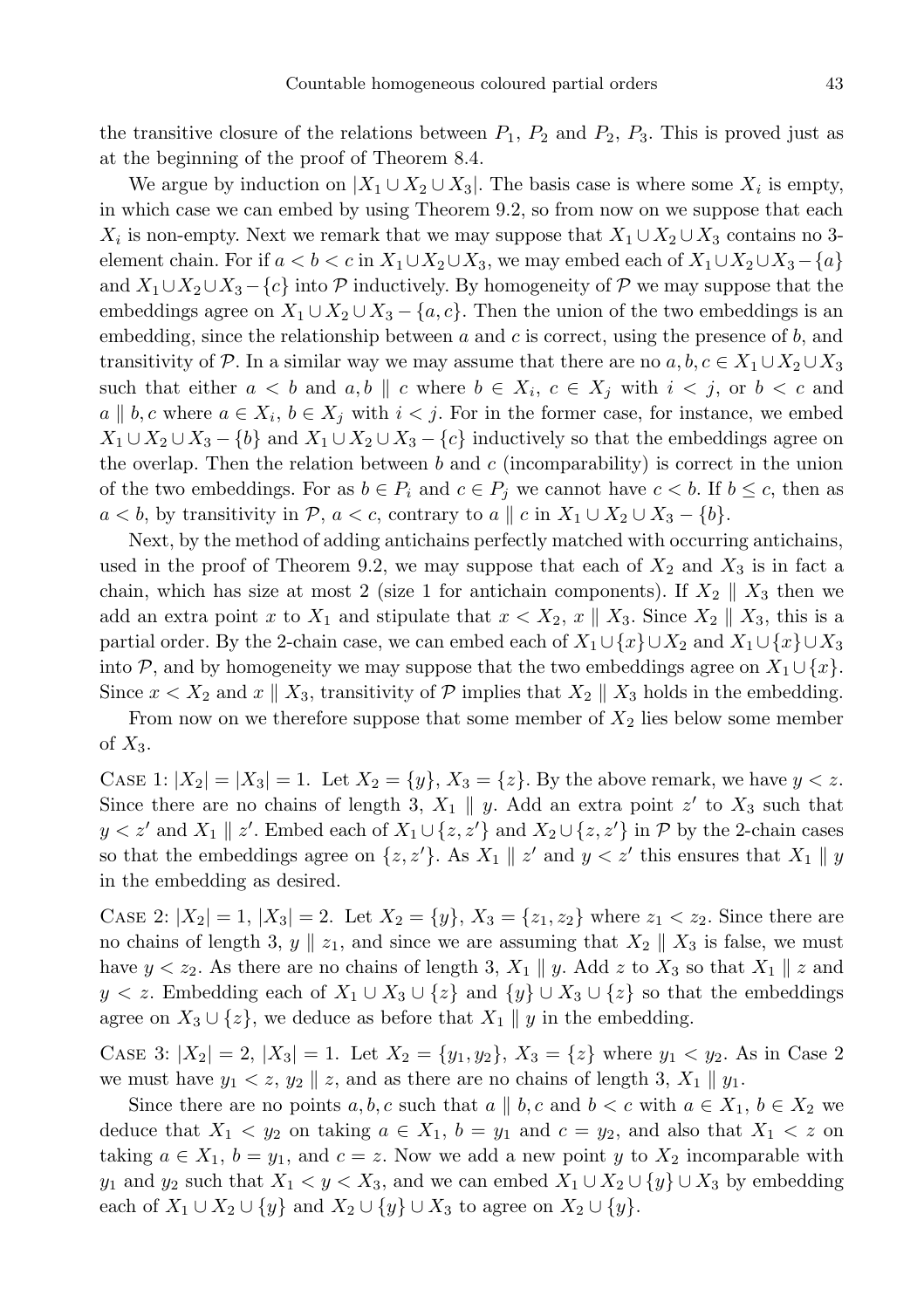CASE 4:  $|X_2| = |X_3| = 2$ . Let  $X_2 = \{y_1, y_2\}$ ,  $X_3 = \{z_1, z_2\}$  where  $y_1 < y_2$  and  $z_1 < z_2$ . Since there are no chains of length 3,  $y_1 \parallel z_1$  and  $y_2 \parallel z_1, z_2$ . Since some member of  $X_2$ lies below some member of  $X_3$ , the only possibility is that  $y_1 < z_2$ . But now if we take  $a = y_1, b = y_2,$  and  $c = z_1$ , we have  $a < b, a, b \parallel c$ , and  $b \in X_2, c \in X_3$ , and we supposed that this did not occur. This case can therefore not arise.  $\blacksquare$ 

### 10. The main theorem and further remarks

The main technical result which remains for us to show is the uniqueness of a countable homogeneous coloured partial order having a specified reduced skeleton.

THEOREM 10.1. Let Q be a reduced skeleton and K its corresponding class. Then the Fraïssé limit of K is the unique countable homogeneous coloured partial order whose skeleton is Q.

*Proof.* Let F be the Fraüssé limit of K. We first show that Q is (isomorphic to) the skeleton  $\mathcal{Q}'$  of F. For this we first note that F is a union of members of K, so has the form  $\bigcup_{q\in Q} X_q$ .

Suppose that q is labelled by A. If  $N(q)$  is finite, then K contains the structure consisting just of an antichain of size  $N(q)$  coloured  $F(q)$ , and if  $N(q)$  is infinite, then K contains, for each finite n, the structure consisting just of an antichain of size n coloured  $F(q)$ . Since F embeds all members of K, it follows that  $X_q$  is an antichain of size  $N(q)$  coloured  $F(q)$ .

Next suppose that  $q$  is labelled  $AC$ . Once again, any finite disjoint union of at most  $N(q)$  correctly coloured finite chains lies in K so embeds in F, and it follows that  $X_q$  is an antichain of  $N(q)$  correctly coloured versions of the rationals.

Similar arguments show that if q is labelled  $CA$  or  $Ge$ , then  $X_q$  is a dense chain of antichains having the correct colour structure partition, or a generic for the correct colour set, respectively. This is just because  $K$  was chosen to be the family of all finite approximations to such.

It follows that  $\mathcal Q$  and  $\mathcal Q'$  have vertices which are in natural 1-1 correspondence. By the choice of labels on vertices and edges, which were sufficient to characterize components, and comparable pairs of components, and by the definition of the corresponding class, it follows that all the labels in  $Q$ , and the corresponding ones in  $Q'$ , agree, so that  $Q$  and  $\mathcal{Q}'$  are isomorphic.

To show the uniqueness of  $\mathcal F$  with respect to  $\mathcal Q$ , let  $\mathcal P$  be a countable homogeneous coloured partial order whose skeleton is  $Q$ . We show that  $P$  and  $\mathcal F$  are isomorphic, for which it suffices to show that they have the same age.

Let S be a finite substructure of P. By definition of K, S lies in K and hence is a finite substructure of  $\mathcal{F}$ .

Conversely, let S be a finite substructure of  $\mathcal F$  (so  $S \in \mathcal K$ ). Then S has the form  $\bigcup_{q \in Q} Y_q$  where  $Y_q \subseteq X_q$ . Let  $Q'$  be the set of all  $q \in Q$  such that  $Y_q \neq \emptyset$ , so that  $Q'$  is finite. We show that S embeds in  $P$  by induction on the size of  $Q'$ .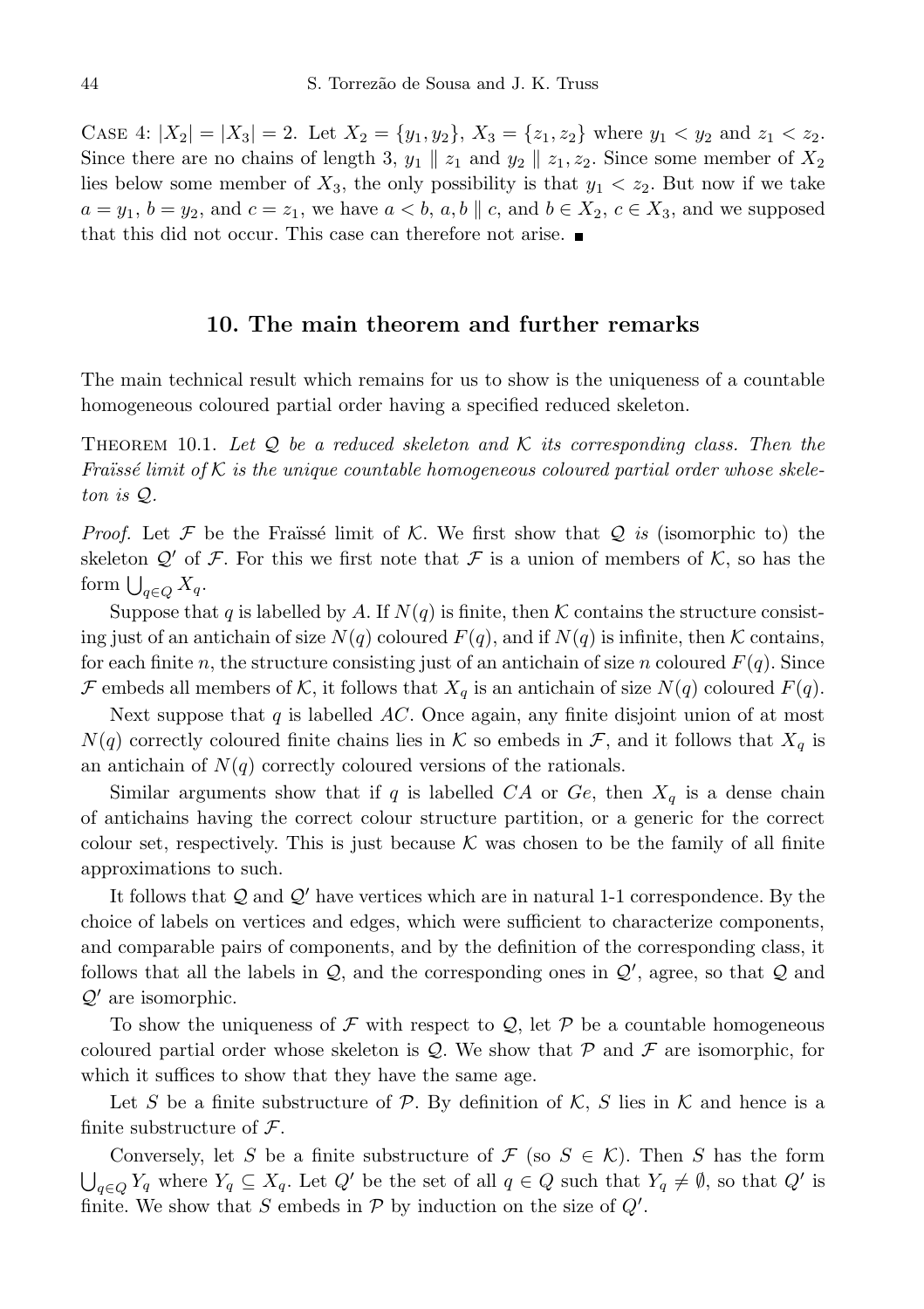By the definition of  $K$ , by definition of skeleton of  $P$ , and by the results on two components, it is easy to see that if  $Q'$  has at most two elements, then S embeds in  $\mathcal{P}$ .

We first reduce to the case in which  $Q'$  is linearly ordered. Suppose not, and let  $q_1$ and  $q_2$  be incomparable elements of  $Q'$ . Then  $Q_1 = Q' - \{q_1\}$  and  $Q_2 = Q' - \{q_2\}$  are proper subsets of Q', and  $S_1 = \bigcup_{q \in Q_1} Y_q$  and  $S_2 = \bigcup_{q \in Q_2} Y_q$  are proper subsets of S. Furthermore, if  $x \in S_1 - S_2$  and  $y \in S_2 - S_1$  then  $x \in Y_{q_2}$  and  $y \in Y_{q_1}$ , so  $x \parallel y$ . By induction hypothesis,  $S_1$  and  $S_2$  both embed in  $P$ , and by homogeneity we may assume that the embeddings  $\theta_1$  and  $\theta_2$  agree on  $S_1 \cap S_2$ , and so we obtain a well-defined map  $\theta$  from  $S = S_1 \cup S_2$  into  $\mathcal P$  by taking the union of  $\theta_1$  and  $\theta_2$ . To see that  $\theta$  is also an embedding, let  $x, y \in S$ . Then if  $x, y$  both lie in  $S_1, x < y \Leftrightarrow \theta_1(x) < \theta_1(y) \Leftrightarrow \theta(x) < \theta(y)$ , and similarly if they both lie in  $S_2$ . Otherwise suppose without loss of generality that  $x \in S_1 - S_2$  and  $y \in S_2 - S_1$ . Then  $x \parallel y$ , and since  $q_1 \parallel q_2$ , also  $\theta(x) \parallel \theta(y)$ . We deduce that  $\theta$  is also an embedding.

Since  $Q'$  is now a chain, let us write it as  $q_1 \prec \cdots \prec q_n$ , and by Theorem 9.4 we may assume that  $n > 3$ .

First if  $q_i C q_{i+1}$  for some i, then we may embed each of  $\bigcup_{1 \leq j \leq i} Y_{q_j}$  and  $\bigcup_{i+1 \leq j \leq n} Y_{q_j}$ by induction hypothesis, and take the union of the two embeddings, so from now on we assume that this is not the case.

If any of the labels on the vertices are  $CA$ , then by definition of reduced skeleton, there must be i such that  $q_i C q_{i+1}$ , contrary to assumption. Hence all vertex labels are A, AC, or Ge, and all consecutive pairs are labelled G. We can now follow the steps in Theorem 9.4. As there we can reduce to the case in which  $Y_{q_n}$  and  $Y_{q_{n-1}}$  are chains of size at most 2. We can follow the four cases at the end of the proof of that theorem, where  $X_1$  is replaced in the argument by  $\bigcup_{1 \leq i \leq n-2} Y_{q_i}$  throughout. (In other words, the fact that  $X_1$  is a component is not actually used.)

Therefore  $\mathcal F$  is the unique countable coloured partial order whose skeleton is  $\mathcal Q$ .

The following theorem sums up the sense in which we have achieved a 'classification' of the countable homogeneous coloured partial orders.

THEOREM 10.2. For any skeleton  $Q$  there is a unique countable homogeneous coloured partial order whose skeleton is  $Q$ . Thus the correspondence between countable homogeneous coloured partial orders and their skeletons is 1-1.

*Proof.* Let  $Q'$  be a reduced skeleton associated with Q. By Theorem 7.1, the class  $K$ corresponding to  $\mathcal{Q}'$  is an amalgamation class, so by Fraïssé's Theorem there is a countable homogeneous coloured partial order  $\mathcal{P}'$  whose age is equal to  $\mathcal{K}$ , and this has skeleton  $\mathcal{Q}'$ . Moreover by Theorem 10.1 this is unique up to isomorphism. By Theorem 6.1 there is a countable homogeneous coloured partial order  $P$  containing  $P'$  having skeleton  $Q$ , and this is uniquely determined from  $\mathcal{P}'$ , so is also unique up to isomorphism.

Next we substantiate the earlier remark that to tell whether a labelled partial order is a skeleton, it suffices to look at its substructures of size at most three. This is immediate from the definition, since the only constraints on the labelling were on which forms were taken by the 1-, 2-, and 3-element substructures. An alternative way to formulate the result is as follows. One can describe the class of (finite or countable) partial orders which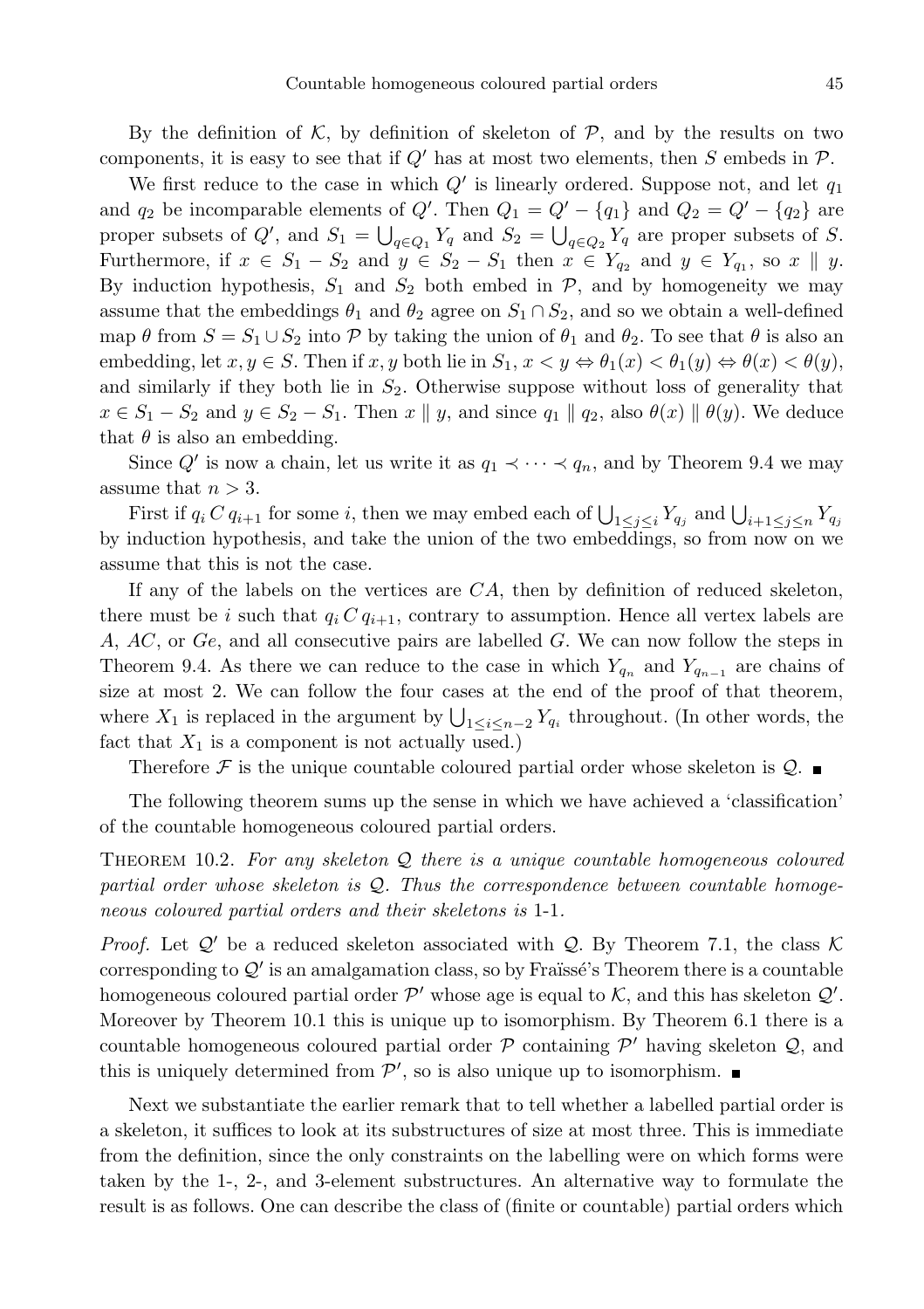have labels on the vertices of the kinds given in the definition of 'skeleton' but without specifying any retrictions on the 2- or 3-element substructures. The main result can then be restated as saying that such a labelled partial order is the skeleton of one of the structures in our class if and only if every substructure of size at most 3 is.

We conclude by reading off from what we have done a simpler, but on its own, not completely straightforward case, namely the classification of all the finite homogeneous coloured partial orders.

THEOREM 10.3. Any finite homogeneous coloured partial order has a finite skeleton  $\mathcal{Q}$ in which all points are labelled A, with  $N(q)$  finite, and all relations between comparable points are  $C$ , PM, or  $CPM$ . Conversely, any skeleton fulfilling these restrictions is the skeleton of a unique finite homogeneous coloured partial order.

We remark that a corresponding result holds for countable homogeneous coloured partial orders in which all components are finite.

Now we have remarked that a labelled partial order is a skeleton if and only if every  $\leq$ 3-element substructure is. We would like this to be true also for the encoded structures, but at present can only establish this in a special case.

THEOREM 10.4. Suppose that  $\mathcal P$  is a countable coloured partial order which can be written as the disjoint union of a family  $\mathcal F$  of convex subsets coloured by pairwise disjoint colour sets such that each member of  $\mathcal F$  is an antichain or antichain of chains, and such that the union of any  $\leq 3$  members of F is homogeneous, and no relation between members of  $F$  is generic. Then  $P$  is homogeneous.

*Proof.* We may replace any antichain members of  $\mathcal F$  by the union of distinctly coloured monochromatic subsets without changing the hypotheses, which ensures that  $\mathcal F$  with the partial order and the relations between comparable points is a skeleton. It follows that there is a unique countable homogeneous coloured partial order  $\mathcal{P}'$  having this as skeleton, so the result follows if we can show that  $\mathcal{P} \cong \mathcal{P}'$ .

Now the only relations between comparable components can be  $C, PM$ , and  $CPM$ . We cut into ≡-classes as in Section 6, and since the relation between elements of distinct  $\equiv$ -classes is  $\parallel$  or  $\lt_c$ , it suffices to prove the result for each  $\equiv$ -class on its own.

Let T be a  $\equiv$ -class. Then as all members of  $\mathcal F$  are antichains or antichains of chains, it is a PM-class. Let  $\mathcal{P}_1$  and  $\mathcal{P}'_1$  be the unions of the components of  $\mathcal{P}, \mathcal{P}'$  respectively labelled by members of T. Let  $X_q$ ,  $X'_q$  be their components labelled by q. Choose fixed  $q \in T$ . Then for each  $q' \neq q$  in T,  $(q, q')$  or  $(q', q)$  is labelled PM or CPM, so as all 2-component substructures of  $P$ ,  $P'$  are correctly labelled, there are corresponding bijections  $\theta_{q'}$  from  $X_q$  to  $X_{q'}$  and  $\theta'_{q'}$  from  $X'_q$  to  $X'_{q'}$  (and for ease we let  $\theta_q$ ,  $\theta'_q$  be the identity). In other words, if  $qPMq'$ , then for each maximal chain A of  $X_q$ ,  $A < \theta_{q'}A$ and  $A \nless B$  if  $B \neq \theta_{q'}A$ , and if  $q CPM q'$ , then  $A \nless \theta_{q'}A$  and  $A \nless B$  if  $B \neq \theta_{q'}A$  (and similarly if  $q' \prec q$ ). As  $X_q \cong X'_q$  we may choose an isomorphism  $\varphi$  from  $X_q$  to  $X'_q$ , and extend it to  $\mathcal{P}_1$  by letting  $\varphi(\theta_{q'}x) = \theta'_{q'}(\varphi x)$  for each  $x \in X_q$  and  $q' \in T$ . The fact that  $\varphi$ is an isomorphism follows from the fact that  $\mathcal{P}_1$  and  $\mathcal{P}'_1$  agree on the 3-component subsets of  $Q$ .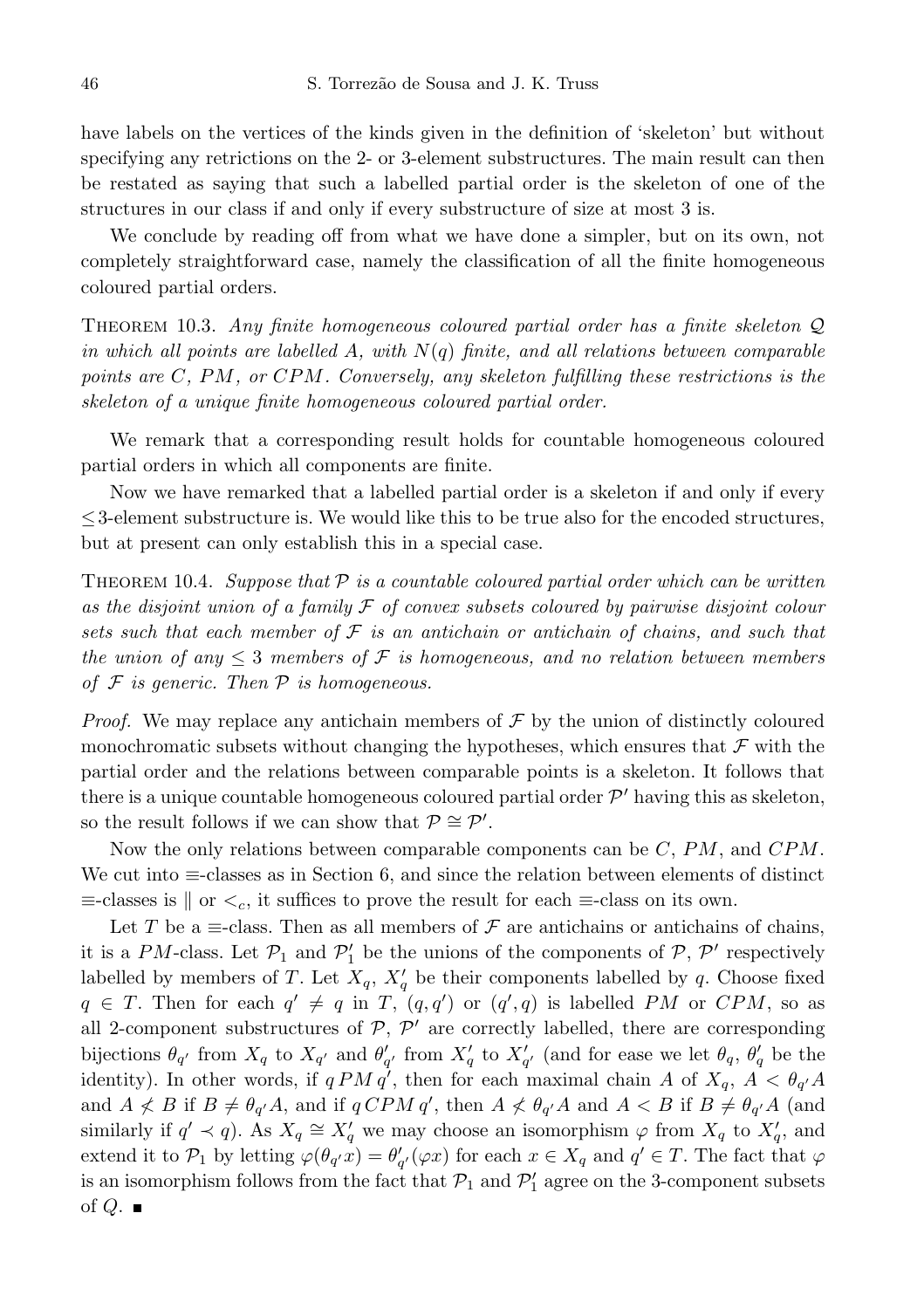We conclude by remarking that this result cannot be proved if we allow  $\mathcal F$  to include chains of antichains, as the following example shows. Let  $\mathcal{F} = \{ \mathbb{Q}_{\{c_0\}}, \mathbb{Q}_{\{c_1\}}, \mathbb{Q}_{\{c_2\}}, \mathbb{Q}_{\{c_3\}}\}$ and  $\mathbb{Q}_{\{c_0\}} \leq_{sh} \mathbb{Q}_{\{c_1\}}, \mathbb{Q}_{\{c_2\}} \leq_{sh} \mathbb{Q}_{\{c_1\}}, \mathbb{Q}_{\{c_2\}} \leq_{sh} \mathbb{Q}_{\{c_3\}},$  with no other relations. Then this corresponds to a skeleton on four points and there is a unique countable homogeneous structure satisfying these requirements. We can however give an alternative definition of the ordering on  $P$  as follows, using a modification of the method in Section 5, still fulfilling all these requirements, so that the union of any  $\leq$  3 components is homogeneous, but  $\mathcal P$ itself is not.

Start with the 3-coloured version of the rationals  $\mathbb{Q}_{\{c_0,c_1,c_2\}}$  and let the four components of P be  $\mathbb{Q}_{\{c_0\}} \times \{0\}$ ,  $\mathbb{Q}_{\{c_1\}}$ ,  $\mathbb{Q}_{\{c_2\}}$  and  $\mathbb{Q}_{\{c_0\}} \times \{1\}$ , coloured by  $c_0$ ,  $c_1$ ,  $c_2$ ,  $c_3$ respectively, each ordered in the natural way induced from  $\mathbb{Q}_{\{c_0,c_1,c_2\}}$ . Thus we take two copies of  $\mathbb{Q}_{\{c_0\}}$ , coloured by  $c_0$  and  $c_3$  (so that we change the colour on  $\mathbb{Q}_{\{c_0\}} \times \{1\}$  to  $c_3$ ). Now partially order  $P$  by  $\lt'$  where

$$
x \lt' y \text{ if } \begin{cases} x \lt y \text{ and } x \text{ and } y \text{ lie in the same component, or} \\ x \in \mathbb{Q}_{\{c_2\}} \text{ and } y \in \mathbb{Q}_{\{c_1\}}, \text{ or} \\ x = (x', 0) \text{ where } x' \in \mathbb{Q}_{\{c_0\}} \text{ and } y \in \mathbb{Q}_{\{c_1\}} \text{ and } x' \lt y, \text{ or} \\ y = (y', 1) \text{ where } y' \in \mathbb{Q}_{\{c_0\}} \text{ and } x \in \mathbb{Q}_{\{c_2\}} \text{ and } x < y'. \end{cases}
$$

Then it is clear that the union of any three members of  $\mathcal F$  is homogeneous, since either  $\mathbb{Q}_{\{c_0\}} \times \{0\}$  or  $\mathbb{Q}_{\{c_0\}} \times \{1\}$  is missing, and the construction of the other three is as originally given, or if  $\mathbb{Q}_{\{c_1\}}$  or  $\mathbb{Q}_{\{c_2\}}$  is missing, it is not even connected. The whole of P is however not homogeneous, since if we choose  $x_1 < x_2$  in  $\mathbb{Q}_{\{\varepsilon_0\}}$ , then the finite partial automorphism fixing  $(x_1, 0)$  and taking  $(x_1, 1)$  to  $(x_2, 1)$  does not extend to an automorphism. The reason is that although  $\mathbb{Q}_{\{c_0\}} \times \{0\}$  and  $\mathbb{Q}_{\{c_0\}} \times \{1\}$  are incomparable, the obvious isomorphism between them is 'remembered' by the Dedekind cuts in the intermediate components  $\mathbb{Q}_{\{c_1\}}$  and  $\mathbb{Q}_{\{c_2\}}$ . (This is analogous to the proof that there is no V-shape in which both comparabilities are perfect matchings.)

## References

- [1] G. Campero-Arena, Transitivity properties of countable coloured orderings, PhD thesis, Univ. of Leeds, 2002.
- [2] G. Campero-Arena and J. K. Truss, Countable, 1-transitive, coloured linear orders I, J. Combin. Theory Ser. A 105 (2004), 1–13.
- $[3] \quad -$ ,  $\quad$ ,  $Countable$ , 1-transitivee, coloured linear orders II, Fund. Math. 183 (2004), 185– 213.
- [4] G. Cherlin, The classification of countable homogeneous directed graphs and countable ntournaments, Mem. Amer. Math. Soc. 131 (1998), no. 621.
- [5] M. Droste, Structure of partially ordered sets with transitive automorphism groups, Mem. Amer. Math. Soc. 57 (1985), no. 334.
- [6] M. Goldstern, R. Grossberg and M. Kojman, Infinite homogeneous bipartite graphs with unequal sides, Discrete Math. 149 (1996), 69–82.
- [7] W. Hodges, A Shorter Model Theory, Cambridge Univ. Press, 1997.